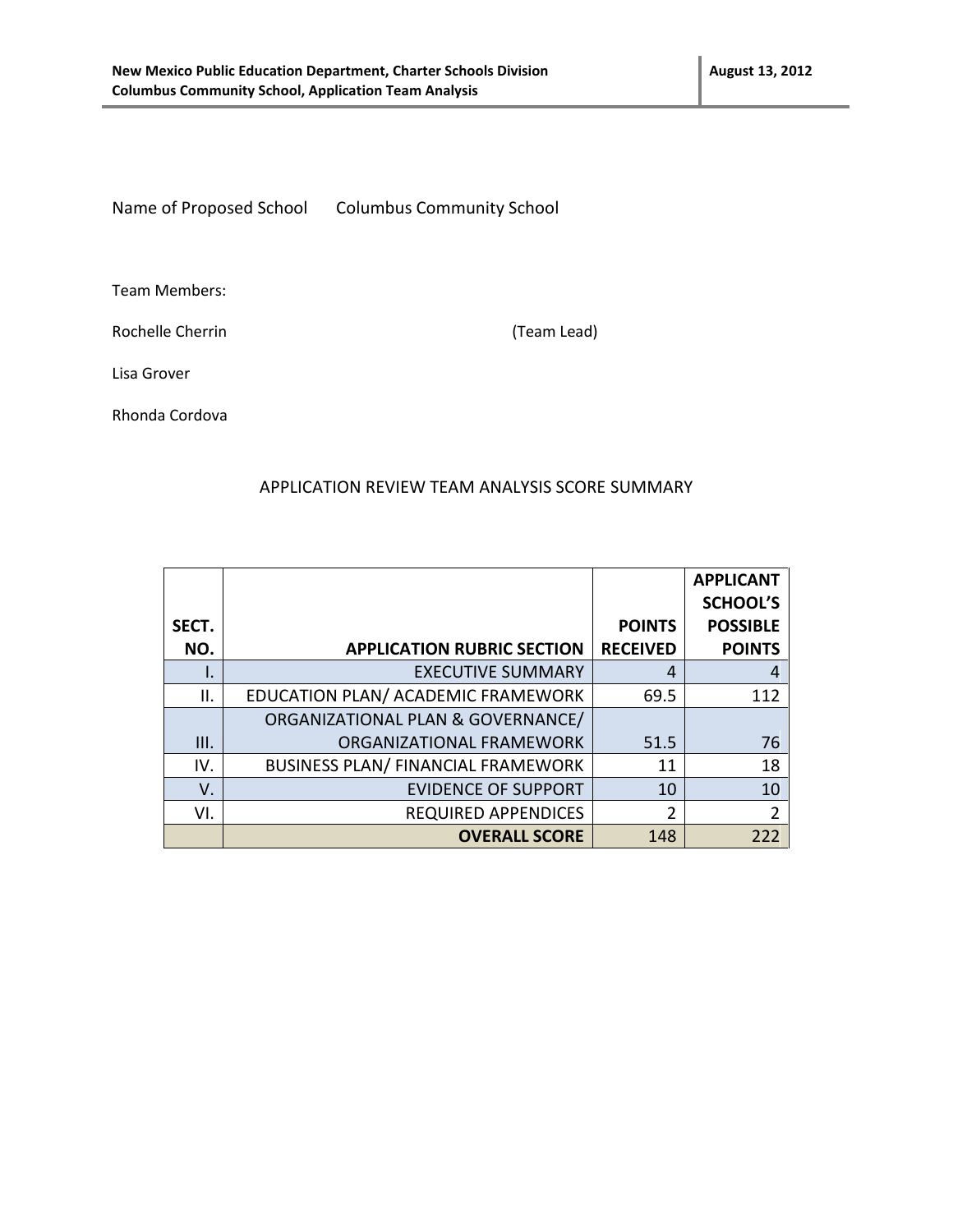### **CHARTER APPLICATION EVALUATION RUBRIC 2012: TEAM ANALYSIS**

The Charter Application Evaluation Rubric ("Rubric") will be used to determine whether the Application meets, partially meets, or does not meet the application requirements of law and the authorizer. It can also be used by the applicant to guide the writing of the Application. The reviewers must objectively review each indicator in order to provide an overall assessment of the Application components.

The Rubric will be used to determine whether the Application may be approved, approved with conditions, or denied. A chartering authority may deny an application if:

- The application is deemed incomplete or inadequate.
- The application does not propose to offer an educational program consistent with the requirements and purposes of the Charter Schools Act (NMSA 1978 §22-8B-6(K)(2011).
- The proposed head administrator or other administrative or fiscal staff was involved with another charter school whose charter was denied or revoked for fiscal mismanagement or the proposed head administrator or other administrative or fiscal staff was discharged from a public school for fiscal mismanagement.
- For a proposed state-chartered charter school, it does not request to have the governing body of the charter school designated as a board of finance or the governing body does not qualify as a board of finance.
- The application is otherwise contrary to the best interests of the charter school's projected students, the local community or the school district in whose geographic boundaries the charter school applies to operate.

#### *Please note the following definitions:*

#### **Incomplete:**

- No information is provided in response to some or all of the prompts
- Prompts are met, but overall the responses lack meaningful detail or would require additional information to demonstrate an understanding of the key issue or concept to be addressed.
- Section not thoroughly explained and demonstrates lack of preparation.
- Information is inaccurate that reflects a fundamental misunderstanding of the key concept to be addressed by the section.

#### **Inadequate:**

- The response raises concerns about whether the applicant understands the request and the basic issue raised by the request.
- Responses raise substantial concerns about the applicant's ability to meet the requirement in practice.
- The founder's overall plan for the school is difficult to comprehend and/or presents an unrealistic plan for the operation of a school or any aspect of the school.
- The response is difficult to comprehend.
- The section does not align, or the reviewer cannot ascertain whether the response aligns with the overall plan articulated.

Please Note: If an applicant school's response to one of the questions is labeled "incomplete" or "inadequate" it should receive a score of zero for that section.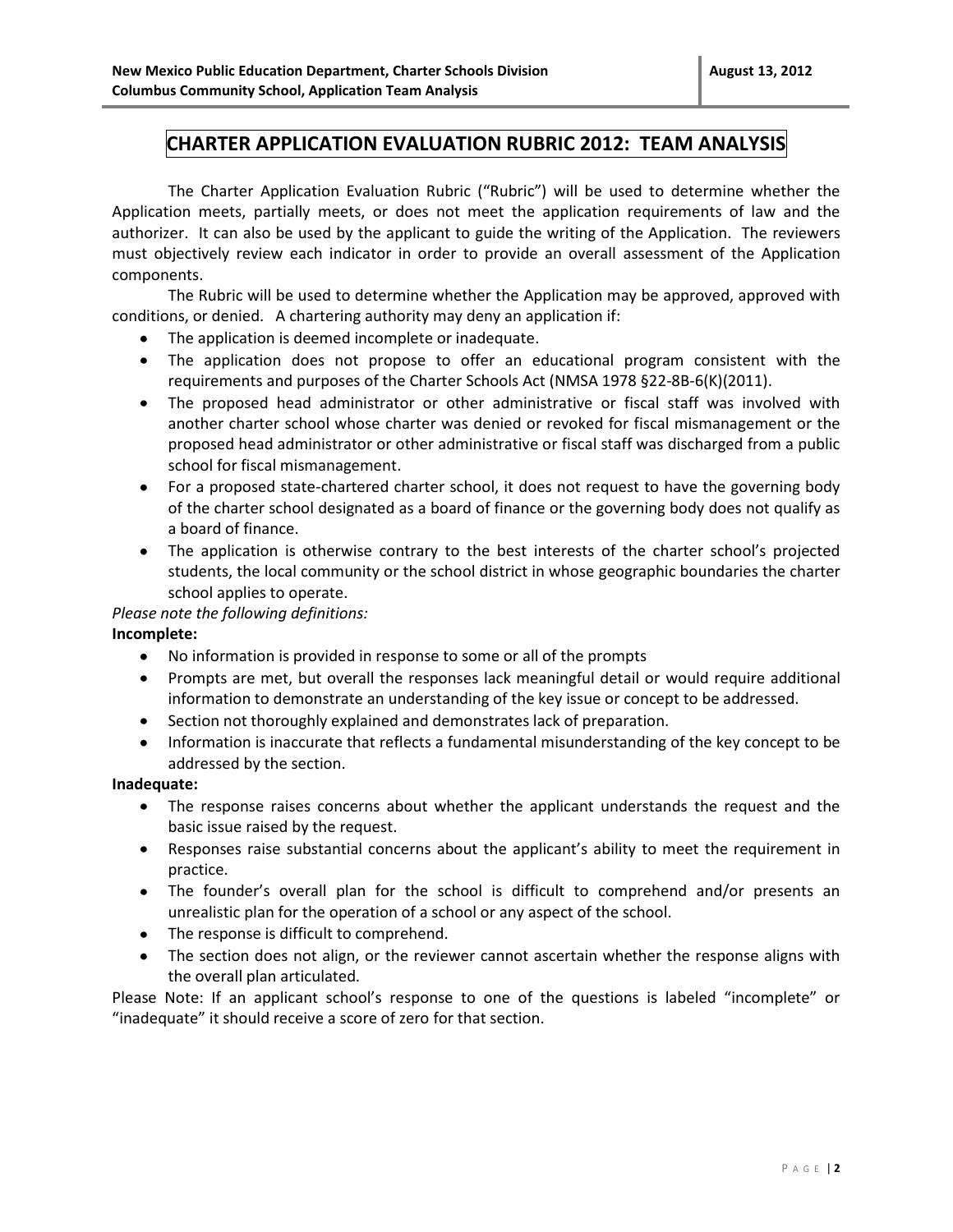### **I. EXECUTIVE SUMMARY**

| Topic             | Ranking                |                                                                            | <b>Comments &amp; References</b> |                                                                                                     |
|-------------------|------------------------|----------------------------------------------------------------------------|----------------------------------|-----------------------------------------------------------------------------------------------------|
|                   | Meets-2 $\square$      | Partially meets-1□                                                         | Does not meet $-0$ $\Box$        | <b>TEAM SCORE: 2</b>                                                                                |
|                   | The summary            | The summary                                                                | The summary is                   | No concerns noted.                                                                                  |
|                   | demonstrates a         | articulates a plan, but                                                    | confusing,                       |                                                                                                     |
|                   | cohesive and           | leaves out                                                                 | incomplete and does              | p. 2                                                                                                |
|                   | comprehensive plan     | information that                                                           | not address most of              |                                                                                                     |
|                   | for the contemplated   | would explain some                                                         | the required                     |                                                                                                     |
|                   | school and addresses   | of the required                                                            | elements for the                 |                                                                                                     |
|                   | all of the elements    | elements for the                                                           | executive summary.               |                                                                                                     |
|                   | requested in the       | executive summary.                                                         |                                  |                                                                                                     |
| Executive Summary | application.           |                                                                            |                                  |                                                                                                     |
|                   | Meets-2 $\square$      | Partially meets-1□                                                         | Does not meet-0 □                | <b>TEAM SCORE: 2</b>                                                                                |
|                   | The model or focus of  | The model or focus of                                                      | A model or focus of              | No concerns noted.                                                                                  |
|                   | the proposed school is | the proposed school                                                        | the school is not                |                                                                                                     |
|                   | clearly stated.        | is not clearly stated.                                                     | provided.                        |                                                                                                     |
|                   |                        |                                                                            |                                  |                                                                                                     |
|                   |                        | <b>Evaluator Comments and Questions</b>                                    |                                  |                                                                                                     |
|                   |                        | The application reviewer has opportunity to take notes on the application. |                                  |                                                                                                     |
|                   | Summary/Comments       |                                                                            |                                  |                                                                                                     |
|                   |                        |                                                                            |                                  | The response address all prompts and presents a summary of the proposed school that is cohesive and |
|                   | comprehensive.         |                                                                            |                                  |                                                                                                     |
|                   |                        |                                                                            |                                  |                                                                                                     |
|                   |                        |                                                                            |                                  |                                                                                                     |
| Evaluation        |                        |                                                                            |                                  |                                                                                                     |
|                   |                        |                                                                            |                                  |                                                                                                     |
|                   |                        |                                                                            |                                  |                                                                                                     |

# Score: 4 out of 4 possible points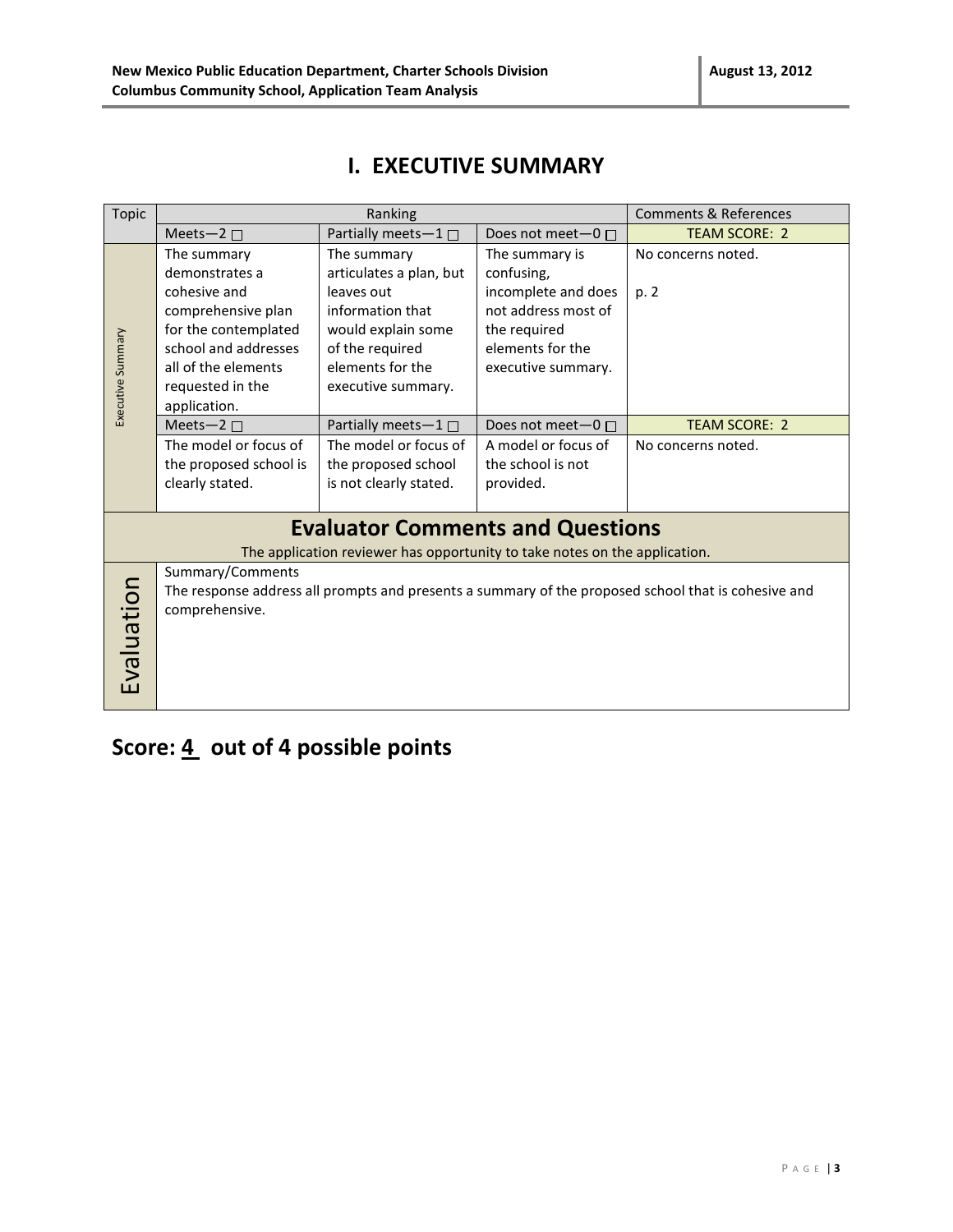### **II. EDUCATION PLAN**

- A. SCHOOL SIZE
- B. VISION
- C. MISSION

Evaluation Criteria. The vision and mission statements describe the purpose for the school and express the ideal, long-term impact, focus, scope and scale of the school.

| Topic                           |                                                                                                                                                                                                                                                                                                                          | Ranking             |                                                                                                                                                                                            | <b>Comments &amp; References</b>                                                                                        |  |
|---------------------------------|--------------------------------------------------------------------------------------------------------------------------------------------------------------------------------------------------------------------------------------------------------------------------------------------------------------------------|---------------------|--------------------------------------------------------------------------------------------------------------------------------------------------------------------------------------------|-------------------------------------------------------------------------------------------------------------------------|--|
|                                 | Meets-2 $\square$                                                                                                                                                                                                                                                                                                        | Partially meets-1   | Does not meet-0 □                                                                                                                                                                          | <b>TEAM SCORE: 2</b>                                                                                                    |  |
| II.A. School<br>Size            | The applicant<br>provides all of the<br>required information.                                                                                                                                                                                                                                                            |                     | The applicant does<br>not provide all of the<br>required information.                                                                                                                      | No concerns noted.<br>p. 5-7                                                                                            |  |
|                                 | Meets-2 $\square$                                                                                                                                                                                                                                                                                                        | Partially meets-1□  | Does not meet-0 □                                                                                                                                                                          | <b>TEAM SCORE: 0</b>                                                                                                    |  |
| II. A and B. Vision and Mission | The mission<br>statement clearly<br>states the purpose<br>for and goal of the<br>school, and explains<br>how the school will<br>reach that goal. The<br>mission statement<br>clearly translates into<br>measurable and<br>achievable goals, the<br>selected curriculum,<br>operations, and all<br>aspects of the school. |                     | A mission statement<br>is stated but does not<br>clearly translate into<br>measurable and<br>achievable goals, the<br>selected curriculum,<br>operations and all<br>aspects of the school. | The Mission, as stated, addresses<br>a selected curriculum, but does<br>not clearly translate into<br>measurable goals. |  |
|                                 | Meets-2 $\square$                                                                                                                                                                                                                                                                                                        | Partially meets-1 □ | Does not meet-0 □                                                                                                                                                                          | <b>TEAM SCORE: 2</b>                                                                                                    |  |
|                                 | A coherent vision of<br>what the school<br>hopes to look like in<br>the future is evident<br>(long-term goals) and<br>sustainable.                                                                                                                                                                                       |                     | The vision is stated,<br>but does not provide<br>a clear picture of<br>what the school will<br>look like if it is<br>achieving its goals.                                                  | The school vision is complete and<br>offers a long term perspective of<br>the school.                                   |  |
|                                 |                                                                                                                                                                                                                                                                                                                          |                     | <b>Evaluator Comments and Questions</b>                                                                                                                                                    |                                                                                                                         |  |
|                                 |                                                                                                                                                                                                                                                                                                                          |                     | The application reviewer has opportunity to take notes on the application.                                                                                                                 |                                                                                                                         |  |
| Evaluation                      | Summary/Comments:<br>The response in this section inadequate. The vision statement gives a clear and comprehensive picture of<br>what the school will look like in the future. The mission statement is general and vague, and lacks specific<br>goals and how the school intends to achieve them.                       |                     |                                                                                                                                                                                            |                                                                                                                         |  |

# **Score: 4 out of 6 possible points**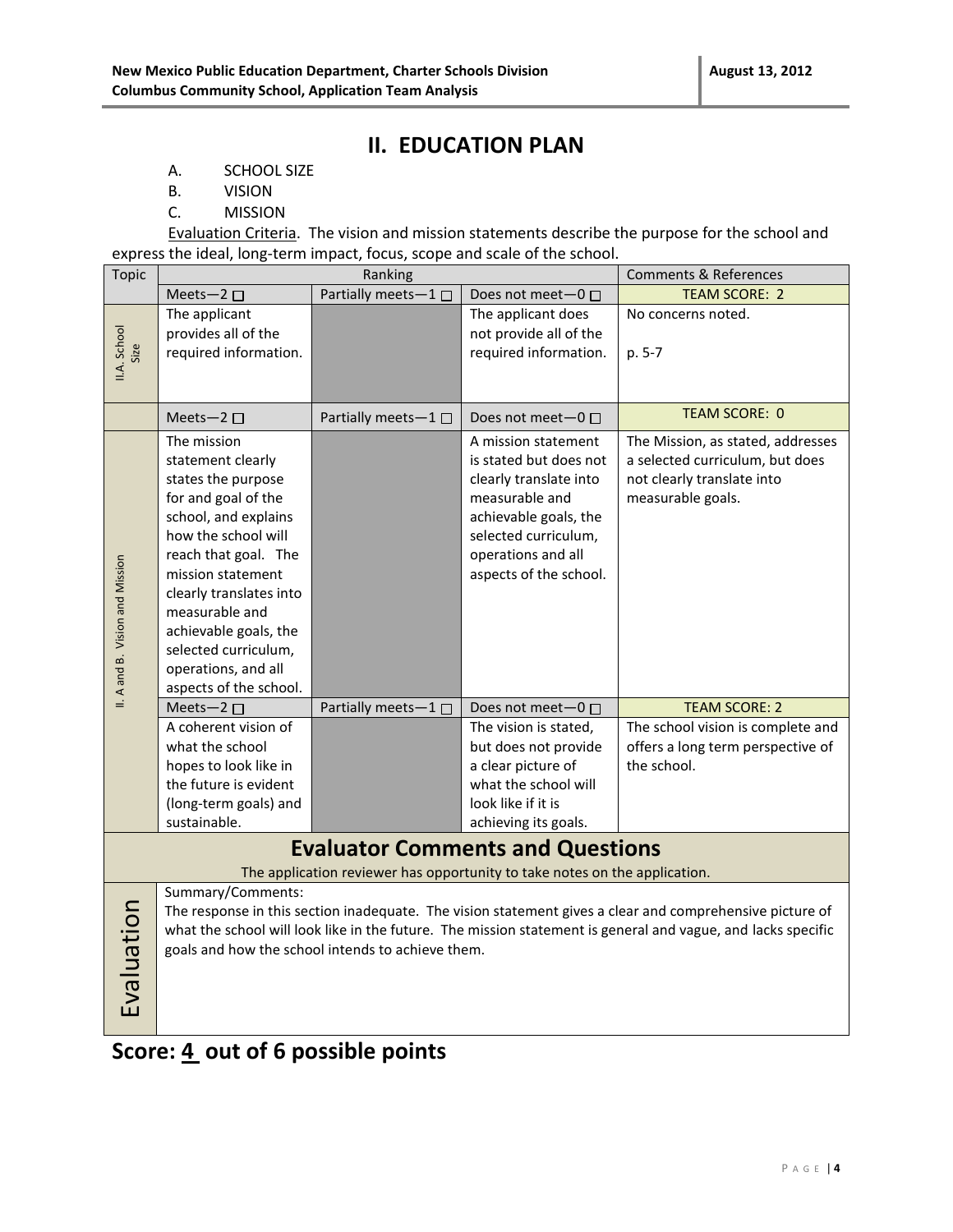#### D. GOALS

Evaluation Criteria. The school has clearly stated ambitious, but attainable educational goals that are aligned with the school's mission. The goals are specific, measurable (based on identified indicators and expected performance levels that can be measured by a reliable instrument).

| <b>Topic</b>                          |                                                                                                                                                                                                     | Ranking                                                                                                                                                                                                                                   |                                                                                                                                            | <b>Comments &amp; References</b>                                                                                                                                                                                                                                                             |
|---------------------------------------|-----------------------------------------------------------------------------------------------------------------------------------------------------------------------------------------------------|-------------------------------------------------------------------------------------------------------------------------------------------------------------------------------------------------------------------------------------------|--------------------------------------------------------------------------------------------------------------------------------------------|----------------------------------------------------------------------------------------------------------------------------------------------------------------------------------------------------------------------------------------------------------------------------------------------|
|                                       | Meets-2                                                                                                                                                                                             | Partially meets-1                                                                                                                                                                                                                         | Does not meet-0 □                                                                                                                          | <b>TEAM SCORE: 1</b>                                                                                                                                                                                                                                                                         |
|                                       | The school has<br>appropriate and<br>manageable student<br>academic<br>performance goals<br>that are rigorous and<br>reflect high<br>expectations. Goals<br>meet the stated<br>Evaluation Criteria. | The school has goals<br>that are measureable,<br>but there may be too<br>few or too many goals<br>for the school to<br>manage successfully or<br>are insufficiently<br>rigorous. Goals meet<br>most of the stated<br>Evaluation Criteria. | The school does not<br>have measurable<br>academic<br>performance goals;<br>or the goals do not<br>meet the stated<br>Evaluation Criteria. | Two academic achievement<br>goals are listed that only<br>partially relate to the school's<br>mission.<br>How the goals will be<br>monitored for implementation<br>is not fully addressed. Goals<br>that state how the school will<br>meet the needs of all students<br>are missing.<br>p. 7 |
|                                       |                                                                                                                                                                                                     |                                                                                                                                                                                                                                           |                                                                                                                                            |                                                                                                                                                                                                                                                                                              |
|                                       | Meets-2 $\square$                                                                                                                                                                                   | Partially meets-1 $\square$                                                                                                                                                                                                               | Does not meet $-0$ $\Box$                                                                                                                  | <b>TEAM SCORE: 0</b>                                                                                                                                                                                                                                                                         |
|                                       | The stated goals are                                                                                                                                                                                | The goals do not                                                                                                                                                                                                                          | The goals do not tie                                                                                                                       | There are no goals addressing                                                                                                                                                                                                                                                                |
|                                       | clearly aligned to the<br>vision and mission of                                                                                                                                                     | clearly tie to the<br>school's mission or                                                                                                                                                                                                 | to the school's<br>mission or vision.                                                                                                      | other elements stated such as                                                                                                                                                                                                                                                                |
|                                       | the school.                                                                                                                                                                                         | vision.                                                                                                                                                                                                                                   |                                                                                                                                            | dual language, STEM, job skills,<br>college-prep, family                                                                                                                                                                                                                                     |
|                                       |                                                                                                                                                                                                     |                                                                                                                                                                                                                                           |                                                                                                                                            | involvement or becoming a "bi-                                                                                                                                                                                                                                                               |
|                                       |                                                                                                                                                                                                     |                                                                                                                                                                                                                                           |                                                                                                                                            | national learning Center as                                                                                                                                                                                                                                                                  |
|                                       |                                                                                                                                                                                                     |                                                                                                                                                                                                                                           |                                                                                                                                            | stated in the executive                                                                                                                                                                                                                                                                      |
|                                       |                                                                                                                                                                                                     |                                                                                                                                                                                                                                           |                                                                                                                                            | summary and mission and                                                                                                                                                                                                                                                                      |
|                                       |                                                                                                                                                                                                     |                                                                                                                                                                                                                                           |                                                                                                                                            | vision.                                                                                                                                                                                                                                                                                      |
|                                       | Meets-2 $\square$                                                                                                                                                                                   | Partially meets-1                                                                                                                                                                                                                         | Does not meet-0 □                                                                                                                          | <b>TEAM SCORE: 2</b>                                                                                                                                                                                                                                                                         |
| II.D.(1) Student Academic Performance | The goals are specific                                                                                                                                                                              | The goals will not lead                                                                                                                                                                                                                   | The goals are too                                                                                                                          | No concerns noted.                                                                                                                                                                                                                                                                           |
|                                       | and measurable,<br>attainable and time-                                                                                                                                                             | to a sufficient plan to                                                                                                                                                                                                                   | broad or vague and<br>do not lend                                                                                                          |                                                                                                                                                                                                                                                                                              |
|                                       | bound.                                                                                                                                                                                              | monitor progress<br>toward meeting them.                                                                                                                                                                                                  | themselves to                                                                                                                              |                                                                                                                                                                                                                                                                                              |
|                                       |                                                                                                                                                                                                     |                                                                                                                                                                                                                                           | monitoring progress.                                                                                                                       |                                                                                                                                                                                                                                                                                              |
|                                       |                                                                                                                                                                                                     |                                                                                                                                                                                                                                           |                                                                                                                                            |                                                                                                                                                                                                                                                                                              |
|                                       |                                                                                                                                                                                                     |                                                                                                                                                                                                                                           |                                                                                                                                            |                                                                                                                                                                                                                                                                                              |
|                                       |                                                                                                                                                                                                     |                                                                                                                                                                                                                                           |                                                                                                                                            |                                                                                                                                                                                                                                                                                              |
|                                       |                                                                                                                                                                                                     |                                                                                                                                                                                                                                           |                                                                                                                                            |                                                                                                                                                                                                                                                                                              |
|                                       |                                                                                                                                                                                                     |                                                                                                                                                                                                                                           |                                                                                                                                            |                                                                                                                                                                                                                                                                                              |
|                                       |                                                                                                                                                                                                     |                                                                                                                                                                                                                                           |                                                                                                                                            |                                                                                                                                                                                                                                                                                              |
|                                       |                                                                                                                                                                                                     |                                                                                                                                                                                                                                           |                                                                                                                                            |                                                                                                                                                                                                                                                                                              |
|                                       |                                                                                                                                                                                                     |                                                                                                                                                                                                                                           |                                                                                                                                            |                                                                                                                                                                                                                                                                                              |
|                                       |                                                                                                                                                                                                     |                                                                                                                                                                                                                                           |                                                                                                                                            |                                                                                                                                                                                                                                                                                              |
|                                       |                                                                                                                                                                                                     |                                                                                                                                                                                                                                           |                                                                                                                                            |                                                                                                                                                                                                                                                                                              |
|                                       |                                                                                                                                                                                                     |                                                                                                                                                                                                                                           |                                                                                                                                            |                                                                                                                                                                                                                                                                                              |
|                                       |                                                                                                                                                                                                     |                                                                                                                                                                                                                                           |                                                                                                                                            |                                                                                                                                                                                                                                                                                              |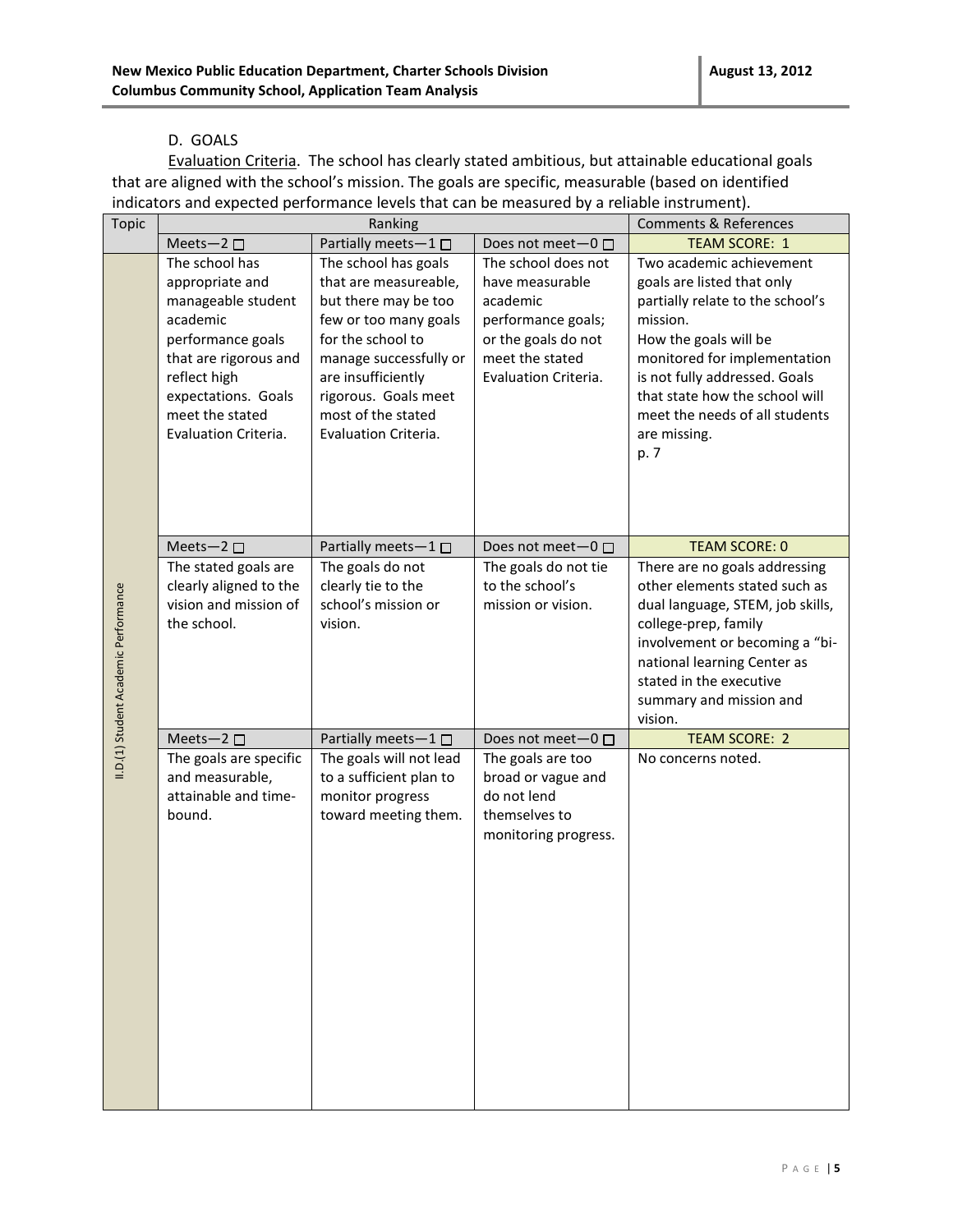|                                         | Meets-2 $\square$                                                                                                                                                                                                                                       | Partially meets-1 $\square$                                                                                                                                                                                                                                                               | Does not meet $-0$ $\Box$                                                                                                                                                                                                      | <b>TEAM SCORE: 2</b>                                                                                                                  |
|-----------------------------------------|---------------------------------------------------------------------------------------------------------------------------------------------------------------------------------------------------------------------------------------------------------|-------------------------------------------------------------------------------------------------------------------------------------------------------------------------------------------------------------------------------------------------------------------------------------------|--------------------------------------------------------------------------------------------------------------------------------------------------------------------------------------------------------------------------------|---------------------------------------------------------------------------------------------------------------------------------------|
| II.D.(2) Student Academic Growth        | The school has<br>appropriate and<br>manageable student<br>academic growth<br>goals that are<br>rigorous and reflect<br>high expectations.<br>Goals meet the<br>stated Evaluation<br>Criteria.                                                          | The school has goals<br>that are measureable,<br>but there may be too<br>few or too many goals<br>for the school to<br>manage successfully or<br>are insufficiently<br>rigorous and do not<br>reflect high<br>expectations. Goals<br>meet most of the<br>stated Evaluation<br>Criteria.   | The school does not<br>have measurable<br>academic growth<br>goals; or the goals do<br>not meet the stated<br>Evaluation Criteria.                                                                                             | No concerns noted.<br>p. 7                                                                                                            |
|                                         | Meets-2 $\square$                                                                                                                                                                                                                                       | Partially meets-1 $\square$                                                                                                                                                                                                                                                               | Does not meet $-0$ $\Box$                                                                                                                                                                                                      | <b>TEAM SCORE: 0</b>                                                                                                                  |
|                                         | The stated goals are<br>clearly aligned to the<br>vision and mission of<br>the school.                                                                                                                                                                  | The goals do not<br>clearly tie to the<br>school's mission or<br>vision.                                                                                                                                                                                                                  | The goals do not tie<br>to the school's<br>mission or vision.                                                                                                                                                                  | The stated goals do not fully<br>align with the vision and<br>mission statements and do not<br>fully address academic<br>performance. |
|                                         | Meets-2 $\square$                                                                                                                                                                                                                                       | Partially meets- $1 \Box$                                                                                                                                                                                                                                                                 | Does not meet-0 □                                                                                                                                                                                                              | <b>TEAM SCORE: 2</b>                                                                                                                  |
|                                         | The goals are specific<br>and measurable,<br>attainable and time-<br>bound.                                                                                                                                                                             | The goals will not lead<br>to a sufficient plan to<br>monitor progress<br>toward meeting them.                                                                                                                                                                                            | The goals are too<br>broad or vague and<br>do not lend<br>themselves to<br>monitoring progress.                                                                                                                                | No concerns noted.                                                                                                                    |
|                                         | Meets-2 $\square$                                                                                                                                                                                                                                       | Partially meets-1□                                                                                                                                                                                                                                                                        | Does not meet $-0$ $\Box$                                                                                                                                                                                                      | <b>TEAM SCORE: 1</b>                                                                                                                  |
| Gaps<br>II.D.(3) Addressing Achievement | The school has<br>appropriate and<br>manageable goals<br>that address how the<br>school will address<br>achievement gaps in<br>both proficiency and<br>growth between<br>student subgroups;<br>and the goals meet<br>the stated Evaluation<br>Criteria. | The school has stated<br>goals, that only<br>partially describe how<br>the school will address<br>achievement gaps in<br>both proficiency and<br>growth between<br>student subgroups, or<br>that are insufficiently<br>rigorous. Goals meet<br>most of the stated<br>Evaluation Criteria. | The school does not<br>have measurable<br>goals to address<br>student achievement<br>gaps in both<br>proficiency and<br>growth between<br>student subgroups;<br>or the goals do not<br>meet the stated<br>Evaluation Criteria. | The goals only address ELL<br>students and do not address<br>students who receive special<br>education support.<br>p. 7               |
|                                         | Meets-2 $\square$                                                                                                                                                                                                                                       | Partially meets-1 □                                                                                                                                                                                                                                                                       | Does not meet-0 □                                                                                                                                                                                                              | <b>TEAM SCORE: 0</b>                                                                                                                  |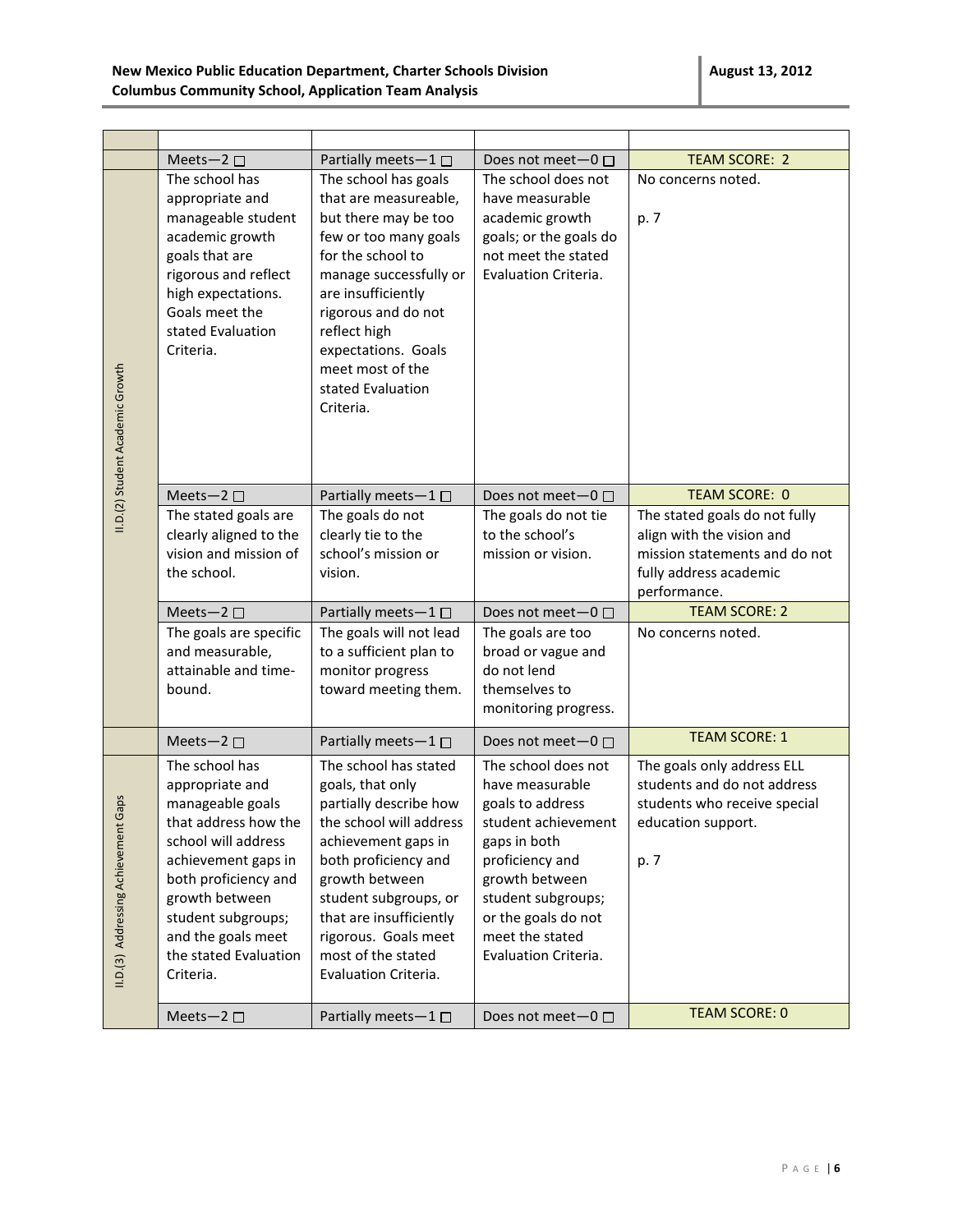|                     | The stated goals are<br>clearly aligned to the<br>vision and mission of<br>the school.                                             | The goals do not<br>clearly tie to the<br>school's mission or<br>vision.                                                                                                                            | The goals do not tie<br>to the school's<br>mission or vision.                                                                                      | The goals do not fully align with<br>the school's mission and vision<br>statements and do not<br>adequately address student<br>performance.                                                                                                                                                                         |
|---------------------|------------------------------------------------------------------------------------------------------------------------------------|-----------------------------------------------------------------------------------------------------------------------------------------------------------------------------------------------------|----------------------------------------------------------------------------------------------------------------------------------------------------|---------------------------------------------------------------------------------------------------------------------------------------------------------------------------------------------------------------------------------------------------------------------------------------------------------------------|
|                     | Meets-2 $\square$                                                                                                                  | Partially meets $-1$ $\Box$                                                                                                                                                                         | Does not meet-0 □                                                                                                                                  | <b>TEAM SCORE: 2</b>                                                                                                                                                                                                                                                                                                |
|                     | The goals are specific<br>and measurable,<br>attainable and time-<br>bound.                                                        | The goals will not lead<br>to a sufficient plan to<br>monitor progress<br>toward meeting them.                                                                                                      | The goals are too<br>broad or vague and<br>do not lend<br>themselves to<br>monitoring progress.                                                    | No concerns noted.                                                                                                                                                                                                                                                                                                  |
|                     | Meets-2 $\square$                                                                                                                  | Partially meets-1                                                                                                                                                                                   | Does not meet-0 □                                                                                                                                  | <b>TEAM SCORE: 1</b>                                                                                                                                                                                                                                                                                                |
| II.D.(4) Attendance | The school has<br>appropriate and<br>manageable goals<br>that address<br>attendance and meet<br>the stated Evaluation<br>Criteria. | The school has goals<br>that are measureable,<br>but only partially<br>address student<br>attendance or are<br>insufficiently rigorous.<br>Goals meet most of<br>the stated Evaluation<br>Criteria. | The school does not<br>have measurable<br>goals to address<br>student attendance<br>or the goals do not<br>meet the stated<br>Evaluation Criteria. | The truancy rate appears high<br>in that it states that<br>approximately % of the school's<br>population, especially in view of<br>the expanded and flexible<br>schedule that is offered. To<br>achieve the stated goals, a<br>more aggressive approach to<br>assuring high school attendance<br>is needed.<br>p. 8 |
|                     | Meets-2 $\square$                                                                                                                  | Partially meets-1                                                                                                                                                                                   | Does not meet $-0$ $\Box$                                                                                                                          | <b>TEAM SCORE: 0</b>                                                                                                                                                                                                                                                                                                |
|                     | The stated goals are<br>clearly aligned to the<br>vision and mission of<br>the school.                                             | The goals do not<br>clearly tie to the<br>school's mission or<br>vision.                                                                                                                            | The goals do not tie<br>to the school's<br>mission or vision.                                                                                      | Attendance goals are not<br>articulated in the school's<br>vision or mission statements.<br>Again, given the challenges of<br>the intended targeted<br>population in the executive<br>summary, strong attendance<br>goals are merited and<br>necessary.                                                             |
|                     | Meets-2 $\square$                                                                                                                  | Partially meets-1 $\square$                                                                                                                                                                         | Does not meet-0 □                                                                                                                                  | <b>TEAM SCORE: 2</b>                                                                                                                                                                                                                                                                                                |
|                     | The goals are specific<br>and measurable,<br>attainable and time-<br>bound.                                                        | The goals will not lead<br>to a sufficient plan to<br>monitor progress<br>toward meeting them.                                                                                                      | The goals are too<br>broad or vague and<br>do not lend<br>themselves to<br>monitoring progress.                                                    | No concerns noted.                                                                                                                                                                                                                                                                                                  |
|                     | Meets-2 $\square$                                                                                                                  | Partially meets-1□                                                                                                                                                                                  | Does not meet-0 □                                                                                                                                  | <b>TEAM SCORE: 2</b>                                                                                                                                                                                                                                                                                                |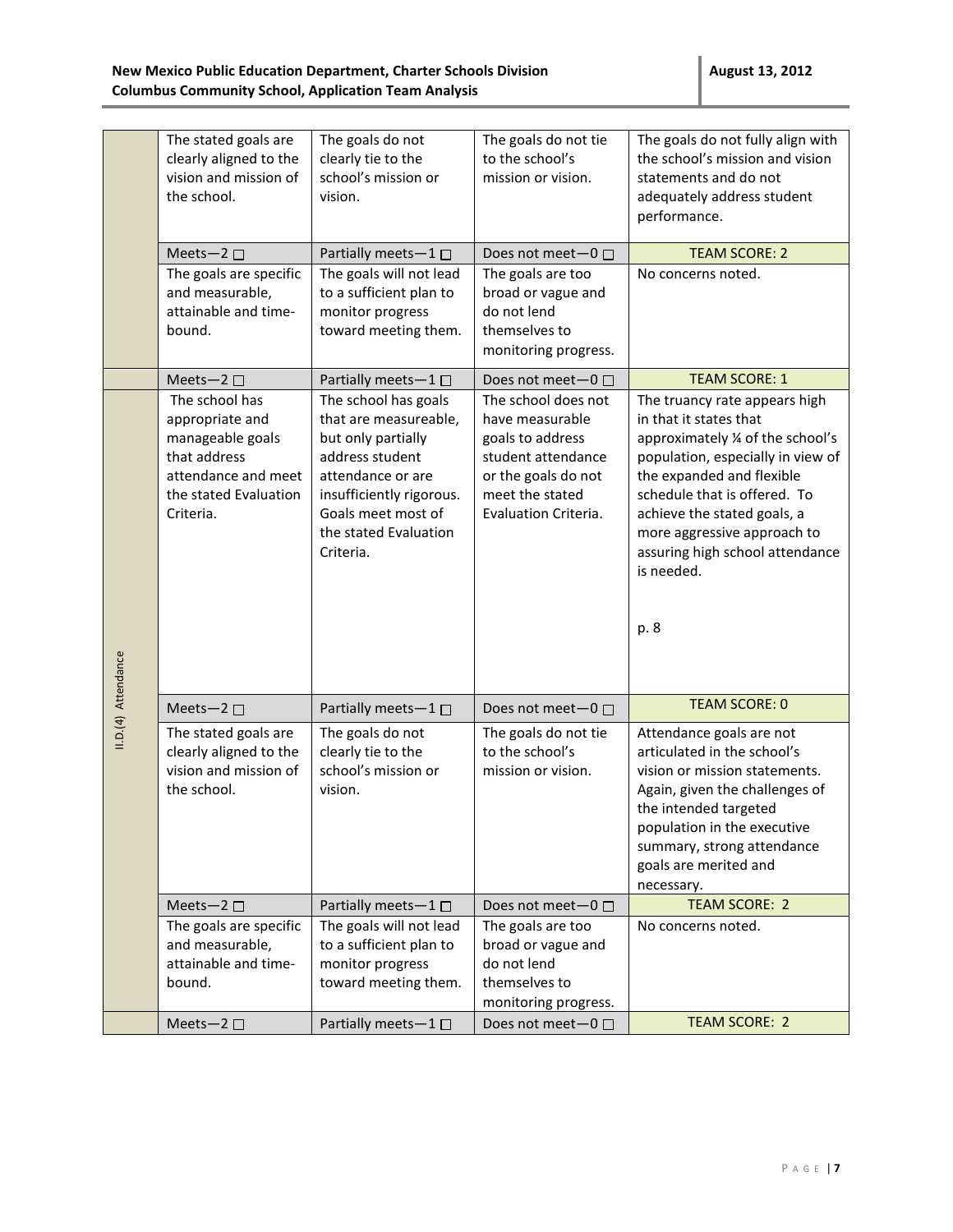|                               | The school has<br>appropriate and<br>manageable goals<br>that address<br>recurrent enrollment<br>that are rigorous and<br>reflect high<br>expectations. Goals<br>meet the stated<br>Evaluation Criteria. | The school has goals<br>that are measureable,<br>but only partially<br>address recurrent<br>enrollment or are<br>insufficiently rigorous.<br>Goals meet most of<br>the stated Evaluation<br>Criteria. | The school does not<br>have measurable<br>goals to address<br>recurrent enrollment<br>issues; or the goals<br>do not meet the<br>stated Evaluation<br>Criteria. | No concerns noted.                                                                                                                                                                      |
|-------------------------------|----------------------------------------------------------------------------------------------------------------------------------------------------------------------------------------------------------|-------------------------------------------------------------------------------------------------------------------------------------------------------------------------------------------------------|-----------------------------------------------------------------------------------------------------------------------------------------------------------------|-----------------------------------------------------------------------------------------------------------------------------------------------------------------------------------------|
| II.D.(5) Recurrent Enrollment | Meets-2 $\square$<br>The stated goals are<br>clearly aligned to the<br>vision and mission of<br>the school.                                                                                              | Partially meets-1 □<br>The goals do not<br>clearly tie to the<br>mission or vision of<br>the school.                                                                                                  | Does not meet $-0$ $\Box$<br>The goals do not tie<br>to the mission or<br>vision of the school.                                                                 | <b>TEAM SCORE: 0</b><br>The mission and vision<br>statements do not address<br>recurrent student enrollment,<br>which is an integral part of<br>achieving the stated academic<br>goals. |
|                               | Meets-2 $\square$<br>The goals are specific<br>and measurable,<br>attainable and time-<br>bound.                                                                                                         | Partially meets-1□<br>The goals will not lead<br>to a sufficient plan to<br>monitor progress<br>toward meeting them.                                                                                  | Does not meet $-0$ $\Box$<br>The goals are too<br>broad or vague and<br>do not lend<br>themselves to<br>monitoring progress.                                    | <b>TEAM SCORE: 2</b><br>No concerns noted.                                                                                                                                              |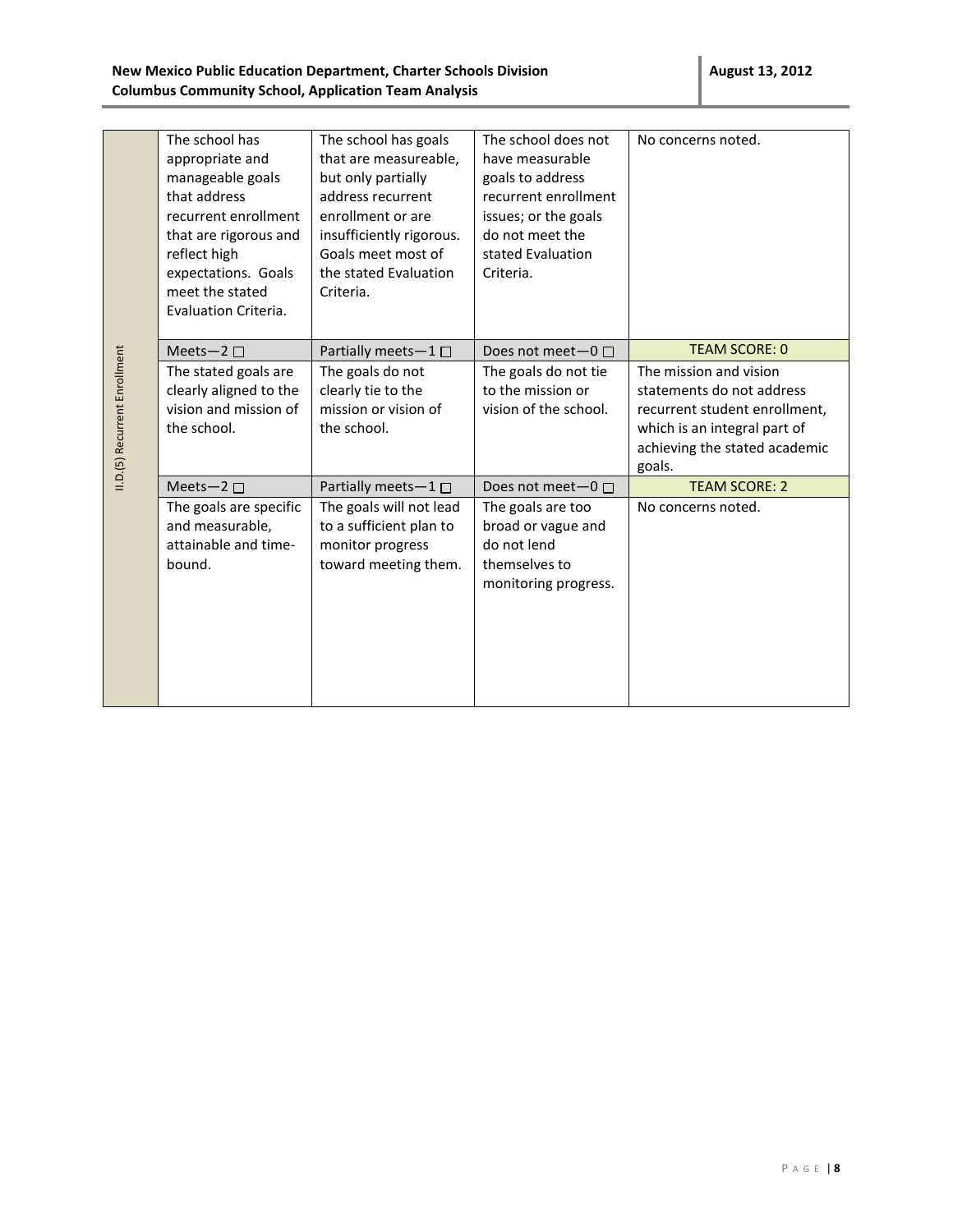|                            | Meets-2 $\square$                                                                                                                                                                                     | Partially meets-1                                                                                                                                                                                                                             | Does not meet-0 □                                                                                                                                  | <b>TEAM SCORE: 2</b>                           |
|----------------------------|-------------------------------------------------------------------------------------------------------------------------------------------------------------------------------------------------------|-----------------------------------------------------------------------------------------------------------------------------------------------------------------------------------------------------------------------------------------------|----------------------------------------------------------------------------------------------------------------------------------------------------|------------------------------------------------|
| II.D.(6) College Readiness | The school has<br>appropriate and<br>manageable goals<br>that address college<br>readiness that are<br>rigorous and reflect<br>high expectations.<br>Goals meet the<br>stated Evaluation<br>Criteria. | The school has goals<br>that are measureable,<br>but only partially<br>address college<br>readiness or are<br>insufficiently rigorous<br>and do not reflect high<br>expectations. Goals<br>meet most of the<br>stated Evaluation<br>Criteria. | The school does not<br>have measurable<br>goals to address<br>college readiness; or<br>the goals do not<br>meet the stated<br>Evaluation Criteria. | This section is clear and<br>complete.<br>p. 9 |
|                            | Meets-2 □                                                                                                                                                                                             | Partially meets-1□                                                                                                                                                                                                                            | Does not meet-0 □                                                                                                                                  | <b>TEAM SCORE: 2</b>                           |
|                            | The stated goals are<br>clearly aligned to the<br>vision and mission of<br>the school.                                                                                                                | The goals do not<br>clearly tie to the<br>mission or vision of<br>the school.                                                                                                                                                                 | The goals do not tie<br>to the mission or<br>vision of the school.                                                                                 | No concerns noted.                             |
|                            | Meets-2 □                                                                                                                                                                                             | Partially meets- $1 \Box$                                                                                                                                                                                                                     | Does not meet-0 □                                                                                                                                  | <b>TEAM SCORE: 2</b>                           |
|                            | The goals are specific<br>and measurable,<br>attainable and time-<br>bound.                                                                                                                           | The goals will not lead<br>to a sufficient plan to<br>monitor progress<br>toward meeting them.                                                                                                                                                | The goals are too<br>broad or vague and<br>do not lend<br>themselves to<br>monitoring progress.                                                    | No concerns noted.                             |
|                            | Meets-2 □                                                                                                                                                                                             | Partially meets-1□                                                                                                                                                                                                                            | Does not meet-0 □                                                                                                                                  | <b>TEAM SCORE: 2</b>                           |
| II.D. (7) Graduation Rate  | The school has<br>appropriate and<br>manageable goals<br>that address<br>graduation rates that<br>are rigorous and<br>reflect high<br>expectations.                                                   | The school has goals<br>that are measureable,<br>but only partially<br>address graduation<br>rates or are<br>insufficiently rigorous<br>and do not reflect high<br>expectations. Goals<br>meet most of the<br>stated Evaluation<br>Criteria.  | The school does not<br>have measurable<br>goals to address<br>graduation rates; or<br>the goals do not<br>meet the stated<br>Evaluation Criteria.  | No concerns noted.<br>p. 9                     |
|                            | Meets-2 □                                                                                                                                                                                             | Partially meets-1 □                                                                                                                                                                                                                           | Does not meet $-0$ $\Box$                                                                                                                          | <b>TEAM SCORE: 2</b>                           |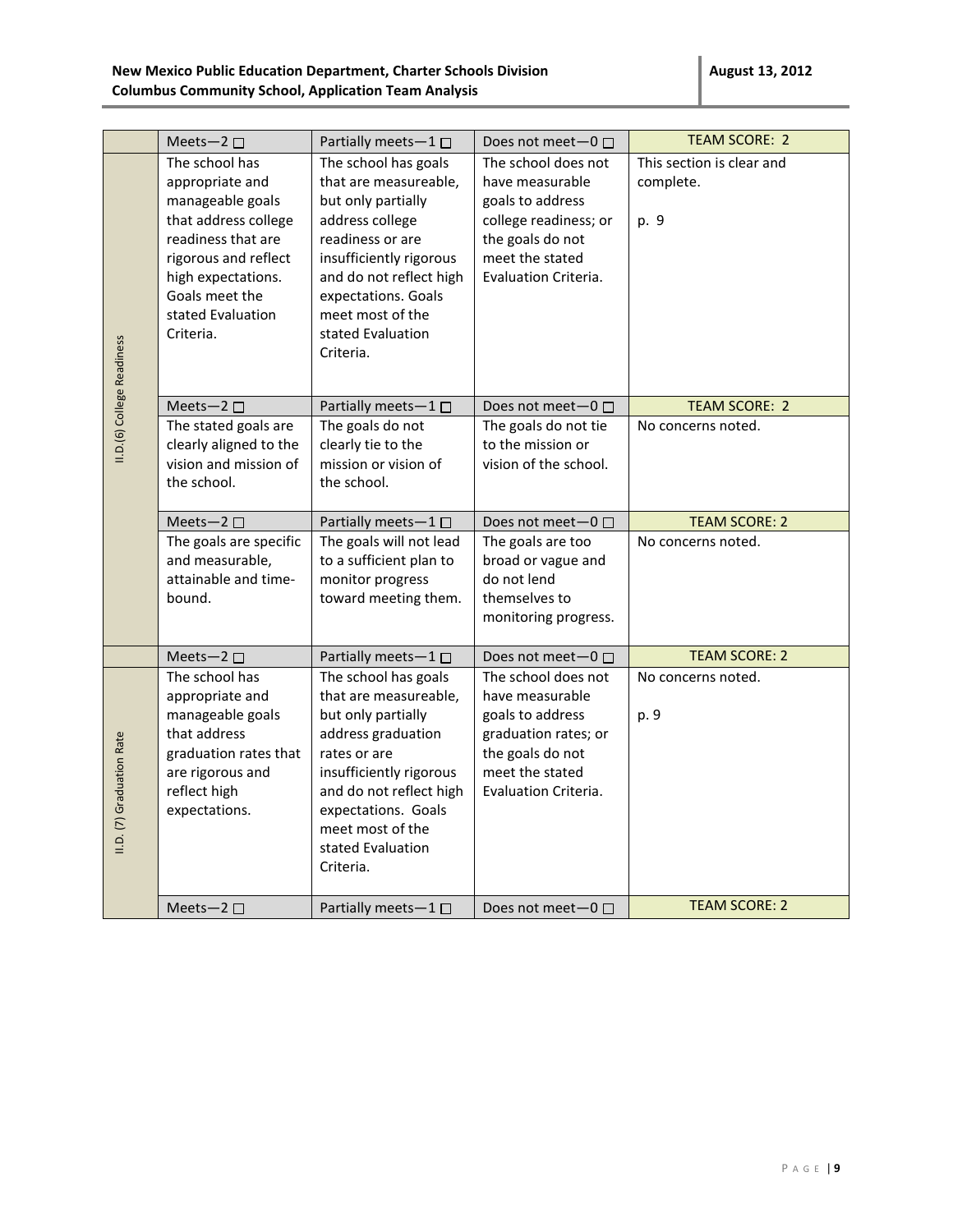|                                                                            | The stated goals are<br>clearly aligned to the<br>vision and mission of<br>the school.                                                                                                                                                                 | The goals do not<br>clearly tie to the<br>mission or vision of<br>the school.                                                                                                                                                                                                                   | The goals do not tie<br>to the mission or<br>vision of the school.                                                                                                                                       | No concerns noted.                                                                                                                                                                                                           |  |
|----------------------------------------------------------------------------|--------------------------------------------------------------------------------------------------------------------------------------------------------------------------------------------------------------------------------------------------------|-------------------------------------------------------------------------------------------------------------------------------------------------------------------------------------------------------------------------------------------------------------------------------------------------|----------------------------------------------------------------------------------------------------------------------------------------------------------------------------------------------------------|------------------------------------------------------------------------------------------------------------------------------------------------------------------------------------------------------------------------------|--|
|                                                                            |                                                                                                                                                                                                                                                        |                                                                                                                                                                                                                                                                                                 |                                                                                                                                                                                                          |                                                                                                                                                                                                                              |  |
|                                                                            | Meets-2 $\square$                                                                                                                                                                                                                                      | Partially meets-1□                                                                                                                                                                                                                                                                              | Does not meet-0 □                                                                                                                                                                                        | <b>TEAM SCORE: 2</b>                                                                                                                                                                                                         |  |
|                                                                            | The goals are specific<br>and measurable,<br>attainable and time-<br>bound.                                                                                                                                                                            | The goals will not lead<br>to a sufficient plan to<br>monitor progress<br>toward meeting them.                                                                                                                                                                                                  | The goals are too<br>broad or vague and<br>do not lend<br>themselves to<br>monitoring progress.                                                                                                          | No concerns noted.                                                                                                                                                                                                           |  |
|                                                                            | Meets-2 $\square$                                                                                                                                                                                                                                      | Partially meets-1□                                                                                                                                                                                                                                                                              | Does not meet-0 □                                                                                                                                                                                        | <b>TEAM SCORE: 1</b>                                                                                                                                                                                                         |  |
| Growth for Lowest 25%                                                      | The school has<br>appropriate and<br>manageable goals<br>that address the<br>growth of the lowest<br>25% of students in<br>reading and math<br>that are rigorous and<br>reflect high<br>expectations. Goals<br>meet the stated<br>Evaluation Criteria. | The school has goals<br>that are measureable,<br>but only partially<br>address the growth of<br>the lowest 25% of<br>students in reading<br>and math, or are<br>insufficiently rigorous<br>and do not reflect high<br>expectations. Goals<br>meet most of the<br>stated Evaluation<br>Criteria. | The school does not<br>have measurable<br>goals that address<br>the growth of the<br>lowest 25% of<br>students in reading<br>and math; or the<br>goals do not meet<br>the stated Evaluation<br>Criteria. | There is one very general goal<br>that addresses student<br>achievement of the lowest 25%<br>of students, but lacks<br>specificity. Reading and Math<br>growth for the bottom 25% are<br>not specifically addressed.<br>p. 9 |  |
|                                                                            | Meets-2 $\square$                                                                                                                                                                                                                                      | Partially meets-1                                                                                                                                                                                                                                                                               | Does not meet $-0$ $\Box$                                                                                                                                                                                | <b>TEAM SCORE: 0</b>                                                                                                                                                                                                         |  |
| 11. D. (8)                                                                 | The stated goals are<br>clearly aligned to the<br>vision and mission of<br>the school.                                                                                                                                                                 | The goals do not<br>clearly tie to the<br>mission or vision of<br>the school.                                                                                                                                                                                                                   | The goals do not tie<br>to the mission or<br>vision of the school.                                                                                                                                       | The Vision and Mission<br>statements do not address<br>academic growth performance.                                                                                                                                          |  |
|                                                                            | Meets-2 $\square$                                                                                                                                                                                                                                      | Partially meets-1□                                                                                                                                                                                                                                                                              | Does not meet-0 □                                                                                                                                                                                        | <b>TEAM SCORE: 2</b>                                                                                                                                                                                                         |  |
|                                                                            | The goals are specific<br>and measurable,<br>attainable and time-<br>bound.                                                                                                                                                                            | The goals will not lead<br>to a sufficient plan to<br>monitor progress<br>toward meeting them.                                                                                                                                                                                                  | The goals are too<br>broad or vague and<br>do not lend<br>themselves to<br>monitoring progress.                                                                                                          | No concerns noted.                                                                                                                                                                                                           |  |
|                                                                            |                                                                                                                                                                                                                                                        | <b>Evaluator Comments and Questions</b>                                                                                                                                                                                                                                                         |                                                                                                                                                                                                          |                                                                                                                                                                                                                              |  |
| The application reviewer has opportunity to take notes on the application. |                                                                                                                                                                                                                                                        |                                                                                                                                                                                                                                                                                                 |                                                                                                                                                                                                          |                                                                                                                                                                                                                              |  |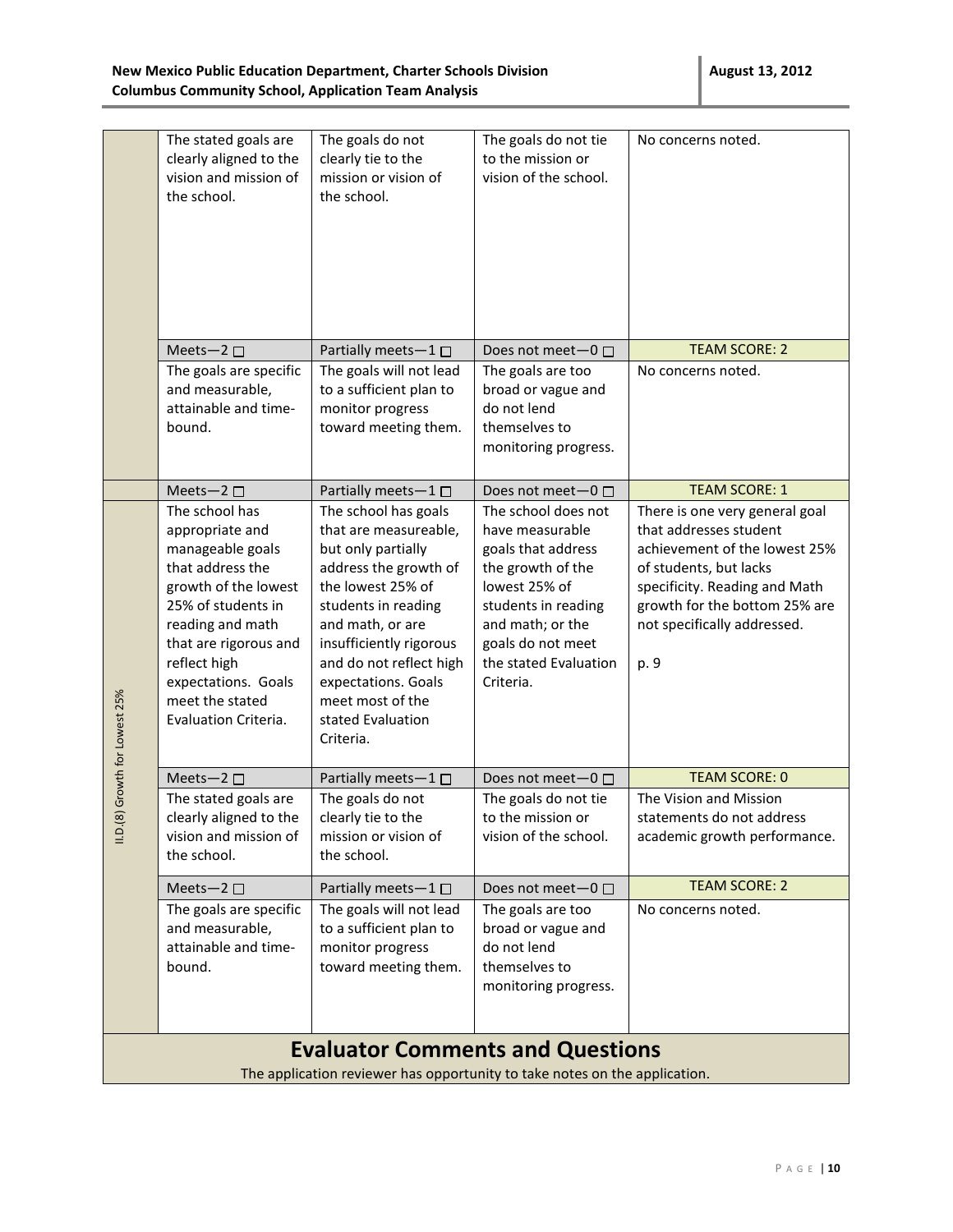#### Summary/Comments:

Evaluation

Each of the goals are specific, measurable and appeared attainable. However, with the exception of the college readiness goal, the goals are not clearly tied to the vision and/or mission statements. Student achievement/performance is not addressed in the areas of STEM, project-based learning, parental involvement, becoming a bi-national center, etc., all of which are integral to achieving higher academic outcomes. Taken as a whole, each of the goals does not paint a picture of how the school will achieve and sustain higher student achievement than what is already demonstrated in the traditional public schools.

### **Score: 32 out of 48 possible points**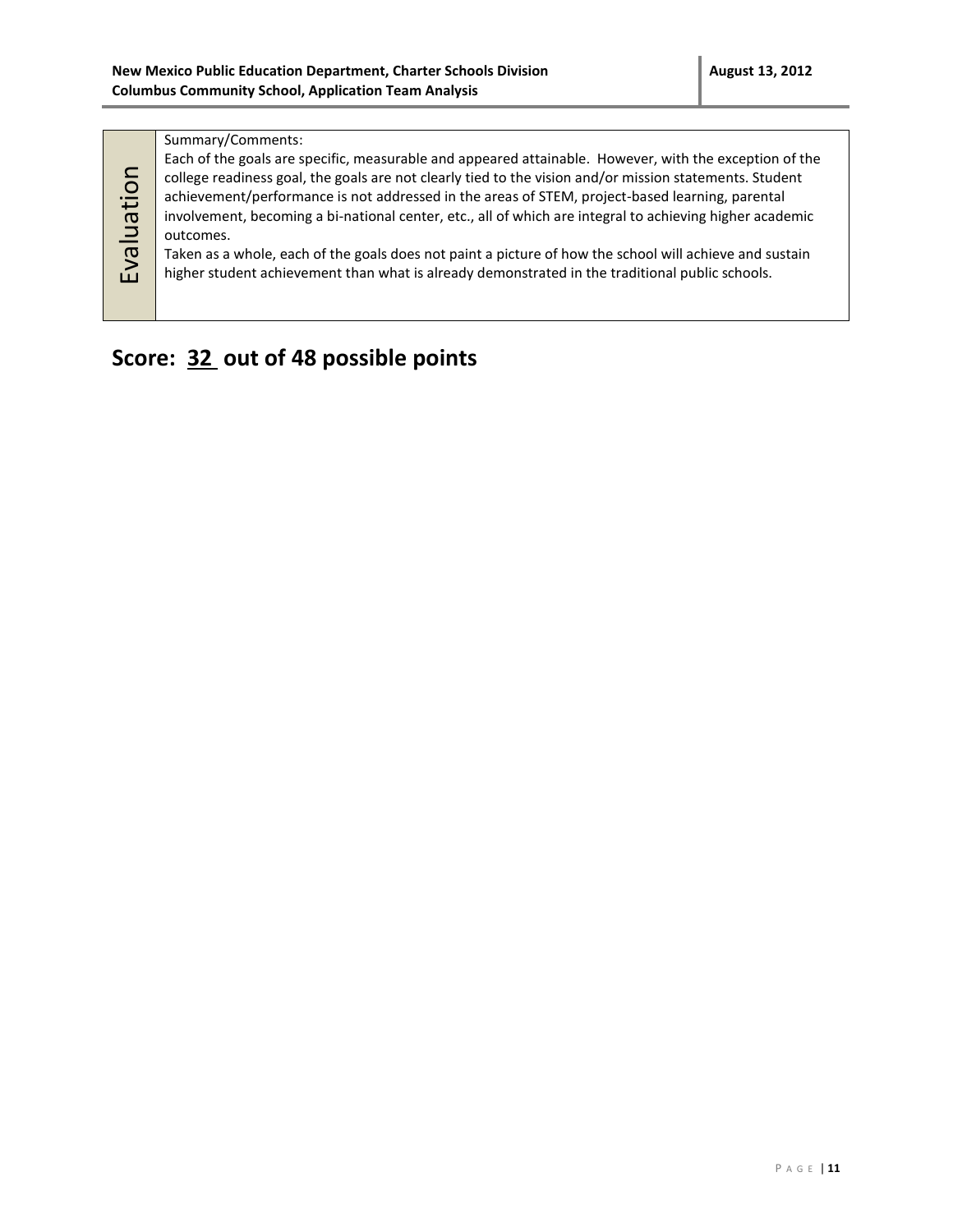#### E. ORGANIZATIONAL GOALS

Evaluation Criteria. The school has clearly stated ambitious, but attainable organizational goals that are aligned with the school's mission. The goals are specific, measurable (based on identified indicators and expected performance levels that can be measured by a reliable instrument).

| <b>Topic</b>                     |                        | Ranking                                                                    |                         | <b>Comments &amp; References</b>                                                                        |
|----------------------------------|------------------------|----------------------------------------------------------------------------|-------------------------|---------------------------------------------------------------------------------------------------------|
|                                  | Meets-2 $\square$      | Partially meets-1                                                          | Does not meet- $0 \Box$ | <b>TEAM SCORE: 1</b>                                                                                    |
|                                  | The school has         | The school has                                                             | The school's            | There is one goal that                                                                                  |
|                                  | appropriate and        | organizational goals                                                       | organizational goals    | addressed parent and                                                                                    |
|                                  | manageable             | that are measureable,                                                      | are not measurable;     | volunteer involvement;                                                                                  |
|                                  | organizational goals   | but there may be too                                                       | or the goals do not     | however, it is general and                                                                              |
|                                  | that are rigorous and  | few or too many goals                                                      | meet the stated         | does not appear to be                                                                                   |
|                                  | reflect high           | for the school to                                                          | Evaluation Criteria.    | aggressive in its intent, given                                                                         |
|                                  | expectations.          | manage successfully or                                                     |                         | that it is an integral part of the                                                                      |
|                                  |                        | are insufficiently                                                         |                         | school's vision and key to                                                                              |
|                                  |                        | rigorous.                                                                  |                         | achieving higher student                                                                                |
|                                  |                        |                                                                            |                         | outcomes.                                                                                               |
|                                  |                        |                                                                            |                         | p. 9                                                                                                    |
| <b>II.E</b> Organizational Goals | Meets-2 □              | Partially meets-1□                                                         | Does not meet-0 □       | <b>TEAM SCORE: 1</b>                                                                                    |
|                                  | The school's stated    | The school's stated                                                        | The school's stated     | The vision does make a                                                                                  |
|                                  | organizational goals   | organizational goals do                                                    | organizational goals    | statement about connecting                                                                              |
|                                  | are clearly aligned to | not clearly tie to the                                                     | do not tie to the       | students with community                                                                                 |
|                                  | the vision and         | school's mission or                                                        | school's mission or     | members for the purpose of                                                                              |
|                                  | mission of the school. | vision.                                                                    | vision.                 | facilitating student growth and                                                                         |
|                                  |                        |                                                                            |                         | learning. Thus, a close tie to                                                                          |
|                                  |                        |                                                                            |                         | the stated mission and vision                                                                           |
|                                  |                        |                                                                            |                         | is not achieved.                                                                                        |
|                                  | Meets-2 $\square$      | Partially meets-1□                                                         | Does not meet- $0 \Box$ | <b>TEAM SCORE: 1</b>                                                                                    |
|                                  | The goals are specific | The goals will not lead                                                    | The goals do not lend   | Monitoring progress will be                                                                             |
|                                  | and measurable,        | to a sufficient plan to                                                    | themselves to           | difficult as the goal is written.                                                                       |
|                                  | attainable and time-   | monitor progress                                                           | monitoring progress.    |                                                                                                         |
|                                  | bound.                 | toward meeting them.                                                       |                         |                                                                                                         |
|                                  |                        | <b>Evaluator Comments and Questions</b>                                    |                         |                                                                                                         |
|                                  |                        | The application reviewer has opportunity to take notes on the application. |                         |                                                                                                         |
|                                  | Summary/Comments:      |                                                                            |                         |                                                                                                         |
|                                  |                        |                                                                            |                         | There is one general goal that vaguely ties to the vision statement. The goal appears weak given the    |
|                                  |                        |                                                                            |                         | application's articulation of the need to involve parents in the success of the school and the academic |
|                                  |                        |                                                                            |                         | achievement of its students. Separate goals for teacher professional development in the areas of STEM   |
|                                  |                        | and PBL (project- base learning) would have strengthened this section.     |                         |                                                                                                         |
|                                  |                        |                                                                            |                         |                                                                                                         |
| Evaluation                       |                        |                                                                            |                         |                                                                                                         |
|                                  |                        |                                                                            |                         |                                                                                                         |

# **Score: 3 out of 6 possible points**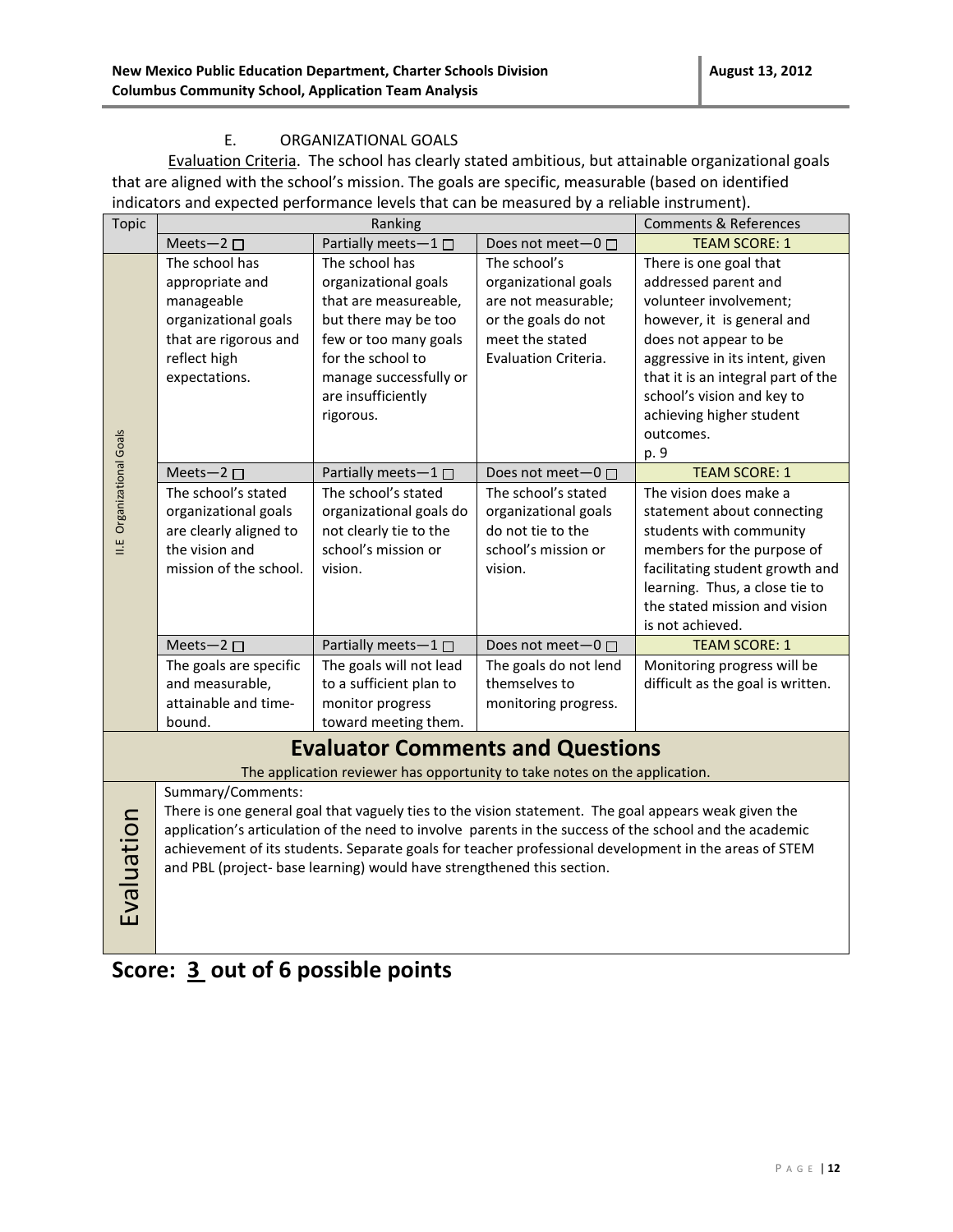#### F. CURRICULUM

#### G. GRADUATION REQUIREMENTS (If Applicable)

Evaluation Criteria: The school uses a clearly defined, research-based curriculum with the potential to raise the achievement of the intended student population and that is aligned with NM State Standards.

| Topic               | Ranking               |                           |                           | <b>Comments &amp; References</b> |
|---------------------|-----------------------|---------------------------|---------------------------|----------------------------------|
|                     | Meets-2 $\square$     | Partially meets-1□        | Does not meet $-0$ $\Box$ | <b>TEAM SCORE: 2</b>             |
|                     | The philosophical     | The philosophical         | The philosophical         | No concerns noted.               |
|                     | approach and          | approach and              | approach and              |                                  |
|                     | curriculum            | curriculum framework      | curriculum                | p. 11                            |
|                     | framework are clearly | are partially defined     | framework are not         |                                  |
|                     | presented and clearly | and/or the alignment      | clearly presented and     |                                  |
| II.F.(1) Philosophy | aligns with the       | with the school's         | do not align with the     |                                  |
|                     | school's stated       | stated mission and        | school's stated           |                                  |
|                     | mission and goals.    | goals is unclear.         | mission and goals.        |                                  |
|                     | Meets-2 $\square$     | Partially meets- $1 \Box$ | Does not meet $-0$ $\Box$ | <b>TEAM SCORE: 2</b>             |
|                     | Research provided on  | Research provided on      | Research on the           | No concerns noted.               |
|                     | the proposed          | the proposed              | proposed                  |                                  |
| Research/Data       | instructional         | instructional practices   | instructional practices   |                                  |
|                     | practices supports    | is partially relevant,    | is not provided.          |                                  |
|                     | the use of this       | limited, unreliable or    |                           |                                  |
|                     | philosophy or         | not valid.                |                           |                                  |
| II.F. (2)           | approach to achieve   |                           |                           |                                  |
|                     | high student          |                           |                           |                                  |
|                     | outcomes.             |                           |                           |                                  |
|                     |                       |                           |                           |                                  |
|                     | Meets-2 $\Box$        | Partially meets $-1 \Box$ | Does not meet $-0$ $\Box$ | <b>TEAM SCORE: 1</b>             |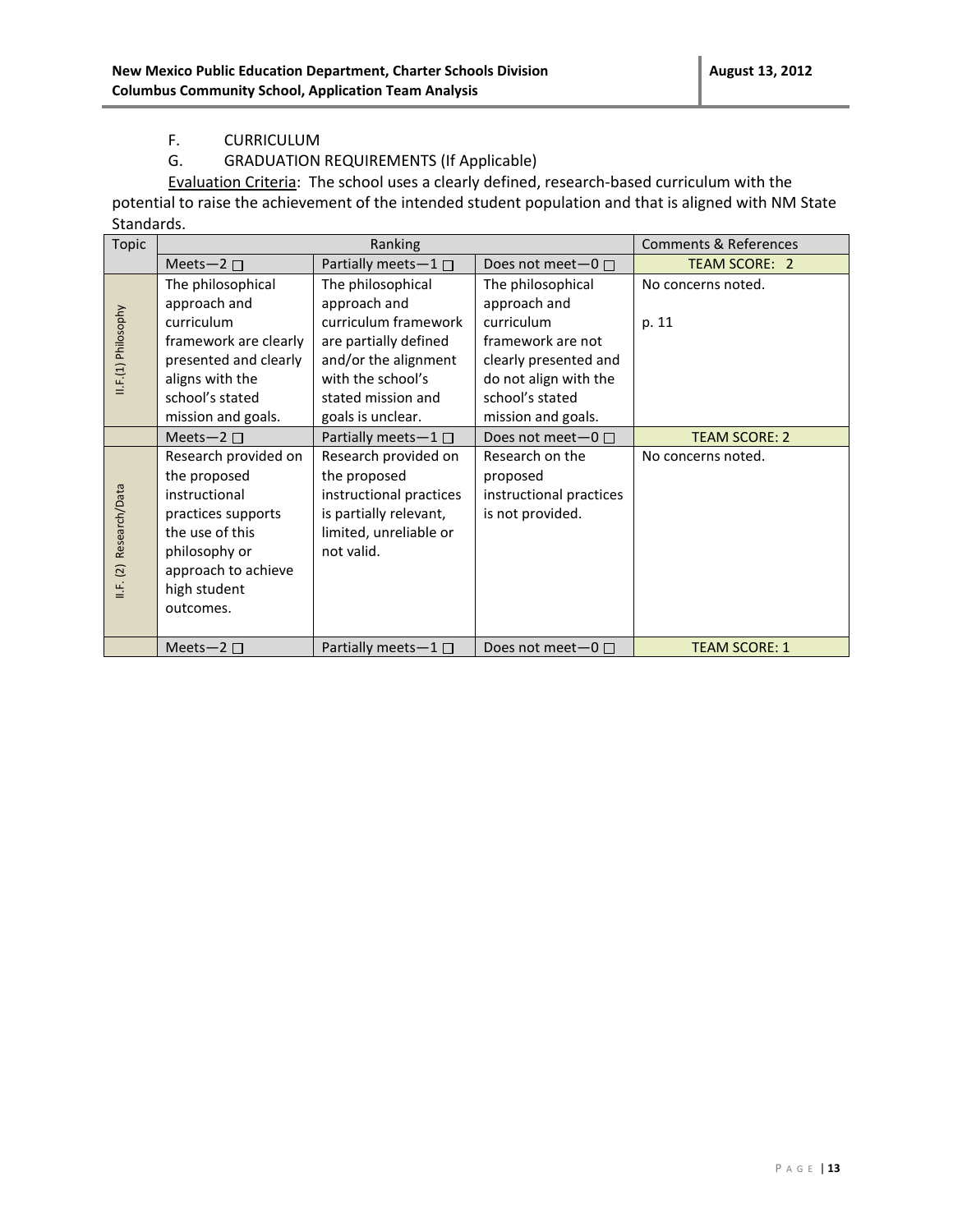| II.F.(3) Curriculum Description | A description of the<br>curriculum is<br>provided and reflects<br>an organized,<br>cohesive curriculum<br>for all grade levels,<br>and aligns with the<br>school's mission and<br>educational<br>philosophy. | A description of the<br>curriculum is<br>provided, but only<br>partially aligns with<br>the school's mission<br>and educational<br>philosophy. | The description of the<br>curriculum does not<br>align with the school's<br>mission and<br>educational<br>philosophy; or a<br>description of the<br>curriculum is not<br>provided. | A general description of the<br>curriculum is provided, which<br>partially aligns with the vision<br>and mission; however, the<br>description does not<br>adequately address all grade<br>levels. Yet, as the prompt does<br>not require addressing all<br>grade levels, this component<br>will be scored with one point.<br>In addition, how the school's<br>philosophy and different<br>curricular models will raise<br>achievement and directly serve<br>the targeted population is not<br>evident.<br>p. 12 |
|---------------------------------|--------------------------------------------------------------------------------------------------------------------------------------------------------------------------------------------------------------|------------------------------------------------------------------------------------------------------------------------------------------------|------------------------------------------------------------------------------------------------------------------------------------------------------------------------------------|-----------------------------------------------------------------------------------------------------------------------------------------------------------------------------------------------------------------------------------------------------------------------------------------------------------------------------------------------------------------------------------------------------------------------------------------------------------------------------------------------------------------|
|                                 | Meets-2 $\square$                                                                                                                                                                                            | Partially meets-1□                                                                                                                             | Does not meet-0 □                                                                                                                                                                  | <b>TEAM SCORE: 2</b>                                                                                                                                                                                                                                                                                                                                                                                                                                                                                            |
| II.F.(4) Curriculum Research    | Clear research-based<br>evidence of the<br>success of the chosen<br>curriculum when<br>used with the target<br>population is<br>included.                                                                    | Research-based<br>evidence provided on<br>the chosen curriculum<br>is partially relevant,<br>limited, unreliable, or<br>not valid.             | Research to support<br>the chosen<br>curriculum is not<br>provided.                                                                                                                | No concerns noted.                                                                                                                                                                                                                                                                                                                                                                                                                                                                                              |
|                                 | Meets-2 $\square$                                                                                                                                                                                            | Partially meets-1□                                                                                                                             | Does not meet $-0$ $\Box$                                                                                                                                                          | <b>TEAM SCORE: 1</b>                                                                                                                                                                                                                                                                                                                                                                                                                                                                                            |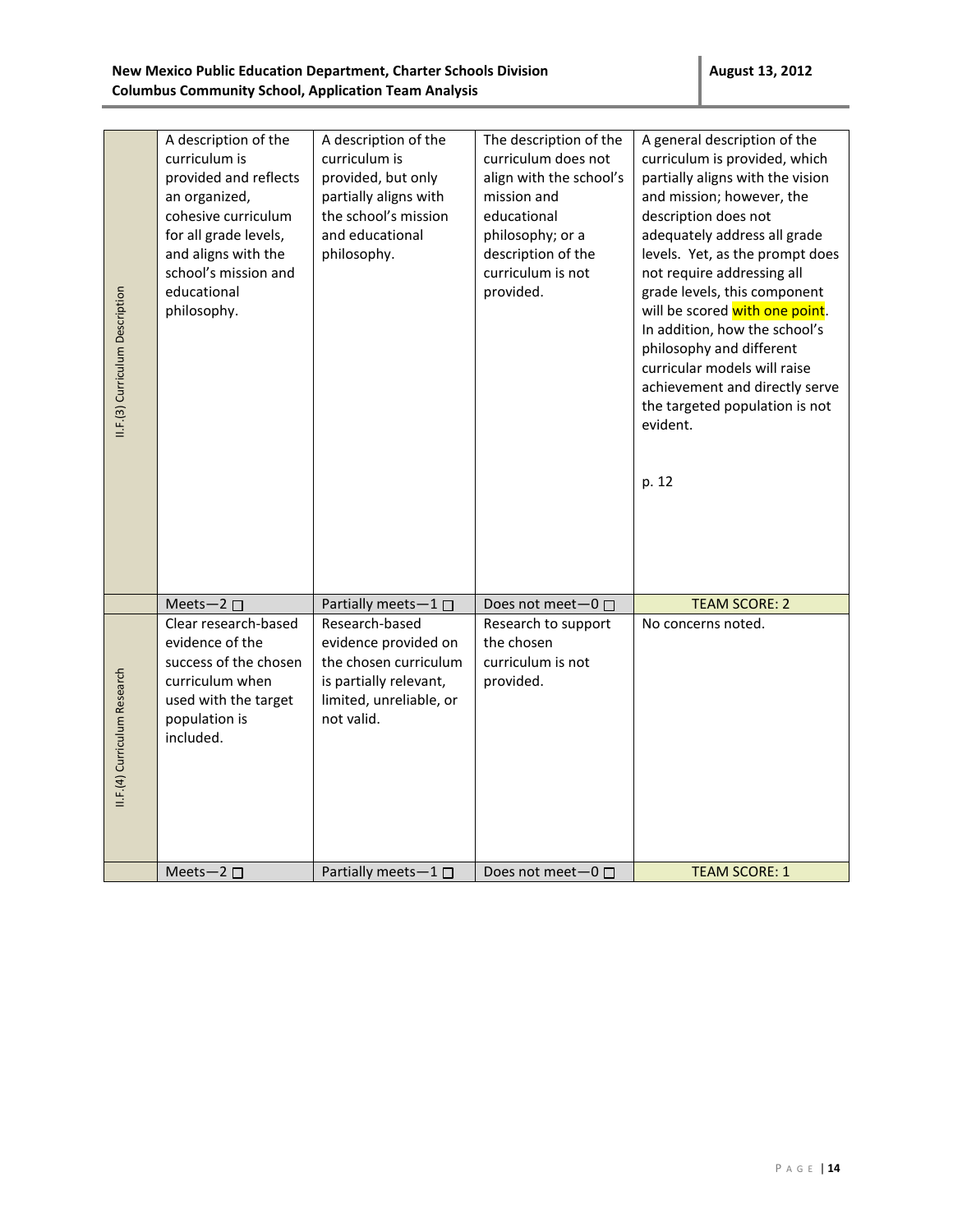| II.F.(5) Curriculum Overview                               | A Scope and<br>Sequence and course<br>offerings are<br>provided. A timeline<br>detailing curriculum<br>development,<br>including who will do<br>that work, is<br>provided.                                                               | Course offerings or<br>Scope and Sequence<br>are provided but do<br>not sufficiently align<br>with the school's<br>mission and<br>educational<br>philosophy. A timeline<br>describing curriculum<br>development is<br>provided but may<br>provide insufficient<br>detail. | The Scope and<br>Sequence or course<br>offerings are not<br>provided; and/or a<br>timeline outlining the<br>curriculum<br>development is not<br>provided.                                   | There is an unclear description<br>between project-learning,<br>STEM, and how and when<br>these approaches will align<br>with the Common Core<br>Standards. More detail and<br>depth of explanation are<br>needed.<br>p. 13<br>Appendix A             |
|------------------------------------------------------------|------------------------------------------------------------------------------------------------------------------------------------------------------------------------------------------------------------------------------------------|---------------------------------------------------------------------------------------------------------------------------------------------------------------------------------------------------------------------------------------------------------------------------|---------------------------------------------------------------------------------------------------------------------------------------------------------------------------------------------|-------------------------------------------------------------------------------------------------------------------------------------------------------------------------------------------------------------------------------------------------------|
|                                                            | Meets-2 $\square$                                                                                                                                                                                                                        | Partially meets-1                                                                                                                                                                                                                                                         | Does not meet-0 □                                                                                                                                                                           | <b>TEAM SCORE: 1</b>                                                                                                                                                                                                                                  |
| Timeline / Instructional<br>II.F.(6)(7) Development        | A clear plan is in<br>place to develop the<br>school's instructional<br>program; responsible<br>staff and deadlines<br>are identified.                                                                                                   | A limited plan is in<br>place to develop the<br>school's instructional<br>program; responsible<br>staff may be<br>identified.                                                                                                                                             | No plan is in place to<br>develop the school<br>instructional<br>program; no<br>responsible staff is<br>indentified.                                                                        | Other than hiring staff 4-5 staff<br>in the months prior to the<br>school's opening, there are no<br>specific deadlines, responsible<br>parties or tasks identified with<br>assuring curriculum alignment,<br>which makes this section<br>incomplete. |
|                                                            | Meets-2 $\square$                                                                                                                                                                                                                        | Partially meets-1                                                                                                                                                                                                                                                         | Does not meet-0 □                                                                                                                                                                           | <b>TEAM SCORE: 0</b>                                                                                                                                                                                                                                  |
| II.F.(8) Alignment Timeline                                | There is sufficient<br>evidence that the<br>chosen curriculum is<br>aligned with NM<br>State Standards, or<br>an adequate timeline<br>for aligning the<br>curriculum is<br>provided.                                                     |                                                                                                                                                                                                                                                                           | There is no evidence<br>that the chosen<br>curriculum is aligned<br>with NM State<br>Standards, nor is a<br>timeline for aligning<br>the curriculum with<br>NM State Standards<br>provided. | The timeframe presented is<br>very general and limited in<br>scope. A specific timeline<br>towards completion is missing.<br>p. 14                                                                                                                    |
|                                                            | Meets-2 $\square$                                                                                                                                                                                                                        | Partially meets-1□                                                                                                                                                                                                                                                        | Does not meet-0 □                                                                                                                                                                           | <b>TEAM SCORE: 2</b>                                                                                                                                                                                                                                  |
| II.G.(1) (2) Graduation Requirements<br>/Graduation Waiver | High school<br>graduation<br>requirements, if<br>applicable, are clearly<br>articulated, meet<br>state requirements,<br>support the mission<br>of the school, and are<br>rigorous and reflect<br>high expectations.<br>Meets-2 $\square$ | High school<br>graduation<br>requirements are<br>insufficiently<br>described, or do not<br>support the mission of<br>the school, or are not<br>rigorous and do not<br>reflect high<br>expectations.<br>Partially meets-1□                                                 | High school<br>graduation<br>requirements are not<br>provided; or they are<br>provided but do not<br>meet state<br>requirements.<br>Does not meet-0 □                                       | No concerns noted.<br><b>TEAM SCORE: 2</b>                                                                                                                                                                                                            |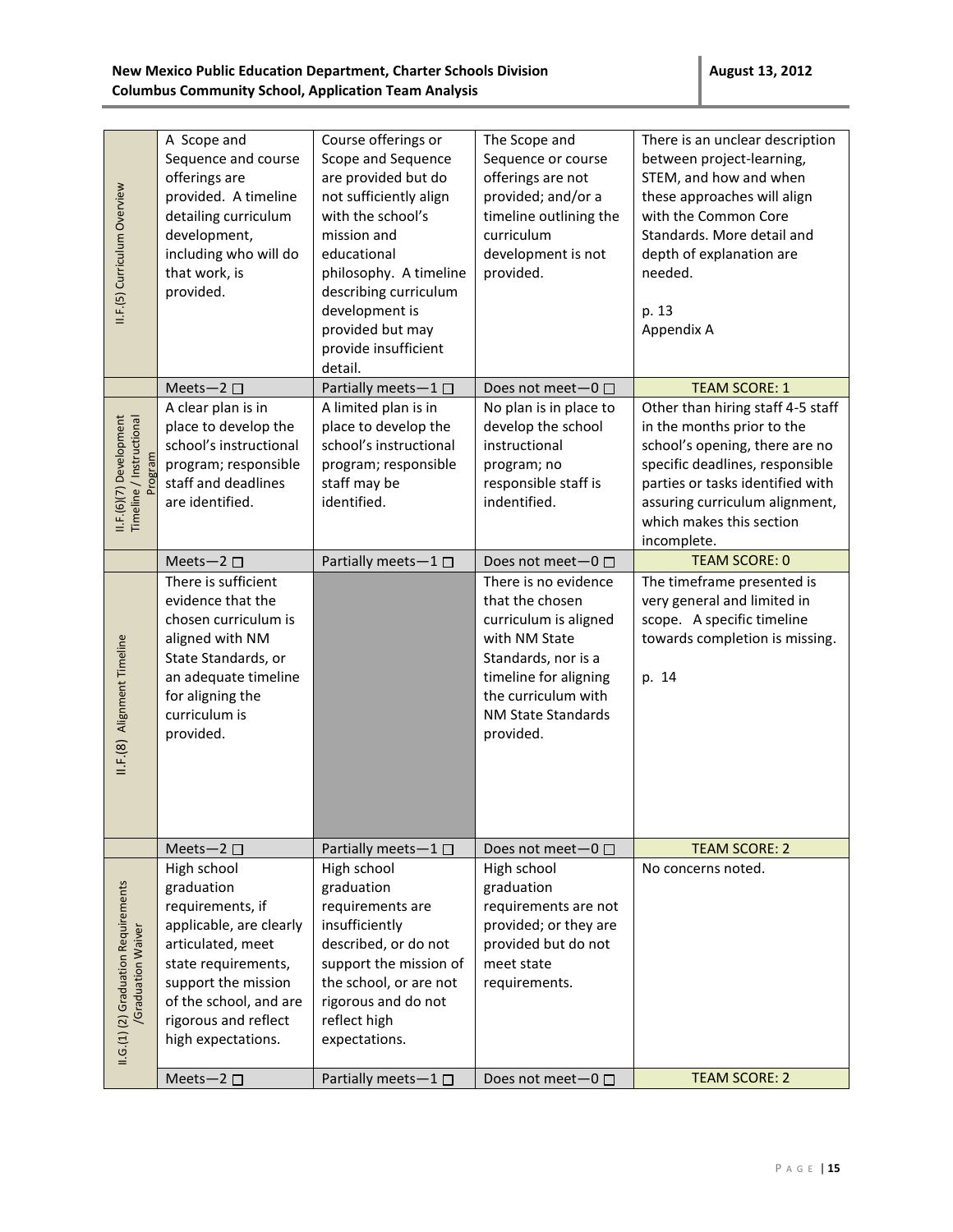|                                                                                                                                                                                                                                                                                                                                                                                                                                                                                                                                                                                                                                                                                                                                           | Waivers, if applicable,<br>state what the waiver<br>is and why school is<br>seeking it. |                                         | Waivers, if applicable,<br>are included but<br>without explanation. | No concerns noted. |
|-------------------------------------------------------------------------------------------------------------------------------------------------------------------------------------------------------------------------------------------------------------------------------------------------------------------------------------------------------------------------------------------------------------------------------------------------------------------------------------------------------------------------------------------------------------------------------------------------------------------------------------------------------------------------------------------------------------------------------------------|-----------------------------------------------------------------------------------------|-----------------------------------------|---------------------------------------------------------------------|--------------------|
|                                                                                                                                                                                                                                                                                                                                                                                                                                                                                                                                                                                                                                                                                                                                           |                                                                                         | <b>Evaluator Comments and Questions</b> |                                                                     |                    |
|                                                                                                                                                                                                                                                                                                                                                                                                                                                                                                                                                                                                                                                                                                                                           |                                                                                         |                                         |                                                                     |                    |
| The application reviewer has opportunity to take notes on the application.<br>Summary/Comments:<br>The development of the curriculum including the timeline for alignment with NM standards is incomplete<br>Evaluation<br>and lacks meaningful detail, especially in light of the complex curricular approaches the school intends to<br>use. As written, the reviewer cannot ascertain if the plan is realistic enough to complete the alignment<br>task within a reasonable time period. It is not evident how various components of the curriculum (STEM,<br>dual language, and project-based learning), once aligned, integrate to provide one cohesive curriculum<br>framework that is designed to support the targeted population. |                                                                                         |                                         |                                                                     |                    |

# **Score: 13 out of 18 possible points**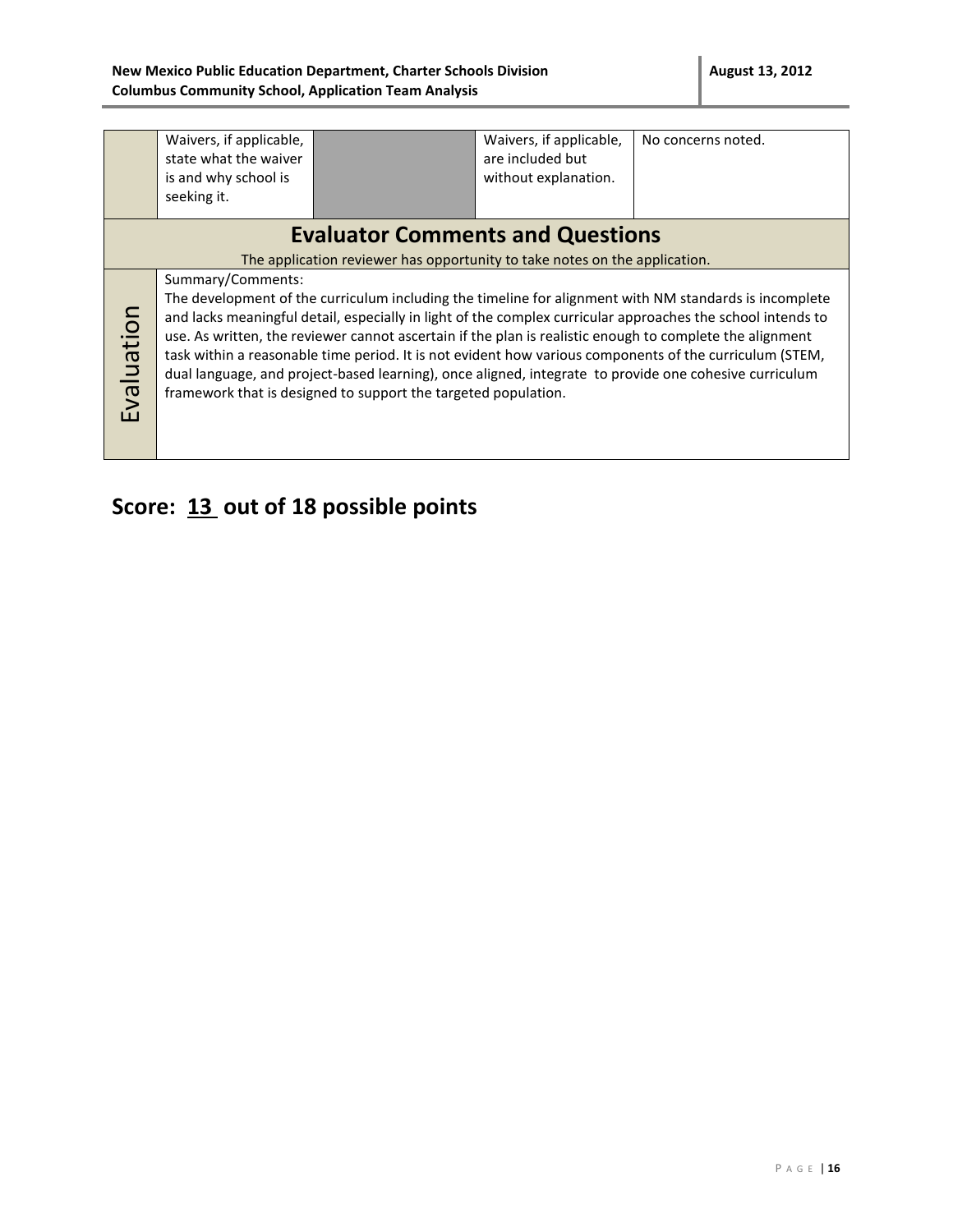#### H. INSTRUCTION

Evaluation Criteria: The school identifies quality methods and strategies that have been demonstrated to be effective in meeting the needs of the targeted student population. For unique or innovative practices, the charter school applicant presents a compelling rationale for their effectiveness.

| <b>Topic</b>            | Ranking                                                                                                |                                                                            |                         | <b>Comments &amp; References</b>                                                                                                                                                                                    |  |
|-------------------------|--------------------------------------------------------------------------------------------------------|----------------------------------------------------------------------------|-------------------------|---------------------------------------------------------------------------------------------------------------------------------------------------------------------------------------------------------------------|--|
|                         | Meets-2 $\square$                                                                                      | Partially meets-1                                                          | Does not meet-0 □       | <b>TEAM SCORE: 1</b>                                                                                                                                                                                                |  |
|                         | The school's                                                                                           | The school's proposed                                                      | The connection          | Instructional strategies                                                                                                                                                                                            |  |
|                         | proposed                                                                                               | instructional practices                                                    | between the school's    | addressed do not include                                                                                                                                                                                            |  |
|                         | instructional                                                                                          | partially align with the                                                   | proposed                | teachers coaching and                                                                                                                                                                                               |  |
|                         | practices support and                                                                                  | school's mission,                                                          | instructional practices | mentoring learning, use of data                                                                                                                                                                                     |  |
|                         | are aligned with the                                                                                   | vision, and educational                                                    | and the school's        | to drive instruction, and how                                                                                                                                                                                       |  |
| Strategies              | school's mission,                                                                                      | philosophy                                                                 | mission, vision, and    | practices will combine to build                                                                                                                                                                                     |  |
|                         | vision and                                                                                             |                                                                            | educational             | a "bi-national learning center"                                                                                                                                                                                     |  |
| II.H.(1) Instructional  | educational                                                                                            |                                                                            | philosophy has not      | as stated in the executive                                                                                                                                                                                          |  |
|                         | philosophy                                                                                             |                                                                            | been established.       | summary.                                                                                                                                                                                                            |  |
|                         |                                                                                                        |                                                                            |                         |                                                                                                                                                                                                                     |  |
|                         |                                                                                                        |                                                                            |                         | p. 15                                                                                                                                                                                                               |  |
|                         | Meets-2 $\square$                                                                                      | Partially meets-1                                                          | Does not meet-0 □       | <b>TEAM SCORE: 1</b>                                                                                                                                                                                                |  |
|                         | Evidence of the                                                                                        | Evidence of the                                                            | Evidence of the         | Evidence of the extent of the                                                                                                                                                                                       |  |
|                         | effectiveness of the                                                                                   | effectiveness of the                                                       | effectiveness of the    | effectiveness of the stated                                                                                                                                                                                         |  |
|                         | proposed methods/                                                                                      | proposed methods/                                                          | proposed methods/       | instructional                                                                                                                                                                                                       |  |
|                         | strategies with the                                                                                    | strategies with the                                                        | strategies with the     | methods/strategies does not                                                                                                                                                                                         |  |
|                         | target student                                                                                         | target student                                                             | target student          | fully tie to supporting the                                                                                                                                                                                         |  |
| II.H.(2) Effectiveness  | population is                                                                                          | population is not                                                          | population is not       | school's targeted population.                                                                                                                                                                                       |  |
|                         | included.                                                                                              | clearly stated.                                                            | provided.               |                                                                                                                                                                                                                     |  |
|                         |                                                                                                        |                                                                            |                         | p. 17                                                                                                                                                                                                               |  |
|                         | Meets-2 $\square$                                                                                      | Partially meets-1□                                                         | Does not meet-0 □       | <b>TEAM SCORE: 1</b>                                                                                                                                                                                                |  |
|                         | The school describes                                                                                   | The school describes                                                       | The school does not     | A few general examples are                                                                                                                                                                                          |  |
|                         | how instruction will                                                                                   | how instruction will be                                                    | sufficiently describe   | provided; however, this section                                                                                                                                                                                     |  |
|                         | be differentiated                                                                                      | differentiated to meet                                                     | how instruction will    | lacks sufficient detail about                                                                                                                                                                                       |  |
| Instruction             | based on identified                                                                                    | student needs, but                                                         | be differentiated to    | how differentiation of                                                                                                                                                                                              |  |
|                         | student needs, and                                                                                     | there are no examples.                                                     | meet student needs,     | instruction will be used in the                                                                                                                                                                                     |  |
| II.H.(3) Differentiated | examples are                                                                                           |                                                                            | and there are no        | classroom in order to meet all                                                                                                                                                                                      |  |
|                         | provided.                                                                                              |                                                                            | examples.               | student needs.                                                                                                                                                                                                      |  |
|                         |                                                                                                        |                                                                            |                         |                                                                                                                                                                                                                     |  |
|                         |                                                                                                        | <b>Evaluator Comments and Questions</b>                                    |                         |                                                                                                                                                                                                                     |  |
|                         |                                                                                                        | The application reviewer has opportunity to take notes on the application. |                         |                                                                                                                                                                                                                     |  |
|                         | Summary/Comments:                                                                                      |                                                                            |                         |                                                                                                                                                                                                                     |  |
|                         |                                                                                                        |                                                                            |                         | This section is incomplete in that it does not fully address all the prompts; overall, it lacks sufficient and                                                                                                      |  |
|                         |                                                                                                        |                                                                            |                         | meaningful details that clearly demonstrate how the school intends to meet the needs and challenges of                                                                                                              |  |
|                         |                                                                                                        |                                                                            |                         | the targeted population. For example, the application provides a list of possible projects, but does not                                                                                                            |  |
| Evaluation              |                                                                                                        |                                                                            |                         | demonstrate how these projects would be taught via the planned curricular models. Another example is<br>the lack of specificity on how different instructional methodologies will integrate into daily teaching and |  |
|                         |                                                                                                        |                                                                            |                         |                                                                                                                                                                                                                     |  |
|                         | learning, and how such methodologies will be adjusted to the targeted student population is not clear. |                                                                            |                         |                                                                                                                                                                                                                     |  |

#### learning, and how such methodologies will be adjusted to the targeted student population is not clear.

### **Score: 3 out of 6 possible points**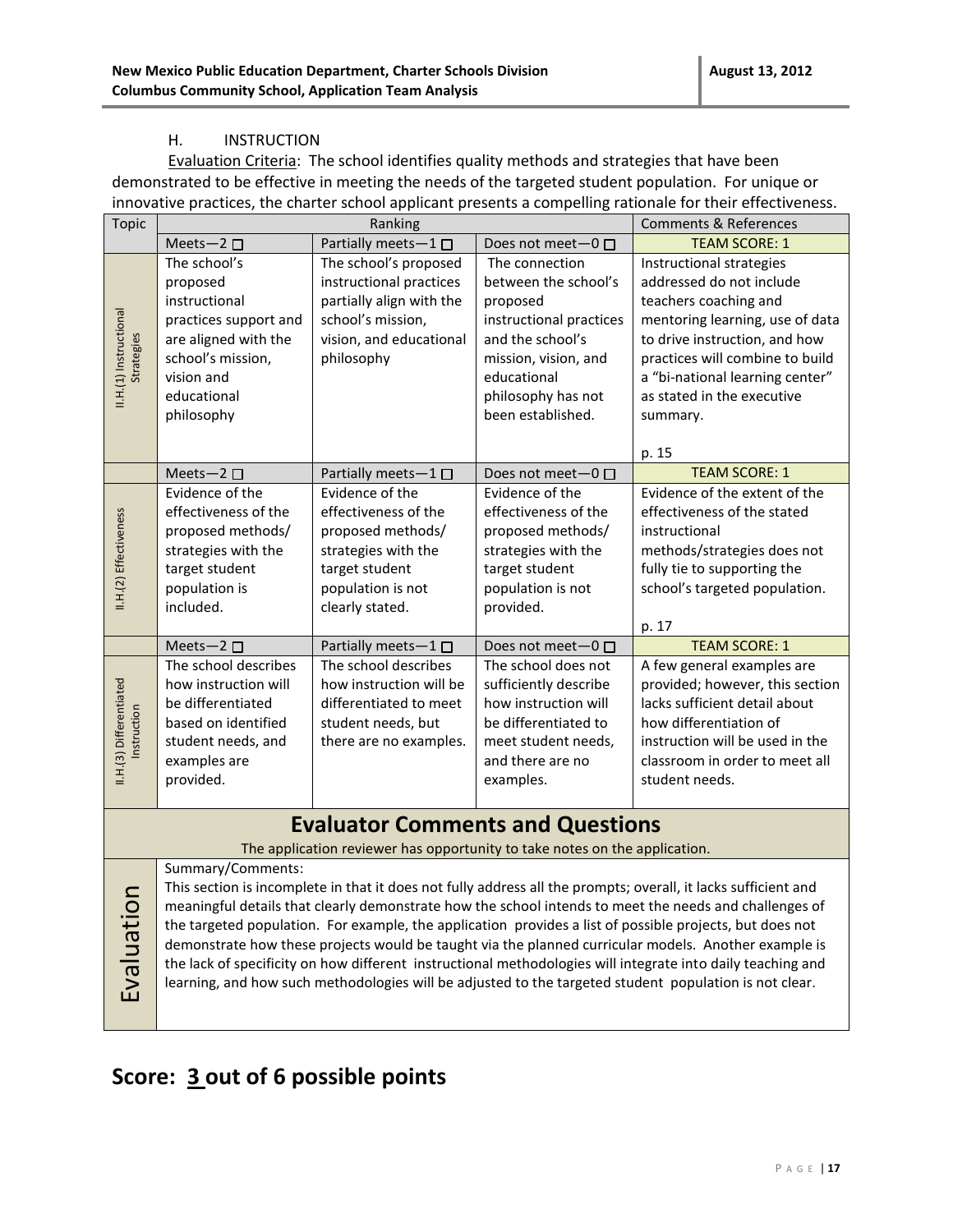#### I. SPECIAL POPULATIONS

Evaluation Criteria: The school has plans in place to meet the legal requirements and individual needs of those determined to be special needs students (including gifted students), English Language Learners, at-risk students, or those students performing below grade level.

|                    | <b>Topic</b>      | Ranking                                                                                                                                                                                                                                                                                                                    |                                                                                                                                                                                                                                  |                                                                                                                                                                                                                                     | <b>Comments &amp; References</b>                                                                                                                                                                                                              |
|--------------------|-------------------|----------------------------------------------------------------------------------------------------------------------------------------------------------------------------------------------------------------------------------------------------------------------------------------------------------------------------|----------------------------------------------------------------------------------------------------------------------------------------------------------------------------------------------------------------------------------|-------------------------------------------------------------------------------------------------------------------------------------------------------------------------------------------------------------------------------------|-----------------------------------------------------------------------------------------------------------------------------------------------------------------------------------------------------------------------------------------------|
|                    |                   | Meets-2 $\square$                                                                                                                                                                                                                                                                                                          | Partially meets-1 $\square$                                                                                                                                                                                                      | Does not meet-0 □                                                                                                                                                                                                                   | <b>TEAM SCORE: 1</b>                                                                                                                                                                                                                          |
|                    |                   | The school<br>demonstrates a clear<br>understanding of and<br>capacity to meet all<br>legal requirements<br>regarding identifying,<br>providing an<br>appropriate<br>continuum of<br>services, and<br>monitoring students<br>that are receiving<br>special education<br>services, including<br>students who are<br>gifted. | The school<br>demonstrates a partial<br>understanding of and<br>capacity to meet state<br>and federal<br>requirements<br>regarding students<br>receiving special<br>education services,<br>including students who<br>are gifted. | The response does<br>not demonstrate an<br>understanding of and<br>capacity to meet state<br>and federal<br>requirements<br>regarding students<br>receiving special<br>education services,<br>including students<br>who are gifted. | A general statement is made<br>regarding identifying and<br>providing services to special<br>education services; however,<br>ensuring access to the general<br>education curriculum for these<br>students is not fully<br>addressed.<br>p. 18 |
|                    |                   | Meets-2                                                                                                                                                                                                                                                                                                                    | Partially meets-1                                                                                                                                                                                                                | Does not meet-0 □                                                                                                                                                                                                                   | <b>TEAM SCORE: 0</b>                                                                                                                                                                                                                          |
| $11.1(1)(a) - (d)$ | Special Education | The school has a plan<br>in place to meet all<br>legal requirements to<br>regularly evaluate<br>and monitor progress<br>of special education<br>students to ensure<br>attainment of IEP<br>goals.                                                                                                                          | The school has a<br>partial plan in place to<br>meet the needs of<br>students with IEPs; but<br>details are not<br>provided.                                                                                                     | The school has no<br>stated process in<br>place to monitor<br>students with IEPs.                                                                                                                                                   | This section is missing. The<br>SAT process is for students<br>who require support prior to<br>becoming evaluated to<br>determine if they are eligible<br>to receive special education<br>support.                                            |
|                    |                   | Meets-2 $\square$                                                                                                                                                                                                                                                                                                          | Partially meets-1 □                                                                                                                                                                                                              | Does not meet-0 □                                                                                                                                                                                                                   | <b>TEAM SCORE: 2</b>                                                                                                                                                                                                                          |
|                    |                   | The school provides a<br>complete plan for<br>graduating students<br>with special<br>education needs (if<br>applicable) that is in<br>compliance with<br><b>Federal and State</b><br>regulations.                                                                                                                          | There is an incomplete<br>plan for graduating<br>students with special<br>education needs (if<br>applicable).                                                                                                                    | The plan for<br>graduating students<br>with special<br>education needs (if<br>applicable) is not<br>provided; or the plan<br>provided is not in<br>compliance with<br><b>Federal and State</b><br>regulations.                      | No concerns noted.                                                                                                                                                                                                                            |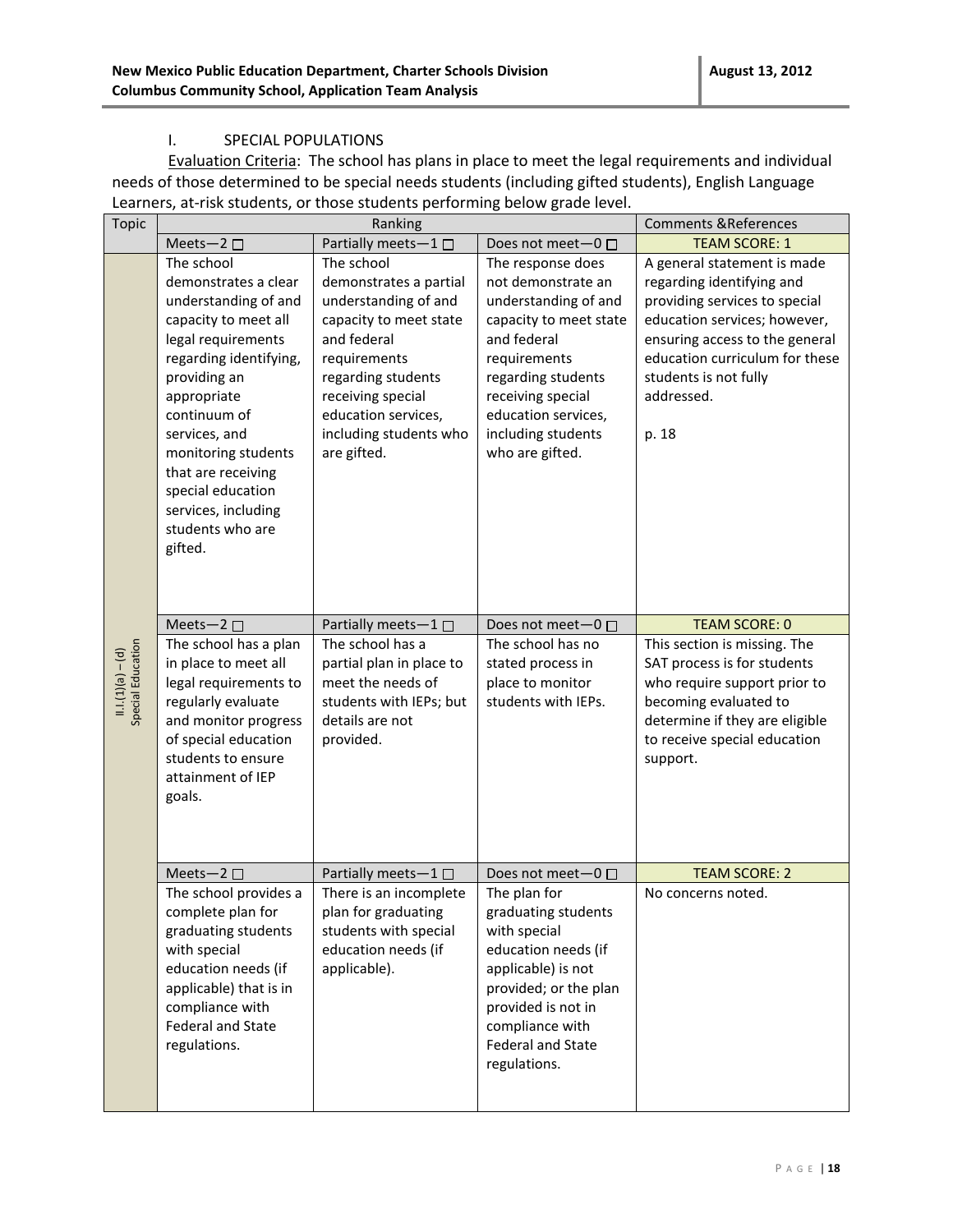|                                    | Meets-2 $\square$     | Partially meets-1 □         | Does not meet-0 □         | <b>TEAM SCORE: 1</b>            |
|------------------------------------|-----------------------|-----------------------------|---------------------------|---------------------------------|
|                                    | The school has        | The school has              | The school has not        | Ancillary staff and how they    |
|                                    | identified the        | identified some of the      | identified appropriate    | will be budgeted is identified, |
|                                    | appropriate staff and | staff needed to meet        | staffing to adequately    | however, a statement is made    |
|                                    | ancillary services to | the needs of special        | address the needs of      | that students will be           |
|                                    | adequately meet the   | education and ELL           | special populations;      | integrated with the rest of the |
|                                    | needs of special      | students. An                | or the plan for how       | school's students. This does    |
|                                    | education and ELL     | explanation is              | they will be budgeted     | not take into account the full  |
|                                    | students, and         | provided indicating         | is not provided; or the   | continuum of services that      |
|                                    | provides an           | how they will be            | budget does not           | needs to be provided to         |
|                                    | explanation for how   | adequately budgeted.        | appear adequate.          | students who require a more     |
|                                    | they will be          |                             |                           | restrictive setting.            |
|                                    | adequately budgeted.  |                             |                           |                                 |
|                                    |                       |                             |                           |                                 |
|                                    | Meets-2 $\square$     | Partially meets-1 □         | Does not meet $-0$ $\Box$ | <b>TEAM SCORE: 2</b>            |
|                                    | The school            |                             | The school does not       | No concerns noted.              |
|                                    | demonstrates          |                             | demonstrate               |                                 |
|                                    | understanding and     |                             | understanding and         | p. 20                           |
| II.I(2) Students<br>with 504 Plans | capacity to meet all  |                             | capacity to meet all      |                                 |
|                                    | legal requirements    |                             | legal requirements        |                                 |
|                                    | regarding students    |                             | regarding students        |                                 |
|                                    | with Section 504      |                             | with Section 504          |                                 |
|                                    | Plans.                |                             | Plans.                    |                                 |
|                                    | Meets-2 $\square$     | Partially meets-1 □         | Does not meet $-0$ $\Box$ | <b>TEAM SCORE: 1</b>            |
|                                    | The school has a plan | The school has a            | The school has no         | Intervention strategies are not |
|                                    | in place to identify  | partial plan in place to    | plan in place to          | described.                      |
|                                    | and meet the needs    | identify and meet the       | identify or meet the      |                                 |
|                                    | of English Language   | needs of English            | needs of English          | p. 20                           |
| $11.1(3)(a)-(e)$                   | Learners.             | Language Learners.          | Language Learners.        |                                 |
|                                    | Intervention          | Intervention strategies     |                           |                                 |
|                                    | strategies are fully  | are partially described.    |                           |                                 |
| English Language Learners (ELL)    | described             |                             |                           |                                 |
|                                    | Meets-2 $\square$     | Partially meets-1 $\square$ | Does not meet $-0$ $\Box$ | <b>TEAM SCORE: 0</b>            |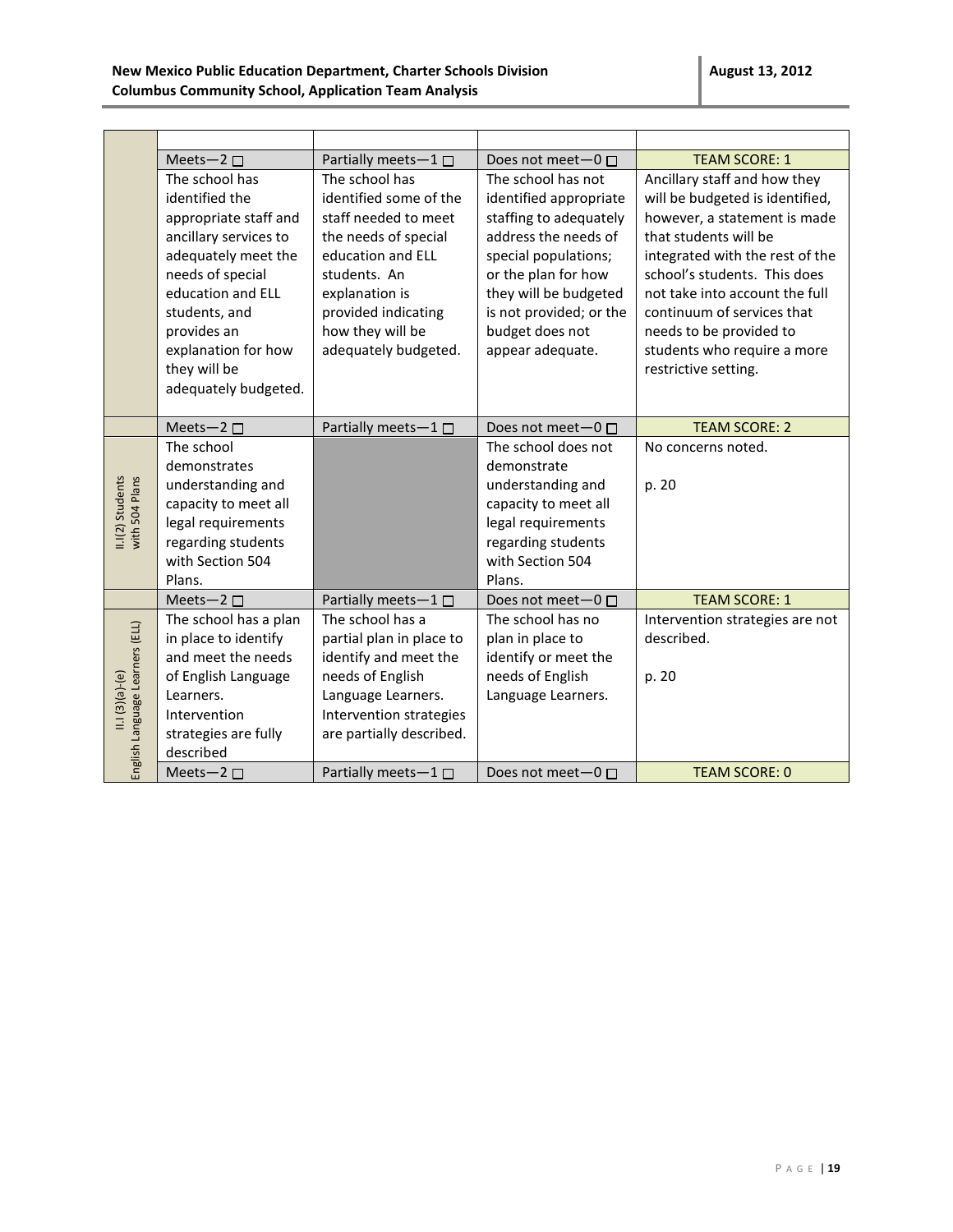|            | The school describes<br>how instruction will<br>be differentiated<br>based on identified<br>student needs and<br>examples are<br>provided.                                                                                                                                                                                                                                                                      | The school describes<br>how instruction will be<br>differentiated to meet<br>student needs, but<br>there are no examples.             | The school does not<br>sufficiently describe<br>how instruction will<br>be differentiated to<br>meet student needs,<br>and there are no<br>examples. | Students who are ELL are<br>eligible for a continuum of<br>services specifically designed<br>for the levels at which they are<br>functioning. Referrals for a<br>special education evaluation<br>would not be appropriate<br>unless many other processes<br>and procedures had been put<br>into place.<br>Examples of how instruction<br>will be differentiated do not<br>include recommended<br>interventions utilized based<br>upon ELL "best practices."<br>p. 21 |  |
|------------|-----------------------------------------------------------------------------------------------------------------------------------------------------------------------------------------------------------------------------------------------------------------------------------------------------------------------------------------------------------------------------------------------------------------|---------------------------------------------------------------------------------------------------------------------------------------|------------------------------------------------------------------------------------------------------------------------------------------------------|----------------------------------------------------------------------------------------------------------------------------------------------------------------------------------------------------------------------------------------------------------------------------------------------------------------------------------------------------------------------------------------------------------------------------------------------------------------------|--|
|            | Meets-2 □                                                                                                                                                                                                                                                                                                                                                                                                       | Partially meets-1 $\square$                                                                                                           | Does not meet $-0$ $\Box$                                                                                                                            | <b>TEAM SCORE: 1</b>                                                                                                                                                                                                                                                                                                                                                                                                                                                 |  |
|            | The school has a plan<br>in place to meet all<br>legal requirements to<br>regularly evaluate<br>and monitor the<br>progress of English<br>Language Learners.                                                                                                                                                                                                                                                    | The school has a<br>partial plan in place to<br>meet the needs of<br>English Language<br>Learners; but details<br>are not provided.   | The school has no<br>process in place to<br>monitor the progress<br>of English Language<br>Learners.                                                 | The plan does not address<br>retesting students as required<br>with the state-recommended<br>assessment.                                                                                                                                                                                                                                                                                                                                                             |  |
|            | Meets-2                                                                                                                                                                                                                                                                                                                                                                                                         | Partially meets-1 $\square$                                                                                                           | Does not meet-0 □                                                                                                                                    | <b>TEAM SCORE: 2</b>                                                                                                                                                                                                                                                                                                                                                                                                                                                 |  |
|            | The budget reflects<br>allocation(s) for<br>resources, staffing,<br>and training to serve<br>the needs of ELL<br>students.                                                                                                                                                                                                                                                                                      | The budget reflects<br>some of the costs<br>involved in addressing<br>ELL students; however,<br>sufficient detail is not<br>provided. | The budget does not<br>reflect costs involved<br>in addressing the<br>needs of ELL students.                                                         | No concerns noted.                                                                                                                                                                                                                                                                                                                                                                                                                                                   |  |
|            | <b>Evaluator Comments and Questions</b>                                                                                                                                                                                                                                                                                                                                                                         |                                                                                                                                       |                                                                                                                                                      |                                                                                                                                                                                                                                                                                                                                                                                                                                                                      |  |
|            |                                                                                                                                                                                                                                                                                                                                                                                                                 | The application reviewer has opportunity to take notes on the application.                                                            |                                                                                                                                                      |                                                                                                                                                                                                                                                                                                                                                                                                                                                                      |  |
| Evaluation | Summary/Comments:<br>The responses in this section demonstrate only a partial understanding of the requirements regarding<br>special education, ELL students, and the role of the Student Assistance Team. Based upon the responses,<br>the implementation of the requirements is incomplete and concerns are raised about the applicant's<br>ability to meet the requirements both in practice and compliance. |                                                                                                                                       |                                                                                                                                                      |                                                                                                                                                                                                                                                                                                                                                                                                                                                                      |  |

# **Score: 10 out of 18 possible points**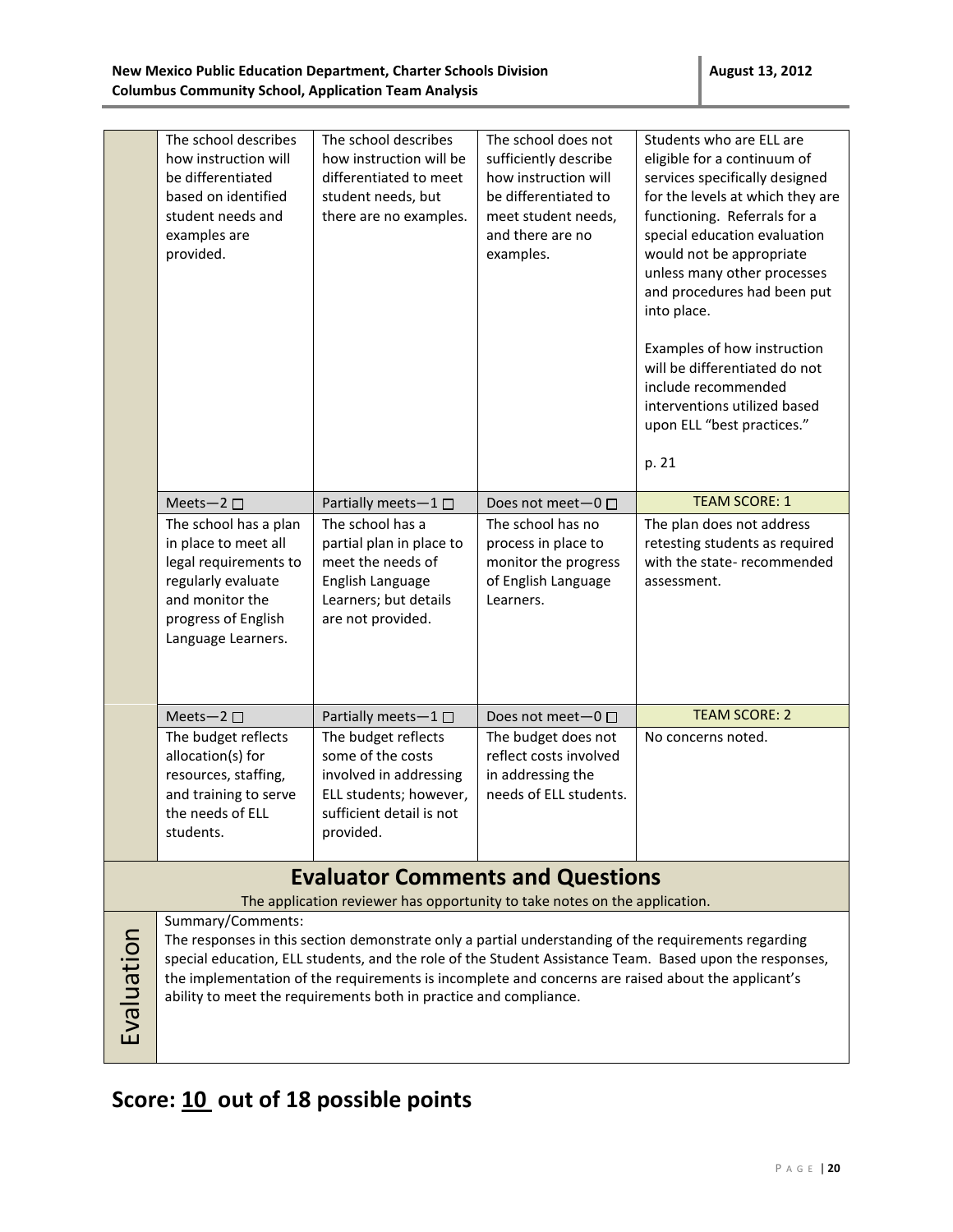#### J. ASSESSMENT AND ACCOUNTABILITY

Evaluation Criteria: The school has appropriate assessments in place to evaluate student needs, the effectiveness of the educational program, and progress toward school goals. The school will use the assessment data to affect teaching and learning to improve student achievement, or meet other goals of the school.

| <b>Topic</b>                                                  | Ranking                                                                                                                                                                                                                                                 |                                                                                                                                                                                                                                                         |                                                                                                                                                                                                                                                   | <b>Comments &amp; References</b>                                                                                                                                                 |
|---------------------------------------------------------------|---------------------------------------------------------------------------------------------------------------------------------------------------------------------------------------------------------------------------------------------------------|---------------------------------------------------------------------------------------------------------------------------------------------------------------------------------------------------------------------------------------------------------|---------------------------------------------------------------------------------------------------------------------------------------------------------------------------------------------------------------------------------------------------|----------------------------------------------------------------------------------------------------------------------------------------------------------------------------------|
|                                                               | Partially meets-1<br>Meets-2 $\square$                                                                                                                                                                                                                  |                                                                                                                                                                                                                                                         | Does not meet-0 □                                                                                                                                                                                                                                 | <b>TEAM SCORE: 0</b>                                                                                                                                                             |
| Organizational Goals (If<br>II.J.(1) Measuring<br>applicable) | A comprehensive list<br>of assessments that<br>will specifically<br>measure<br>organizational goals<br>that align with the<br>mission of the school<br>is provided.                                                                                     | A partial list of<br>assessment tools to<br>measure organizational<br>goals is provided. The<br>assessment tools only<br>partially align with the<br>mission of the school.                                                                             | A list of assessment<br>tools to measure<br>organizational goals is<br>not provided; or the<br>assessment tools do<br>not align with the<br>mission of the school.                                                                                | The response is difficult to<br>comprehend. There was<br>only one goal stated on page<br>9, and it is difficult to<br>ascertain whether the<br>response aligns with the<br>goal. |
|                                                               | Meets-2 $\square$                                                                                                                                                                                                                                       | Partially meets-1 □                                                                                                                                                                                                                                     | Does not meet-0 □                                                                                                                                                                                                                                 | <b>TEAM SCORE: 2</b>                                                                                                                                                             |
| II.J.(2)Assessments to Measure Academic Goals                 | A comprehensive list<br>of assessment tools<br>that measure<br>academic goals is<br>provided and align<br>with the mission of<br>the school. Grade<br>levels to be assessed<br>and anticipated<br>schedule or frequency<br>of assessing is<br>provided. | A list of assessments is<br>provided; however, the<br>list only partially aligns<br>with the mission of the<br>school. The grade<br>levels to be assessed<br>and anticipated<br>schedule or frequency<br>of assessing is not<br>sufficiently addressed. | A list of assessments is<br>not provided, or the<br>list of assessments do<br>not align with the<br>mission of the school;<br>or the grade levels to<br>be assessed,<br>anticipated schedule<br>or frequency of<br>assessing is not<br>addressed. | No concerns noted.<br>P. 22                                                                                                                                                      |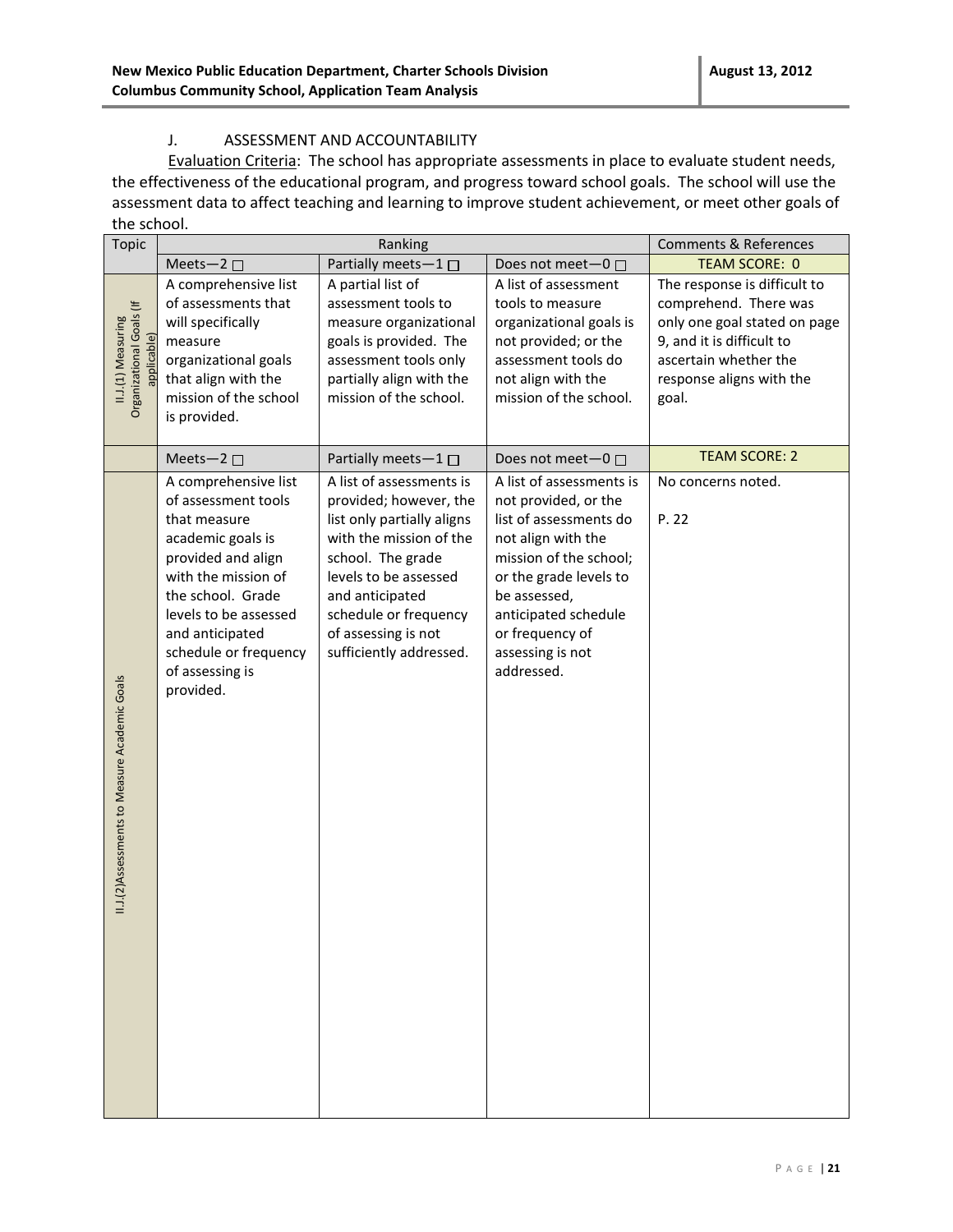|                                                    | Meets-2 $\square$                                                                                                                                                                                                           | Partially meets $-1$ $\Box$                                            | Does not meet $-0$ $\Box$                                                                                                                                                                 | TEAM SCORE: .5                                                                                                                                                                                                                                                                                                                                                                   |
|----------------------------------------------------|-----------------------------------------------------------------------------------------------------------------------------------------------------------------------------------------------------------------------------|------------------------------------------------------------------------|-------------------------------------------------------------------------------------------------------------------------------------------------------------------------------------------|----------------------------------------------------------------------------------------------------------------------------------------------------------------------------------------------------------------------------------------------------------------------------------------------------------------------------------------------------------------------------------|
| I.J.(1)(3)(4) Use of Assessments / Self-Monitoring | Strategies to monitor<br>all students and to<br>take appropriate<br>corrective actions are<br>clearly defined,<br>including<br>interventions and a<br>plan to close the<br>achievement gap<br>between student<br>subgroups. | A plan for taking<br>corrective action is only<br>generally described. | There is no evidence<br>of a plan for corrective<br>action, or the plan<br>does not address what<br>adjustments the<br>school will make based<br>upon grade-level or<br>school-wide data. | The plan is very general.<br>While it touches upon how<br>corrective actions may be<br>taken, a comprehensive plan<br>is not presented that would<br>address what actions the<br>school will take at the<br>individual and school-wide<br>levels, or what interventions<br>may be employed to close<br>the recognized student<br>achievement gap in this<br>population.<br>p. 23 |
|                                                    | Meets-2 $\square$                                                                                                                                                                                                           | Partially meets $-1 \Box$                                              | Does not meet $-0$ $\Box$                                                                                                                                                                 | <b>TEAM SCORE: 0</b>                                                                                                                                                                                                                                                                                                                                                             |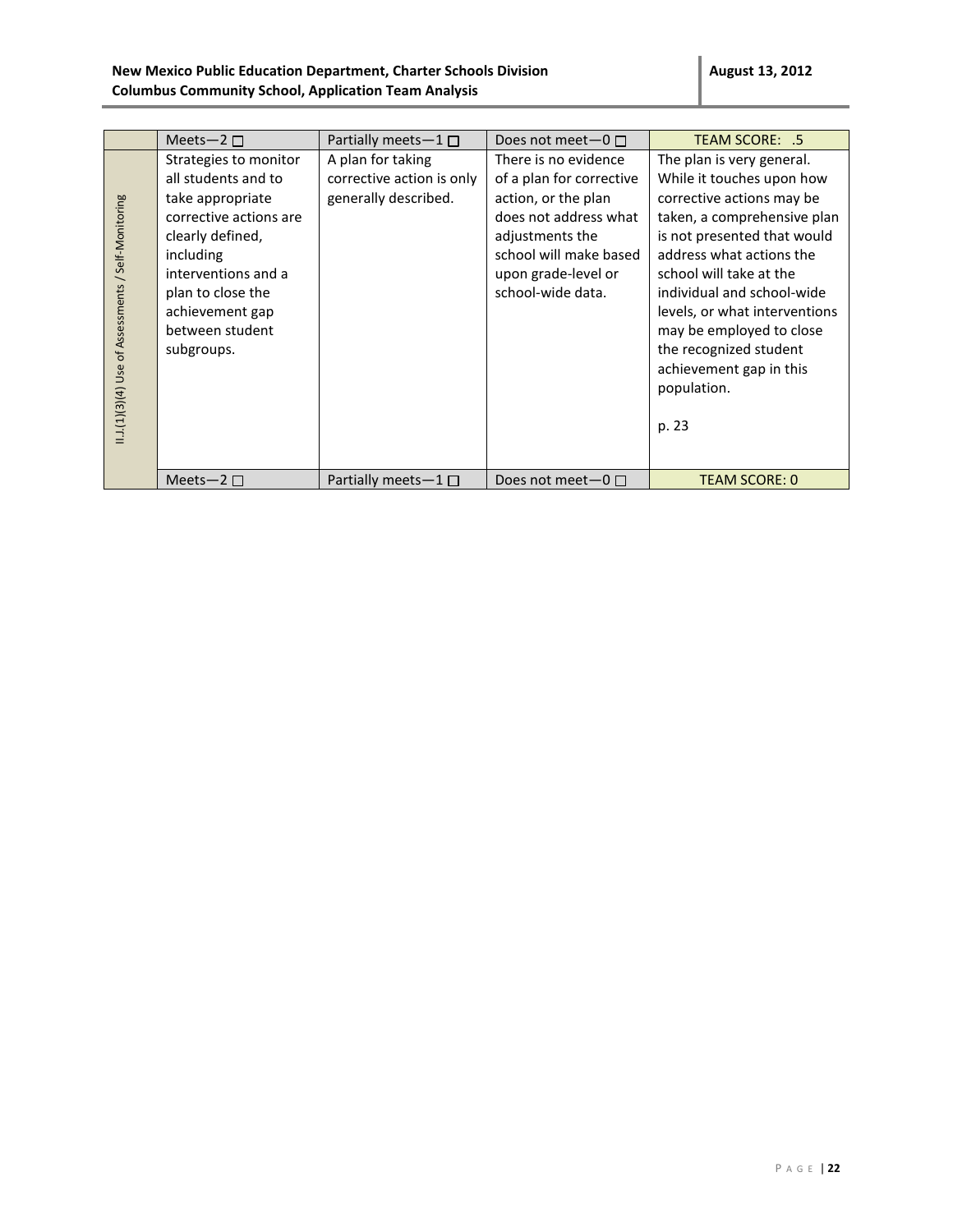| Remediation/At-Risk<br><b>Students</b><br>The school<br>demonstrates<br>understanding and<br>capacity to meet all<br>legal requirements<br>regarding identifying,<br>providing an<br>appropriate range of<br>services, and<br>monitoring students<br>who are struggling.<br><b>Student Assistance</b><br>Teams and Response<br>to Intervention<br>strategies for the 3<br>tiers are fully<br>described. | Remediation/At-Risk<br><b>Students</b><br>The school has a partial<br>plan in place that<br>complies with legal<br>requirements to<br>identify and meet the<br>needs of students who<br>are struggling and to<br>identify students with<br>special needs. Student<br>Assistance Teams and<br>RTI are mentioned but<br>details are not<br>provided. | Remediation/At-Risk<br><b>Students</b><br>The school does not<br>provide a plan that<br>complies with legal<br>requirements; or the<br>plan does not<br>demonstrate the<br>capacity to meet the<br>needs of remedial or<br>at-risk students. | There is no response to this<br>prompt.                    |
|---------------------------------------------------------------------------------------------------------------------------------------------------------------------------------------------------------------------------------------------------------------------------------------------------------------------------------------------------------------------------------------------------------|----------------------------------------------------------------------------------------------------------------------------------------------------------------------------------------------------------------------------------------------------------------------------------------------------------------------------------------------------|----------------------------------------------------------------------------------------------------------------------------------------------------------------------------------------------------------------------------------------------|------------------------------------------------------------|
| Meets-2 $\square$                                                                                                                                                                                                                                                                                                                                                                                       | Partially meets-1□                                                                                                                                                                                                                                                                                                                                 | Does not meet $-0$ $\Box$                                                                                                                                                                                                                    | <b>TEAM SCORE: 0</b>                                       |
| <b>School-Wide Practices</b><br>The school has                                                                                                                                                                                                                                                                                                                                                          | School-Wide Practices<br>The school has                                                                                                                                                                                                                                                                                                            | <b>School-Wide Practices</b><br>The school does not                                                                                                                                                                                          | Effective structures or<br>processes for data collection   |
| provided a                                                                                                                                                                                                                                                                                                                                                                                              | described a plan to                                                                                                                                                                                                                                                                                                                                | provide a plan.                                                                                                                                                                                                                              | and analyses are not fully                                 |
| comprehensive plan<br>to analyze data,                                                                                                                                                                                                                                                                                                                                                                  | analyze data and<br>identify school-wide                                                                                                                                                                                                                                                                                                           |                                                                                                                                                                                                                                              | articulated. How data will be<br>used to guide instruction |
| indentify school-wide                                                                                                                                                                                                                                                                                                                                                                                   | practices in need of                                                                                                                                                                                                                                                                                                                               |                                                                                                                                                                                                                                              | and change instructional                                   |
| practices that need to                                                                                                                                                                                                                                                                                                                                                                                  | change; however, the                                                                                                                                                                                                                                                                                                                               |                                                                                                                                                                                                                                              | practices is not presented                                 |
| be changed, and                                                                                                                                                                                                                                                                                                                                                                                         | plan does not include                                                                                                                                                                                                                                                                                                                              |                                                                                                                                                                                                                                              |                                                            |
| implement the                                                                                                                                                                                                                                                                                                                                                                                           | effective structures or                                                                                                                                                                                                                                                                                                                            |                                                                                                                                                                                                                                              |                                                            |
| necessary adjustments<br>in order to improve                                                                                                                                                                                                                                                                                                                                                            | processes for<br>implementation.                                                                                                                                                                                                                                                                                                                   |                                                                                                                                                                                                                                              |                                                            |
| student outcomes.                                                                                                                                                                                                                                                                                                                                                                                       |                                                                                                                                                                                                                                                                                                                                                    |                                                                                                                                                                                                                                              |                                                            |
|                                                                                                                                                                                                                                                                                                                                                                                                         |                                                                                                                                                                                                                                                                                                                                                    |                                                                                                                                                                                                                                              |                                                            |
| Meets-2 $\square$                                                                                                                                                                                                                                                                                                                                                                                       | Partially meets-1□                                                                                                                                                                                                                                                                                                                                 | Does not meet-0 □                                                                                                                                                                                                                            | <b>TEAM SCORE: 2</b>                                       |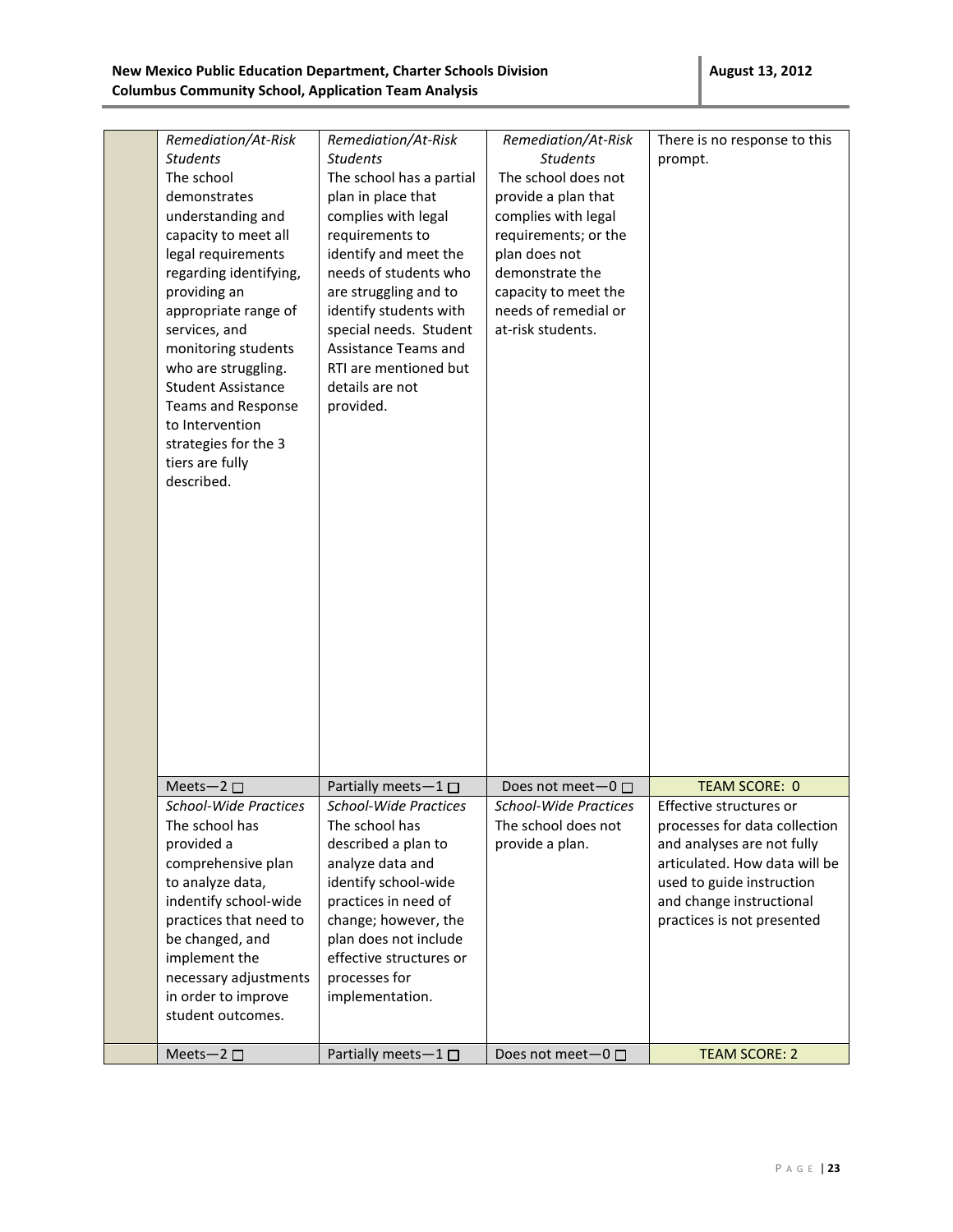#### **New Mexico Public Education Department, Charter Schools Division Columbus Community School, Application Team Analysis**

|                                                                                                                                                                                                                                                                                                                                                                                                            | The school provides a<br>plan that explains how<br>student assessment<br>and progress will be                                                                                                                                                                                                                                                                                                                                                                                               | The school provides a<br>plan, but it does not<br>include communication<br>of student assessment | There is no plan<br>provided to<br>communicate<br>assessment results or | No concerns noted. |  |
|------------------------------------------------------------------------------------------------------------------------------------------------------------------------------------------------------------------------------------------------------------------------------------------------------------------------------------------------------------------------------------------------------------|---------------------------------------------------------------------------------------------------------------------------------------------------------------------------------------------------------------------------------------------------------------------------------------------------------------------------------------------------------------------------------------------------------------------------------------------------------------------------------------------|--------------------------------------------------------------------------------------------------|-------------------------------------------------------------------------|--------------------|--|
| II.J.(5)Reporting on Progress                                                                                                                                                                                                                                                                                                                                                                              | appropriately<br>communicated to<br>parents, the school's<br>Governing Council, the<br>school's authorizer,<br>and the broader<br>community.                                                                                                                                                                                                                                                                                                                                                | and progress to all<br>identified parties.                                                       | student progress.                                                       |                    |  |
|                                                                                                                                                                                                                                                                                                                                                                                                            |                                                                                                                                                                                                                                                                                                                                                                                                                                                                                             | <b>Evaluator Comments and Questions</b>                                                          |                                                                         |                    |  |
|                                                                                                                                                                                                                                                                                                                                                                                                            | The application reviewer has opportunity to take notes on the application.<br>Summary/Comments:<br>The responses lack meaningful detail and would require additional information to demonstrate an<br>understanding of the key issues raised in this section. There does not appear to be a cohesive assessment<br>plan that would indicate how the school plans to collect and use data to monitor, increase and sustain<br>high student outcomes as shown in Student Performance section. |                                                                                                  |                                                                         |                    |  |
| Evaluation<br>There is no clear plan of how the school would use assessment data to determine individual and school-<br>wide interventions, or how the effectiveness of these interventions would be measured for effectiveness.<br>The applicant did not address the student-at risk prompt. The assessment of the one organizational goal<br>was somewhat confusing in that it lacks sufficient details. |                                                                                                                                                                                                                                                                                                                                                                                                                                                                                             |                                                                                                  |                                                                         |                    |  |
|                                                                                                                                                                                                                                                                                                                                                                                                            | How the school will address support student attainment of higher academic achievement and receiving<br>competitive job skills training is mentioned in the vision/mission, yet a thorough assessment plan is not<br>clearly and fully delineated. For example, use of assessments (i.e. rubrics) for projects-based learning is<br>not clearly defined, nor is assessment of STEM curriculum.                                                                                               |                                                                                                  |                                                                         |                    |  |

### **Score: 4.5 out of 12 possible points**

### **III. ORGANIZATIONAL PLAN AND GOVERNANCE**

#### A. GOVERNING BODY CREATION/CAPACITY

Evaluation Criteria: The composition of the Governing Body ("GB") reflects a wide range of expertise, knowledge and experience, and demonstrates the capacity to oversee a successful school (i.e., assure student success, develop, implement, oversee the management of public funds, and oversee the school's compliance with legal obligations)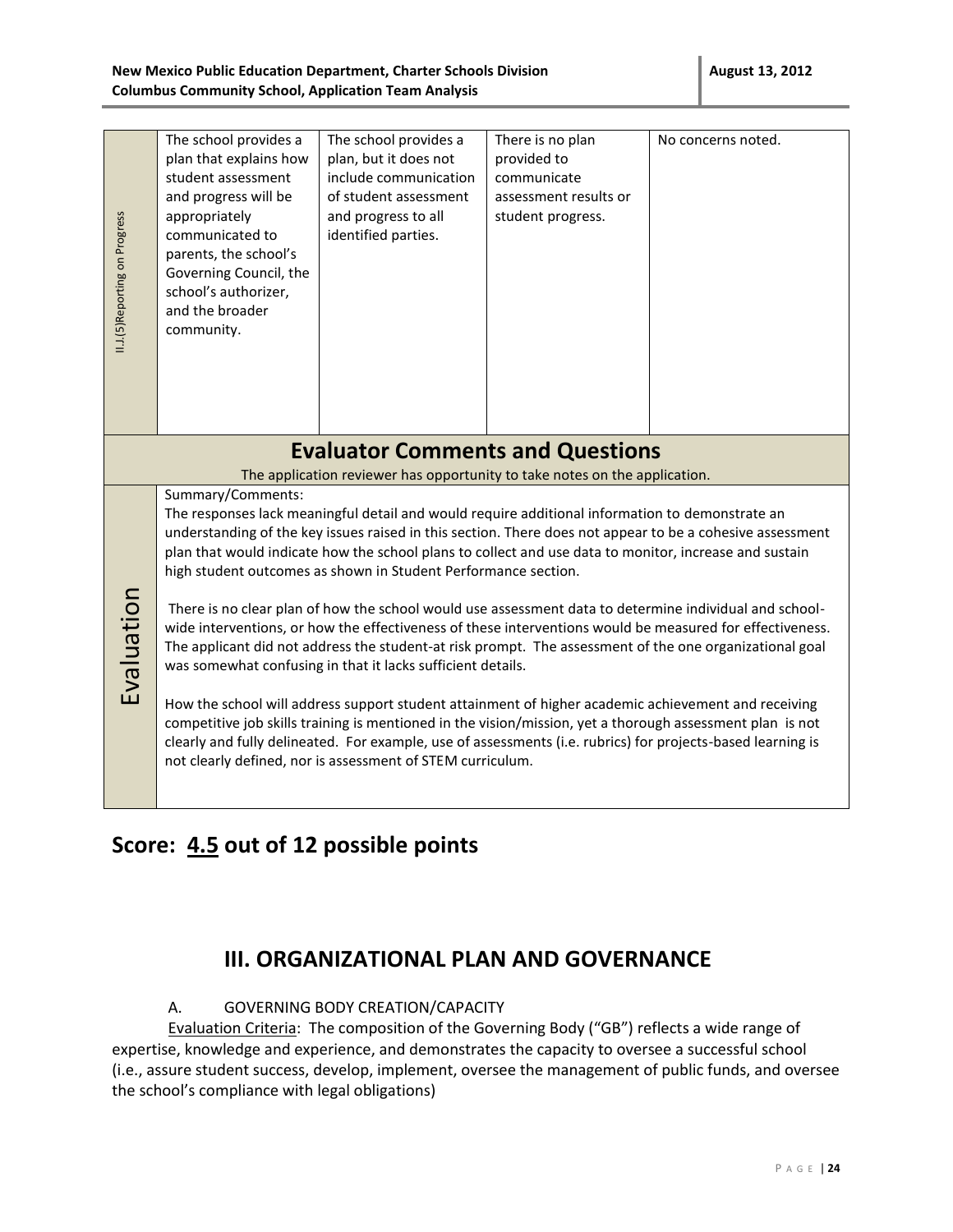| Topic                            | Ranking                                                                                                                                                                                                                                                                                        |                                                                                                                                                                                                                                                                                                | <b>Comments &amp; References</b>                                                                                                                                    |                                                                                                                                                                                                                                                                          |
|----------------------------------|------------------------------------------------------------------------------------------------------------------------------------------------------------------------------------------------------------------------------------------------------------------------------------------------|------------------------------------------------------------------------------------------------------------------------------------------------------------------------------------------------------------------------------------------------------------------------------------------------|---------------------------------------------------------------------------------------------------------------------------------------------------------------------|--------------------------------------------------------------------------------------------------------------------------------------------------------------------------------------------------------------------------------------------------------------------------|
|                                  | Meets-2 $\square$                                                                                                                                                                                                                                                                              | Partially meets-1 $\square$                                                                                                                                                                                                                                                                    | Does not meet- $0 \Box$                                                                                                                                             | <b>TEAM SCORE: 1</b>                                                                                                                                                                                                                                                     |
| III.A.(1) Governance Description | The roles and<br>responsibilities of<br>the GB members<br>are specifically<br>outlined, and<br>there is a clear<br>description of the<br>separation<br>between the roles<br>and<br>responsibilities of<br>the GB and the<br>roles and<br>responsibilities of<br>the school's<br>administrator. | There is a partial<br>description of the<br>roles and<br>responsibilities of the<br>GB and the roles and<br>responsibilities of the<br>school's<br>administrator; or the<br>description is either<br>inappropriate or<br>does not sufficiently<br>address the<br>distinction between<br>roles. | There is no<br>description provided<br>of the roles and<br>responsibilities of the<br>GB and the roles and<br>responsibilities of the<br>school's<br>administrator. | No references to statutory<br>responsibilities are made. The<br>distinction between governance<br>and management is not outlined<br>and clearly evident. The roles and<br>responsibilities between<br>governance and management are<br>not clearly articulated.<br>p. 24 |
|                                  | Meets-2 $\square$                                                                                                                                                                                                                                                                              | Partially meets $-1$ $\Box$                                                                                                                                                                                                                                                                    | Does not meet $-0$ $\Box$                                                                                                                                           | <b>TEAM SCORE: 1</b>                                                                                                                                                                                                                                                     |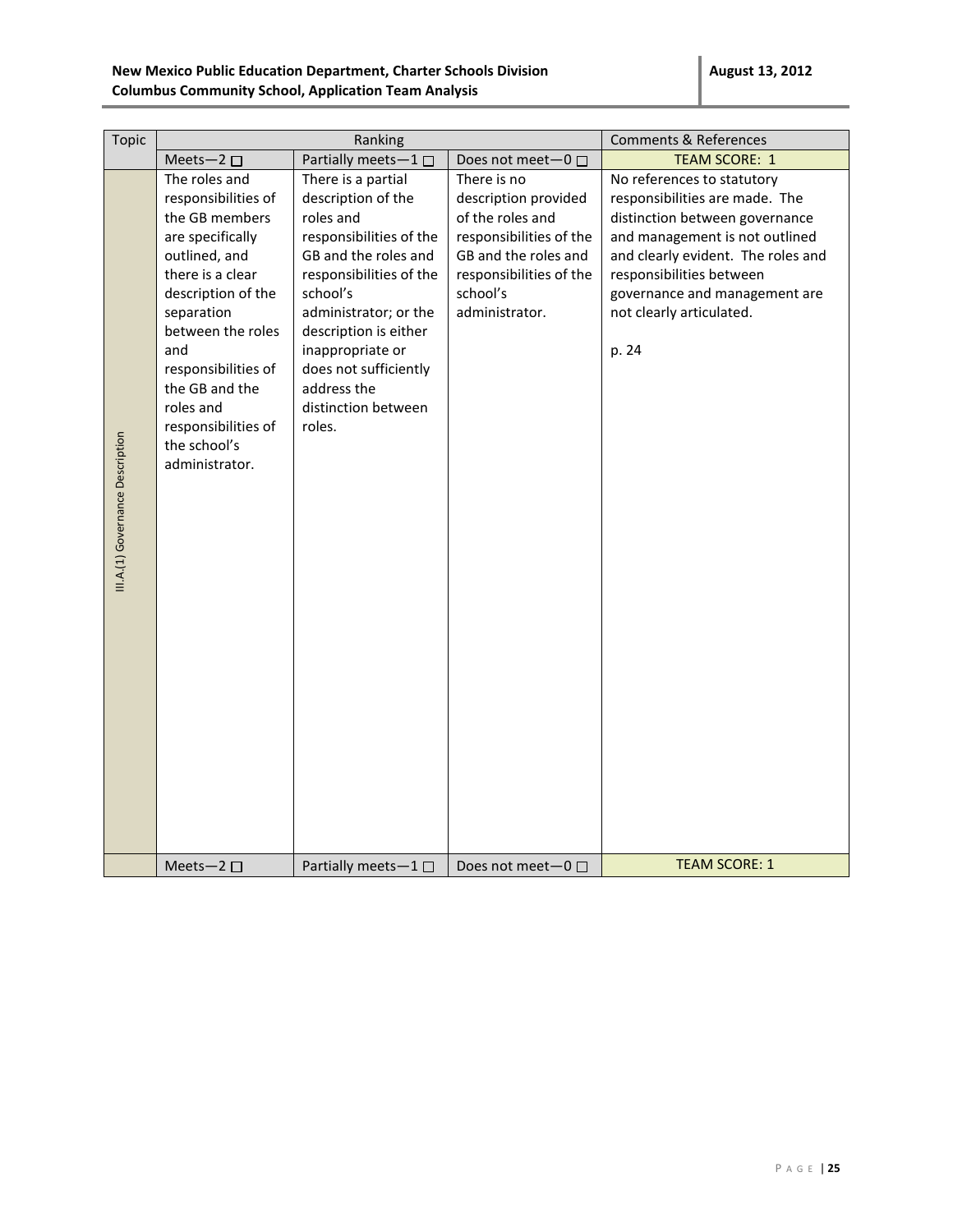| III.A.(2) Description of Founders' Expertise               | The applicant's<br>expertise<br>demonstrates<br>relevant<br>qualifications and<br>experience in<br>areas that are<br>important to<br>implementing the<br>proposed plan.                    | The applicant has<br>some relevant<br>experience in<br>operating a public<br>school or business,<br>but does not<br>demonstrate how<br>that experience is<br>relevant to<br>implementing the<br>plan for a charter<br>school. | The applicant does<br>not have experience<br>in operating a public<br>school or private<br>business and has not<br>otherwise<br>demonstrated that<br>the applicant has the<br>capacity to<br>implement the<br>planned charter<br>school. | Areas of expertise are listed in the<br>potential governing board<br>members, yet how this expertise<br>will translate into choosing strong<br>GC members to implement and<br>oversee the school is unclear.<br>p. 27                                                                                                                                                                                                                                                       |
|------------------------------------------------------------|--------------------------------------------------------------------------------------------------------------------------------------------------------------------------------------------|-------------------------------------------------------------------------------------------------------------------------------------------------------------------------------------------------------------------------------|------------------------------------------------------------------------------------------------------------------------------------------------------------------------------------------------------------------------------------------|-----------------------------------------------------------------------------------------------------------------------------------------------------------------------------------------------------------------------------------------------------------------------------------------------------------------------------------------------------------------------------------------------------------------------------------------------------------------------------|
|                                                            | Meets-2 $\square$                                                                                                                                                                          | Partially meets-1 $\square$                                                                                                                                                                                                   | Does not meet-0 □                                                                                                                                                                                                                        | <b>TEAM SCORE: 1</b>                                                                                                                                                                                                                                                                                                                                                                                                                                                        |
| II.1(3) Description of Prospective Governance<br>Expertise | GB members are<br>listed with<br>qualifications.<br>Membership<br>reflects (or will<br>reflect) diverse<br>experiences and<br>skills necessary to<br>oversee all aspects<br>of the school. | GB membership<br>reflects (or will<br>reflect) some<br>diversity of<br>experience and skills.                                                                                                                                 | GB membership<br>reflects a lack of<br>diverse experiences<br>and skills, or no list is<br>provided.                                                                                                                                     | While diversity of skills and<br>expertise are outlined, they are not<br>clearly linked to each individual<br>member, which makes it<br>challenging to understand if the<br>governing body as a whole<br>possesses all the necessary skills<br>and expertise critical to<br>implementing the plan and<br>providing appropriate oversight.<br>More information is provided in the<br>Appendices (GC Bylaws); however,<br>the application does not make<br>reference to such. |
|                                                            | Meets-2 $\square$                                                                                                                                                                          | Partially meets-1 □                                                                                                                                                                                                           | Does not meet-0 □                                                                                                                                                                                                                        | <b>TEAM SCORE: 1</b>                                                                                                                                                                                                                                                                                                                                                                                                                                                        |
| III.A.(4) GB Selection of Members                          | The process<br>described for<br>selecting new GB<br>members is<br>focused on<br>selecting leaders<br>who have the skills<br>necessary to<br>govern the<br>proposed school.                 | The process<br>described for<br>selecting GB<br>members attends to<br>the method of<br>selection, but only<br>vaguely addresses<br>the qualifications for<br>membership.                                                      | A plan to recruit GB<br>with identified skill<br>sets is not provided;<br>or no specific needs<br>or qualifications for<br>GB members are<br>listed.                                                                                     | A partial process for membership<br>selection is described yet critical<br>pieces of information are missing.<br>For example, how resumes "arrive"<br>at the Nominating Committee are<br>not clear and membership of the<br>Nominating Committee is also not<br>mentioned<br>p. 28                                                                                                                                                                                          |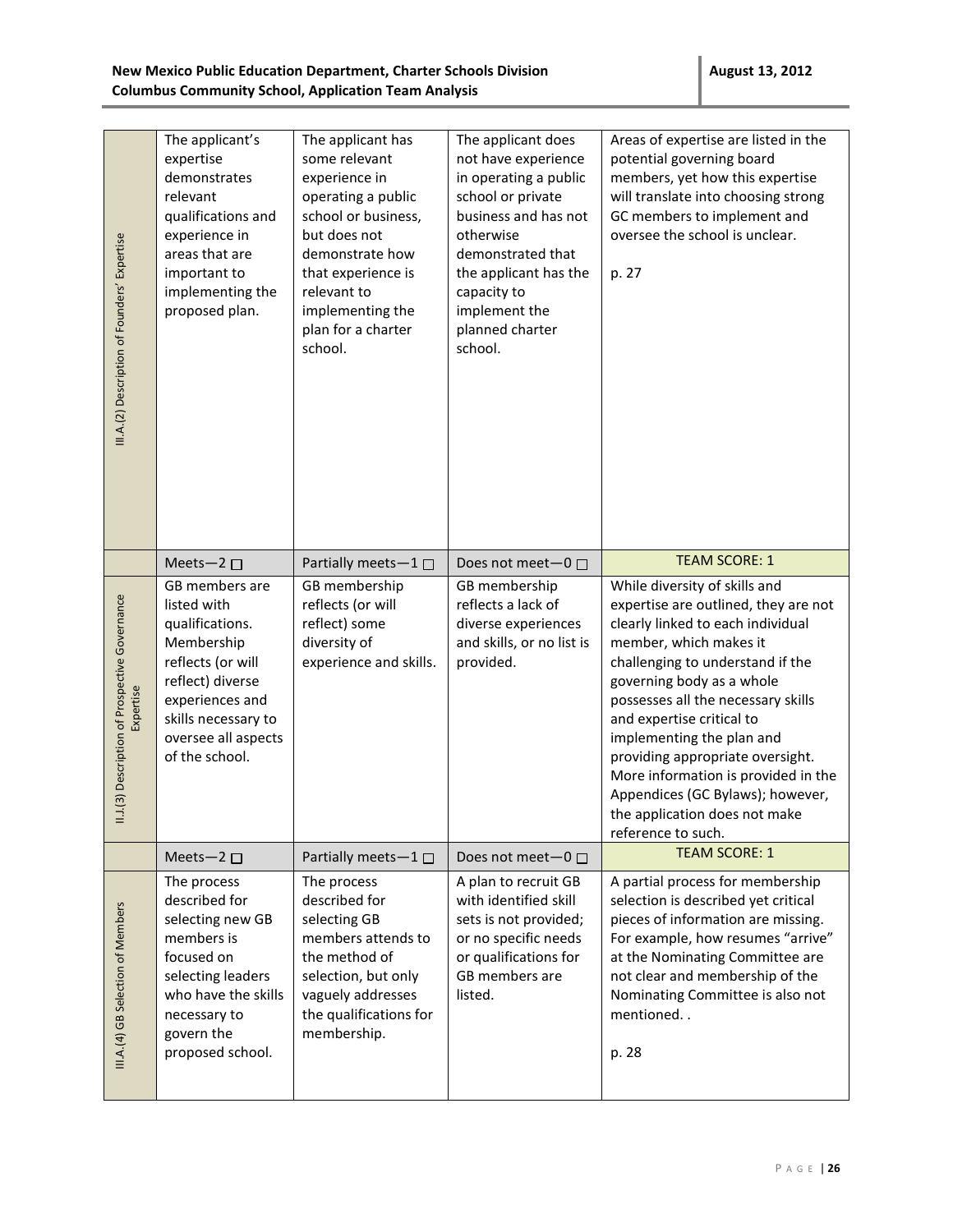### **Evaluator Comments and Questions**

The application reviewer has opportunity to take notes on the application.

#### Summary/Comments:

Evaluation

This section requires more detail and attention to process, specifically in the areas of governing board selection and professional development that will create a governing body that is clear about its oversight responsibilities. Other areas that require more detail are identifying governing council needs; recruiting membership based on missing areas of expertise upon these needs and how to translate these needs into a council that can successfully oversee the operations and performance of the school is unclear. While the attached by-laws delineate more specificity and present many more details, they do not always coincide with the material presented in this section. In a general sense, this section needs to better present a picture of how the governing body will monitor school and student outcomes and hold the school leader responsible for these outcomes.

### **Score: 4 out of 8 possible points**

#### B. GOVERNING BODY TRAINING AND EVALUATION

Evaluation Criteria: There is an ongoing and comprehensive plan for Governing Body trainings, evaluations, and continuous improvement and complies with state requirements.

| Meets-2 $\square$<br>There is a plan for GB                                                                                                                 | Partially meets-1□                                                                                                                               | Does not meet- $0 \Box$                                                                                                                                  | <b>TEAM SCORE: 2</b>                                                                                                                                                                         |
|-------------------------------------------------------------------------------------------------------------------------------------------------------------|--------------------------------------------------------------------------------------------------------------------------------------------------|----------------------------------------------------------------------------------------------------------------------------------------------------------|----------------------------------------------------------------------------------------------------------------------------------------------------------------------------------------------|
|                                                                                                                                                             |                                                                                                                                                  |                                                                                                                                                          |                                                                                                                                                                                              |
| with state<br>requirements and is<br>supported by the<br>budget.                                                                                            |                                                                                                                                                  | There is no plan for<br>GB training, or the<br>training does not<br>comply with state<br>requirements, or the<br>plan is not supported<br>by the budget. | No concerns noted.<br>p. 28                                                                                                                                                                  |
| Meets-2 $\square$                                                                                                                                           | Partially meets $-1 \Box$                                                                                                                        | Does not meet- $0 \Box$                                                                                                                                  | <b>TEAM SCORE: 2</b>                                                                                                                                                                         |
| There is a plan for an<br>annual self-evaluation<br>of the GB that reflects<br>that body's<br>effectiveness and<br>focuses on<br>continuous<br>improvement. | There is an<br>incomplete or partial<br>plan for an annual<br>self-evaluation of the<br>GB; or the plan as<br>described appears<br>insufficient. | There is no plan for<br>evaluating the GB.                                                                                                               | The school intends to contract<br>out an evaluation process for<br>the governing body, but does<br>not specify how the results of<br>the evaluation will be used to<br>increase performance. |
| <b>Evaluator Comments and Questions</b>                                                                                                                     |                                                                                                                                                  |                                                                                                                                                          |                                                                                                                                                                                              |
|                                                                                                                                                             | training that complies                                                                                                                           |                                                                                                                                                          | The application reviewer has opportunity to take notes on the application.                                                                                                                   |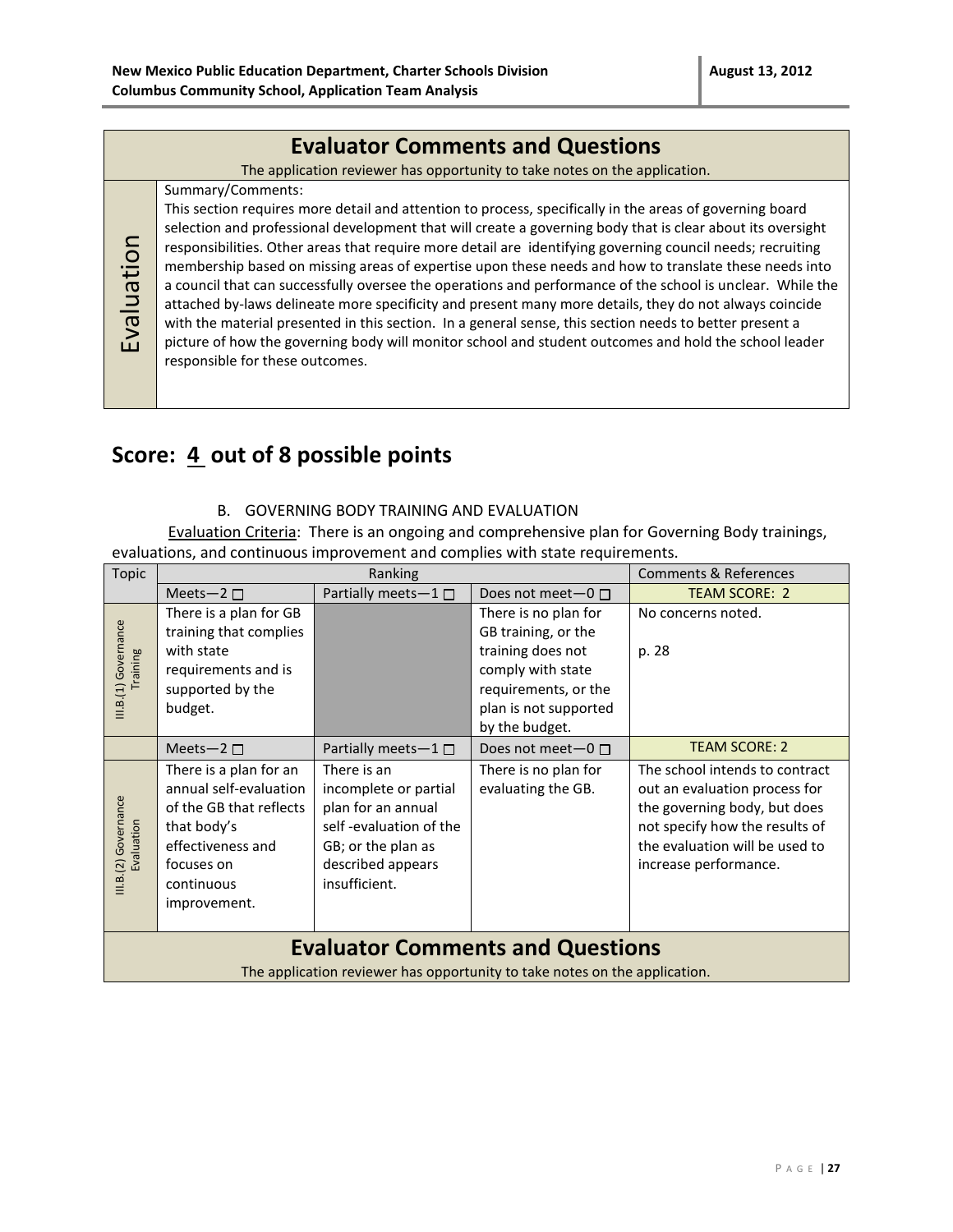|           | Summary/Comments:                                           |
|-----------|-------------------------------------------------------------|
|           | This section is complete and meets the evaluation criteria. |
|           |                                                             |
|           |                                                             |
|           |                                                             |
| valuation |                                                             |
|           |                                                             |
|           |                                                             |

## Score:  $\underline{4}$  out of 4 possible points

#### C. LEADERSHIP AND MANAGEMENT

Evaluation Criteria: There is clear description about the roles and responsibilities of the Governing Body vs. those of the school's administrator; administrator employment process; and structure of the board to provide rigorous oversight and support.

| <b>Topic</b>                                  | Ranking                                                                    |                                         |                         | <b>Comments &amp; References</b> |  |
|-----------------------------------------------|----------------------------------------------------------------------------|-----------------------------------------|-------------------------|----------------------------------|--|
|                                               | Meets-2 $\square$                                                          | Partially meets-1 $\square$             | Does not meet- $0 \Box$ | <b>TEAM SCORE: 0</b>             |  |
|                                               | The provided plans                                                         |                                         | The provided plans      | While the applicant lists the    |  |
|                                               | describing the                                                             |                                         | describing the          | appropriate reports the GC       |  |
|                                               | Governing Body                                                             |                                         | Governing Body do       | will receive, how the            |  |
|                                               | demonstrate its                                                            |                                         | not demonstrate its     | governing body will use these    |  |
|                                               | capacity to monitor                                                        |                                         | capacity to monitor     | reports to recruit, develop,     |  |
|                                               | the operational,                                                           |                                         | the operational,        | and sustain the capacity of a    |  |
|                                               | financial and                                                              |                                         | financial and           | high performing governing        |  |
| III.C.(1) Monitoring                          | academic success of                                                        |                                         | academic success of     | council to appropriately use     |  |
|                                               | the school, to ensure                                                      |                                         | the school, to ensure   | these reports is not evident.    |  |
|                                               | the school is meeting                                                      |                                         | the school is meeting   | The reports in and of            |  |
|                                               | its mission and to                                                         |                                         | its mission and to      | themselves do not identify a     |  |
|                                               | sustain a quality                                                          |                                         | sustain a quality       | plan for high quality, ongoing   |  |
|                                               | school.                                                                    |                                         | school.                 | monitoring to ensure school      |  |
|                                               |                                                                            |                                         |                         | performance.                     |  |
|                                               | Meets-2 $\square$                                                          | Partially meets-1 □                     | Does not meet- $0 \Box$ | <b>TEAM SCORE: 2</b>             |  |
|                                               | The administrator's                                                        | The administrator's                     | The administrator's     | No concerns noted.               |  |
|                                               | qualifications are                                                         | qualifications are                      | qualifications are not  |                                  |  |
| Administrator Selection/<br>III.C.(2)(3) Head | clearly described.                                                         | described; however,                     | described, and there    | p. 29                            |  |
| Evaluation                                    | Evidence of a plan to                                                      | there is no description                 | is no description of a  |                                  |  |
|                                               | hire and evaluate a                                                        | of a process for hiring                 | process for hiring and  |                                  |  |
|                                               | highly qualified                                                           | and evaluating the                      | evaluating the          |                                  |  |
|                                               | administrator is                                                           | administrator.                          | administrator.          |                                  |  |
|                                               | provided.                                                                  |                                         |                         |                                  |  |
|                                               |                                                                            | <b>Evaluator Comments and Questions</b> |                         |                                  |  |
|                                               | The application reviewer has opportunity to take notes on the application. |                                         |                         |                                  |  |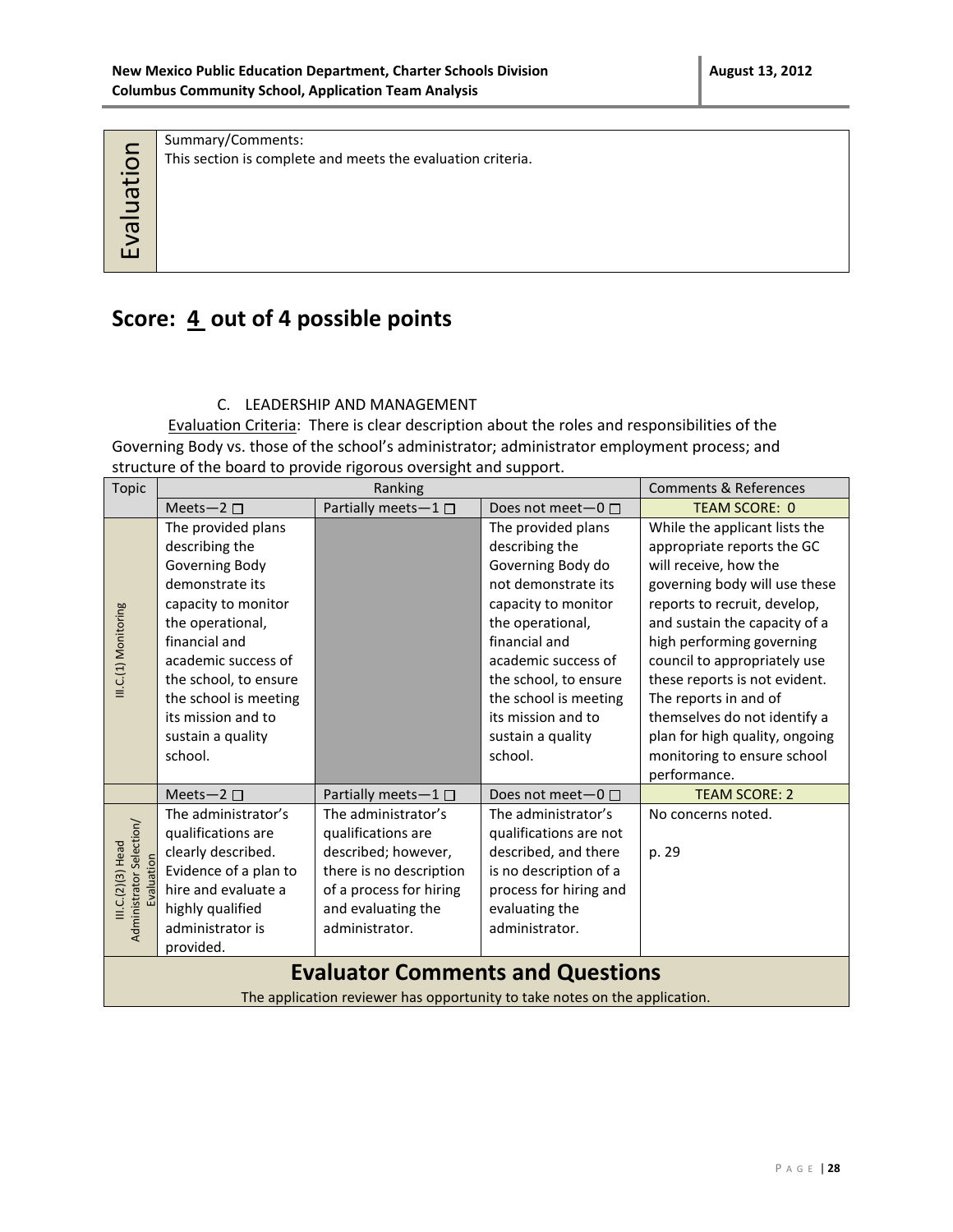| <u>ୁ</u><br>$\vec{a}$<br>ξQ | Summary/Comments:<br>The capacity of a governing council's ability to provide quality monitoring and oversight is not fully evident<br>in that the application recognizes what should be done but fails to provide any detail or depth of<br>information to develop the governing body. |
|-----------------------------|-----------------------------------------------------------------------------------------------------------------------------------------------------------------------------------------------------------------------------------------------------------------------------------------|
|-----------------------------|-----------------------------------------------------------------------------------------------------------------------------------------------------------------------------------------------------------------------------------------------------------------------------------------|

## **Score: 2 out of 4 possible points**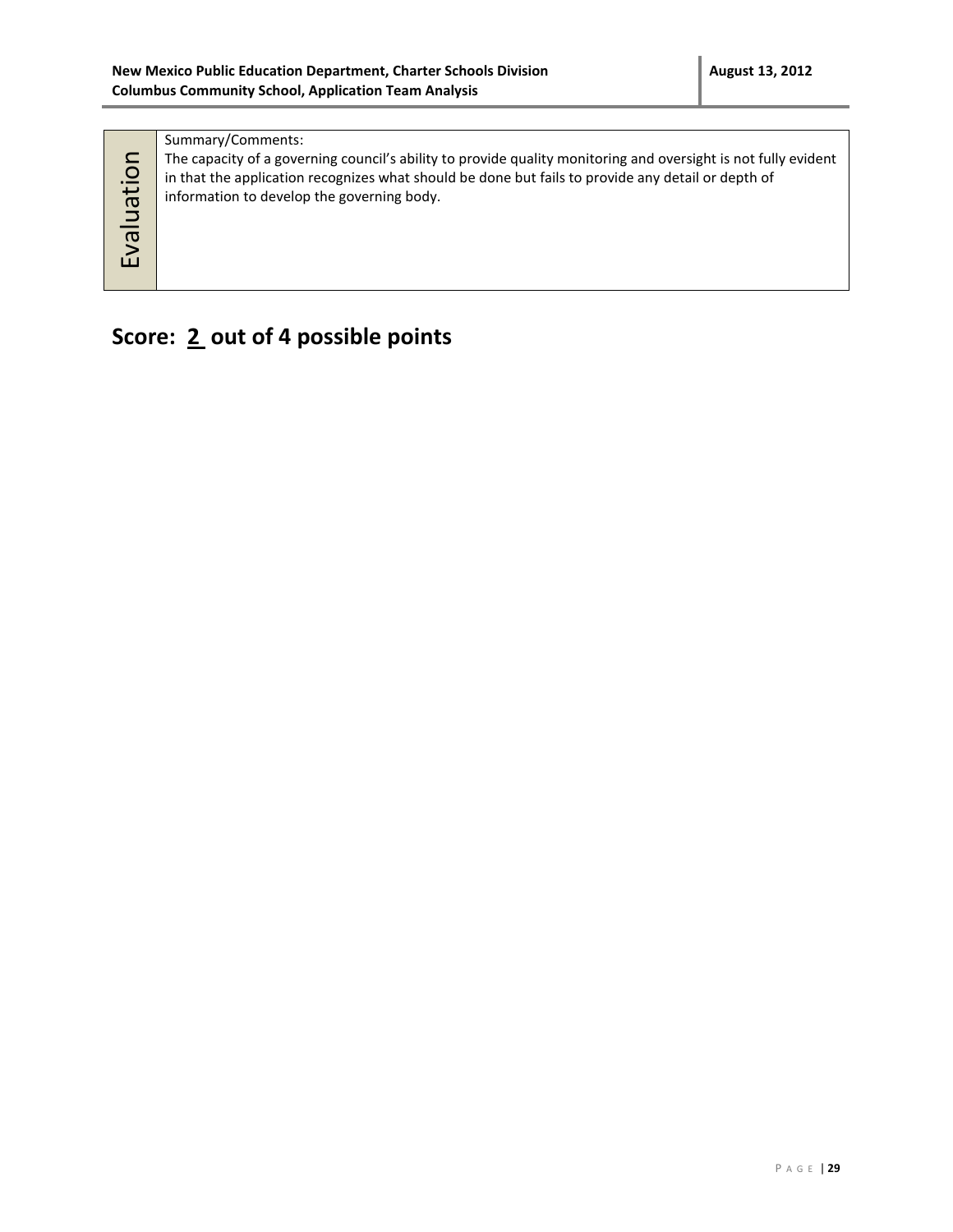#### D. ORGANIZATIONAL STRUCTURE OF THE SCHOOL

Evaluation Criteria: The school's organizational chart and accompanying descriptions clearly delineate and justifies the roles and responsibilities and lines of authority and reporting within the school.

| <b>Topic</b>                      | Ranking                                                                                                                                                             |                                                                                                                                                                                                   |                                                                                                                                                                               | <b>Comments &amp; References</b>                                                                                               |
|-----------------------------------|---------------------------------------------------------------------------------------------------------------------------------------------------------------------|---------------------------------------------------------------------------------------------------------------------------------------------------------------------------------------------------|-------------------------------------------------------------------------------------------------------------------------------------------------------------------------------|--------------------------------------------------------------------------------------------------------------------------------|
|                                   | Meets-2 $\square$                                                                                                                                                   | Partially meets-1                                                                                                                                                                                 | Does not meet $-0$ $\Box$                                                                                                                                                     | <b>TEAM SCORE: 1</b>                                                                                                           |
| III.D.(1)Organizational Structure | The school's<br>organizational chart and<br>narrative description<br>clearly reflect the<br>relationship between<br>administrative, teaching,<br>and support staff. | The organizational chart<br>and narrative description<br>identifies staff, but the<br>relationships are not<br>clear.                                                                             | The organizational<br>chart is not provided;<br>or the chart or<br>narrative does not<br>demonstrate an<br>understanding of<br>appropriate<br>relationships<br>between staff. | The chart is clear,<br>however, the narrative is<br>missing. The relationship<br>between all members is<br>not clear.<br>p. 31 |
|                                   | Meets-2 $\square$                                                                                                                                                   | Partially meets $-1$ $\Box$                                                                                                                                                                       | Does not meet-0 □                                                                                                                                                             | <b>TEAM SCORE: 1</b>                                                                                                           |
| Descriptions<br>III.D.(2) Job     | Job descriptions are<br>provided for all key staff.                                                                                                                 | Job descriptions are<br>provided for most key<br>staff.                                                                                                                                           | Job descriptions are<br>not provided.                                                                                                                                         | Descriptions for an<br>Associate for<br>Administration and an<br>Associate for Instruction<br>were not provided.               |
|                                   | Meets-2 $\square$                                                                                                                                                   | Partially meets-1                                                                                                                                                                                 | Does not meet-0 □                                                                                                                                                             | <b>TEAM SCORE: 1</b>                                                                                                           |
| III.D.(3) Staff Evaluation        | A clear process is<br>provided for evaluating<br>teacher effectiveness<br>that is tied to student<br>performance and the<br>school's mission and<br>goals.          | The process is provided<br>for evaluating teachers;<br>however, it is unclear<br>how the teacher<br>evaluation process is tied<br>to student performance<br>or the school's mission<br>and goals. | No clear process is<br>provided for<br>evaluating teacher<br>performance.                                                                                                     | The evaluation is not<br>linked to student<br>achievement or the<br>mission and goals.                                         |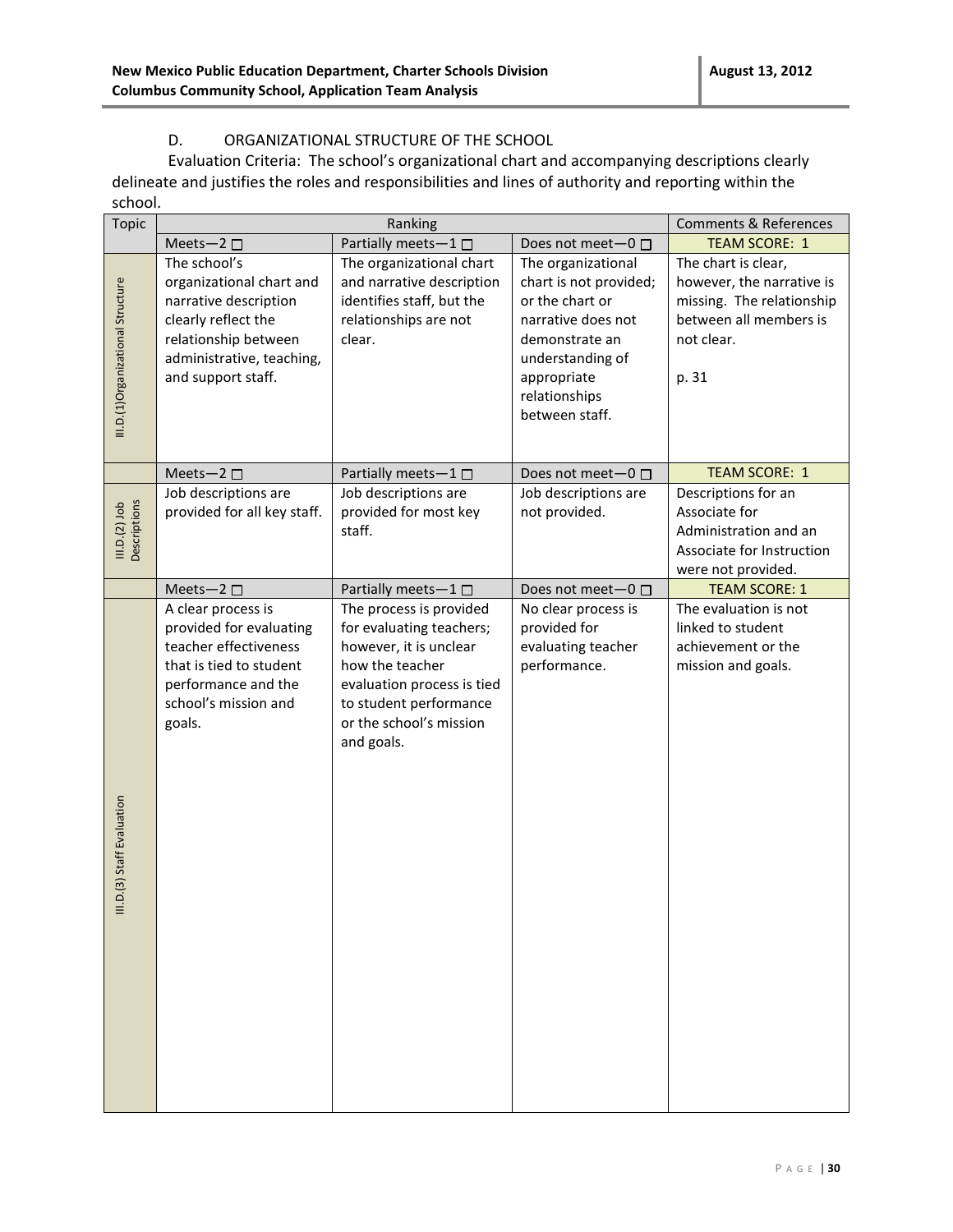|                           | Meets-2 $\square$                                                                                                                                                                                       | Partially meets-1 $\square$                                                                                                                                                                    | Does not meet-0 □                                                                                                            | <b>TEAM SCORE: 1</b>                                                                                                                                                                                                                                                                                                                                                                                     |
|---------------------------|---------------------------------------------------------------------------------------------------------------------------------------------------------------------------------------------------------|------------------------------------------------------------------------------------------------------------------------------------------------------------------------------------------------|------------------------------------------------------------------------------------------------------------------------------|----------------------------------------------------------------------------------------------------------------------------------------------------------------------------------------------------------------------------------------------------------------------------------------------------------------------------------------------------------------------------------------------------------|
| III.D.(4) Staffing Plan   | The staffing plan<br>demonstrates a sound<br>understanding of<br>staffing needs and<br>appears viable and<br>adequate for effectively<br>implementing the<br>educational<br>program/curriculum.         | The staffing plan is<br>provided but does not<br>demonstrate enough<br>support to effectively<br>implement the<br>educational<br>program/curriculum.                                           | The staffing plan is<br>not adequate to<br>support effective<br>implementation of<br>the educational<br>program/ curriculum. | The Associate for<br>Instruction is not on the<br>staffing plan. No<br>secretary/registrar is<br>budgeted until Year 2.<br>The staffing in the budget<br>does not "match" the 5<br>year-staffing plan.<br>In addition special<br>education<br>teachers/coordinator. A<br>bilingual coordinator is<br>not identified nor is a<br>stipend for teachers who<br>may take on this<br>responsibility.<br>p. 33 |
|                           | Meets-2 □<br>The staffing plan is<br>aligned with the budget<br>and projected<br>enrollment.                                                                                                            | Partially meets-1 $\square$<br>The staffing plan partially<br>aligns with the budget<br>and projected<br>enrollment.                                                                           | Does not meet-0 □<br>The staffing plan does<br>not align with the<br>budget and projected<br>enrollment.                     | <b>TEAM SCORE: 0</b><br>Office staff, special<br>education teacher(s) are<br>mentioned in application<br>but are not shown in the<br>budget or 5 year staffing<br>plan for all years.                                                                                                                                                                                                                    |
|                           | Meets-2 $\square$                                                                                                                                                                                       | Partially meets-1□                                                                                                                                                                             | Does not meet-0 □                                                                                                            | <b>TEAM SCORE: 2</b>                                                                                                                                                                                                                                                                                                                                                                                     |
| III.D.(5) School Day/Year | The school calendar and<br>schedule demonstrates<br>compliance with state<br>requirements and are<br>sufficient to ensure<br>successful<br>implementation of the<br>educational program/<br>curriculum. | The school calendar and<br>schedule do not comply<br>with state requirements,<br>or are not sufficient to<br>ensure successful<br>implementation of the<br>educational program/<br>curriculum. | The school calendar<br>and schedule are not<br>provided.                                                                     | No concerns noted.                                                                                                                                                                                                                                                                                                                                                                                       |
|                           | Meets-2 $\square$                                                                                                                                                                                       | Partially meets-1 $\Box$                                                                                                                                                                       | Does not meet $-0$ $\Box$                                                                                                    | <b>TEAM SCORE: 1</b>                                                                                                                                                                                                                                                                                                                                                                                     |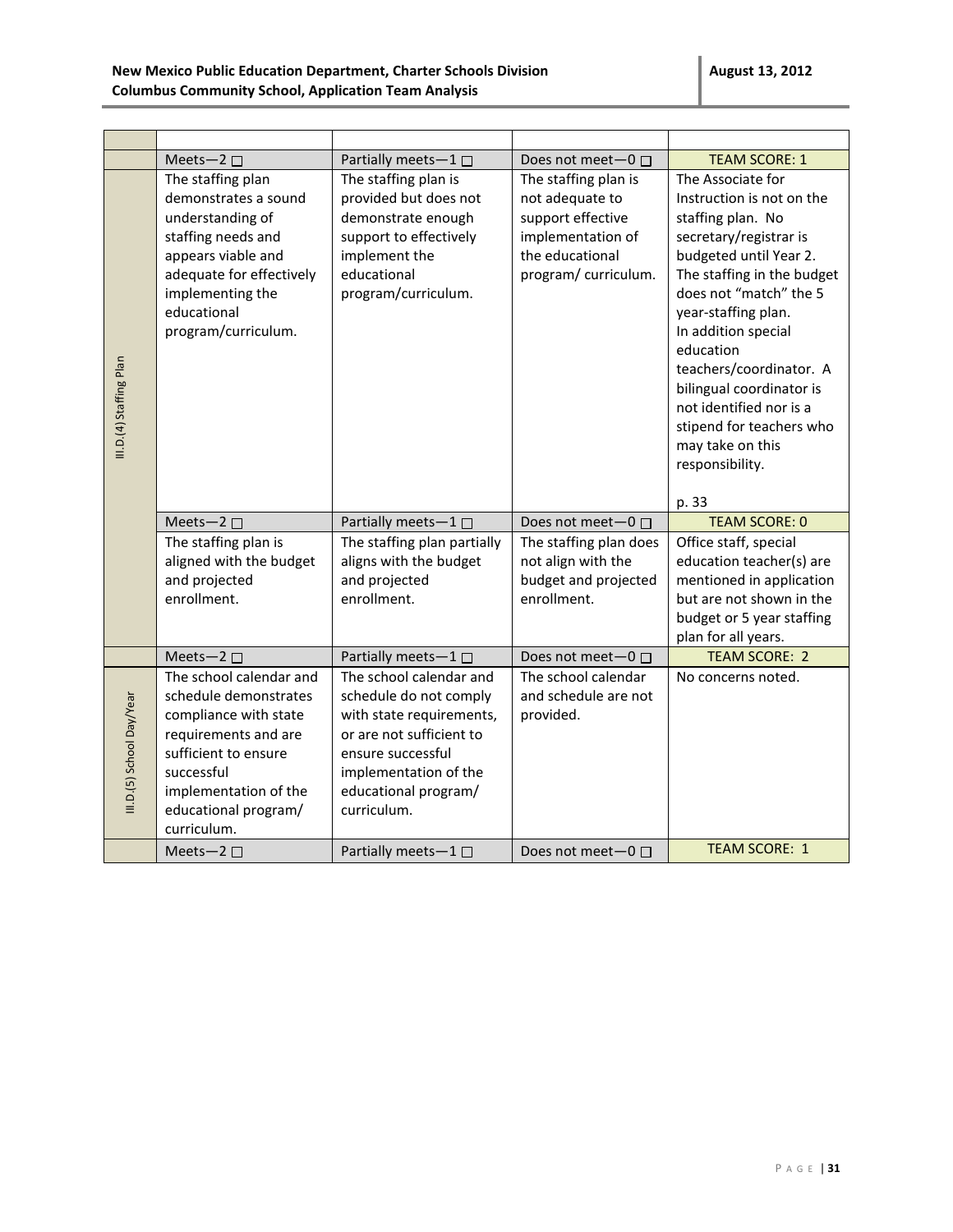#### **New Mexico Public Education Department, Charter Schools Division Columbus Community School, Application Team Analysis**

|                                         | A plan for Professional                             | A partial plan for                                                                                          | No Professional     | A list of topics is provided |
|-----------------------------------------|-----------------------------------------------------|-------------------------------------------------------------------------------------------------------------|---------------------|------------------------------|
|                                         | Development is provided                             | Professional                                                                                                | Development Plan is | but not a plan, including    |
|                                         | that supports the                                   | Development is provided                                                                                     | provided.           | timelines and providers.     |
|                                         | implementation of the                               | that partially supports                                                                                     |                     | The lack of a plan makes     |
|                                         | school's educational                                | the implementation of                                                                                       |                     | it unclear how the topics    |
|                                         | plan, mission, and goals,                           | the school's educational                                                                                    |                     | will help implement the      |
|                                         | and meets state                                     | plan, mission, and goals;                                                                                   |                     | school's vision/mission,     |
|                                         | requirements.                                       | or the development plan                                                                                     |                     | educational plan and         |
|                                         |                                                     | does not meet state                                                                                         |                     | goals.                       |
|                                         |                                                     | requirements.                                                                                               |                     |                              |
|                                         |                                                     |                                                                                                             |                     | p. 34                        |
| III.D.(6) Professional Development Plan |                                                     |                                                                                                             |                     |                              |
|                                         |                                                     |                                                                                                             |                     |                              |
|                                         |                                                     |                                                                                                             |                     |                              |
|                                         |                                                     | <b>Evaluator Comments and Questions</b>                                                                     |                     |                              |
|                                         |                                                     | The application reviewer has opportunity to take notes on the application.                                  |                     |                              |
|                                         |                                                     |                                                                                                             |                     |                              |
|                                         | Summary/Comments:                                   |                                                                                                             |                     |                              |
|                                         |                                                     | The responses in this section are not adequate. The staffing plan does not fully support all aspects of the |                     |                              |
|                                         |                                                     | school. Positions are identified without job descriptions or allocations in the budgets.                    |                     |                              |
|                                         |                                                     | A cohesive professional development plan is not presented, that will show how the teachers will be          |                     |                              |
| Evaluation                              | supported in reaching the mission/vision and goals. |                                                                                                             |                     |                              |
|                                         |                                                     |                                                                                                             |                     |                              |
|                                         |                                                     |                                                                                                             |                     |                              |
|                                         |                                                     |                                                                                                             |                     |                              |

# Score: **7\_out of 14 possible points**

### E. EMPLOYEES

Evaluation Criteria: The school provides an explanation of the relationship between the school and the employees, establishes policies; including an employee discipline and grievance processes.

| Topic                                          |                                                                                                                                                                                             | Ranking                   |                                                                                                                                                                                    | <b>Comments &amp; References</b>                                                                           |
|------------------------------------------------|---------------------------------------------------------------------------------------------------------------------------------------------------------------------------------------------|---------------------------|------------------------------------------------------------------------------------------------------------------------------------------------------------------------------------|------------------------------------------------------------------------------------------------------------|
|                                                | Meets-2 $\Box$                                                                                                                                                                              | Partially meets- $1 \Box$ | Does not meet $-0$ $\Box$                                                                                                                                                          | <b>TEAM SCORE: 2</b>                                                                                       |
| Employer/Employee<br>Relationship<br>III.E.(1) | The school provides a<br>clear description of the<br>terms of employment<br>for all classes of<br>employees and how<br>the school will address<br>employees' recognized<br>representatives. |                           | The school does not<br>provide a clear<br>description of the<br>terms of employment<br>for all classes of<br>employees and how<br>the school will address<br>employees' recognized | The policies are well<br>developed and cover<br>statutory responsibilities of<br>the school.<br>pgs. 42-44 |
|                                                |                                                                                                                                                                                             |                           | representatives.                                                                                                                                                                   |                                                                                                            |
|                                                | Meets-2 $\Box$                                                                                                                                                                              | Partially meets $-1 \Box$ | Does not meet $-0$ $\Box$                                                                                                                                                          | <b>TEAM SCORE: 2</b>                                                                                       |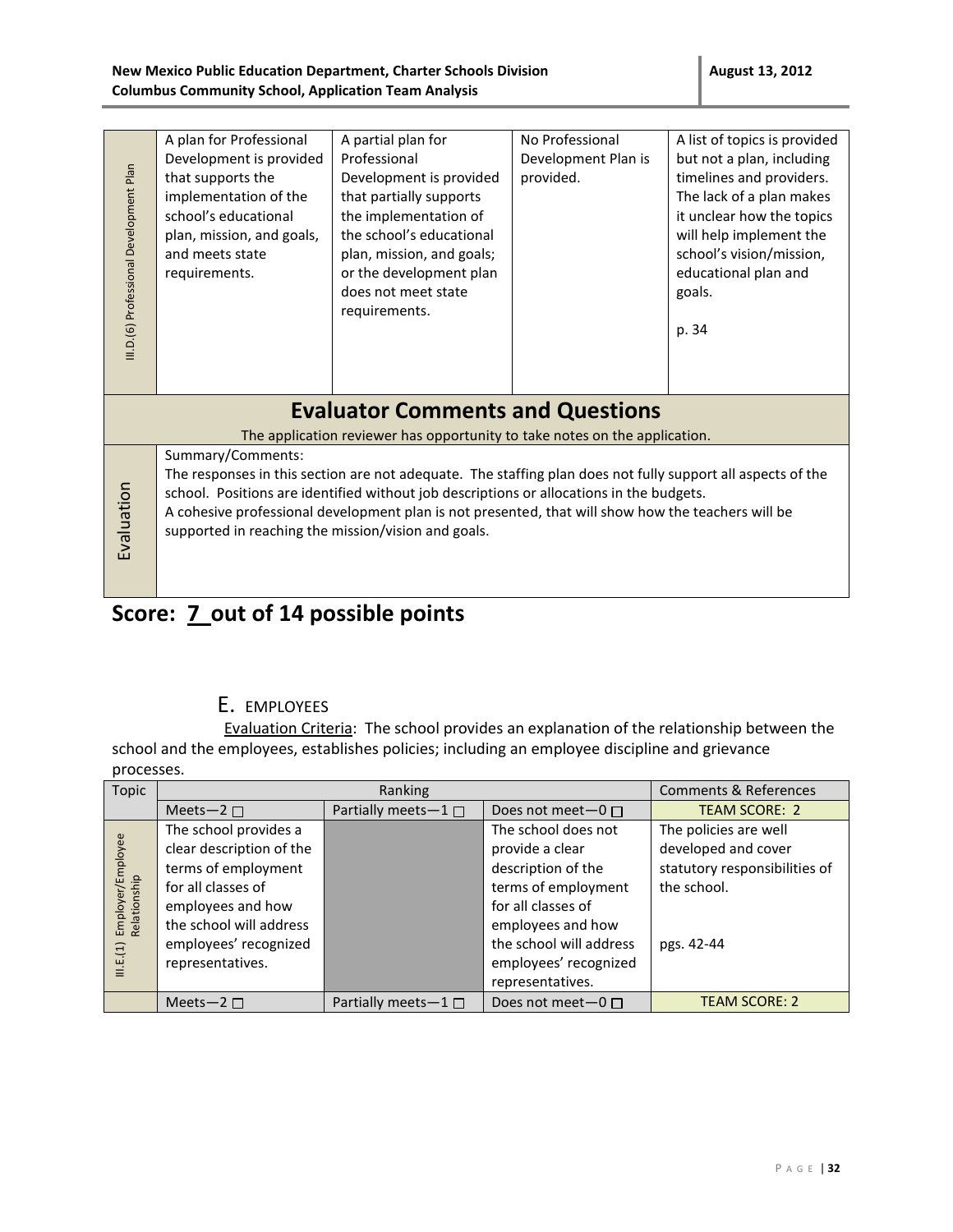| III.E.(2)Personnel Policies           | Personnel policies and<br>procedures are<br>provided and there is a<br>plan to ensure that the<br>policies align with the<br>mission of the school<br>and comply with all<br>applicable federal and<br>state regulations; or<br>there is a defined plan                                                                                                                                                                                                                                                                                      |                   | Personnel policies and<br>procedures are not<br>provided and there is<br>no plan for ensuring<br>policies will be<br>developed and that<br>they will align with the<br>school's mission and<br>comply with applicable<br>federal and state | No concerns noted.   |
|---------------------------------------|----------------------------------------------------------------------------------------------------------------------------------------------------------------------------------------------------------------------------------------------------------------------------------------------------------------------------------------------------------------------------------------------------------------------------------------------------------------------------------------------------------------------------------------------|-------------------|--------------------------------------------------------------------------------------------------------------------------------------------------------------------------------------------------------------------------------------------|----------------------|
|                                       | for developing these<br>polices.                                                                                                                                                                                                                                                                                                                                                                                                                                                                                                             |                   | regulations.                                                                                                                                                                                                                               |                      |
|                                       | Meets-2 $\square$                                                                                                                                                                                                                                                                                                                                                                                                                                                                                                                            | Partially meets-1 | Does not meet $-0$ $\Box$                                                                                                                                                                                                                  | <b>TEAM SCORE: 2</b> |
| III.E.(3) Staff Discipline<br>Process | A staff discipline<br>process is provided<br>that is clear and follows<br>an appropriate route<br>for due process.                                                                                                                                                                                                                                                                                                                                                                                                                           |                   | There is no staff<br>discipline process<br>provided that is clear<br>and follows an<br>appropriate route for<br>due process.                                                                                                               | No concerns noted.   |
|                                       | Meets-2 $\square$                                                                                                                                                                                                                                                                                                                                                                                                                                                                                                                            | Partially meets-1 | Does not meet $-0$ $\Box$                                                                                                                                                                                                                  | <b>TEAM SCORE: 2</b> |
| Grievance<br>Process<br>III.E.(4)     | An employee grievance<br>process is provided<br>that is clear and follows<br>appropriate legal<br>guidelines.                                                                                                                                                                                                                                                                                                                                                                                                                                |                   | An employee grievance<br>process is not provided.                                                                                                                                                                                          | No concerns noted.   |
|                                       |                                                                                                                                                                                                                                                                                                                                                                                                                                                                                                                                              |                   | <b>Evaluator Comments and Questions</b>                                                                                                                                                                                                    |                      |
| Evaluation                            | The application reviewer has opportunity to take notes on the application.<br>Summary/Comments:<br>This section is complete and adequate; however, it is recommended that exempt and non-exempt staff be<br>identified. There is concern on the part of the reviewers that the applicant is requesting a waiver to<br>devote 50% of the head administrator's time to teaching, only in that the duties the head administrator<br>will delegate to Associates are neither included in the budget nor described in the organizational section. |                   |                                                                                                                                                                                                                                            |                      |

## Score: 8 out of 8 possible points

#### F.COMMUNITY/PARENT/EMPLOYEE INVOLVEMENT IN GOVERNANCE.

Evaluation Criteria: The applicant provides a clear process for including the community, parents and employees in the governance of the school and a stated process for receiving and responding to concerns.

| Topic | Ranking  |                           |                        | Comments & References |
|-------|----------|---------------------------|------------------------|-----------------------|
|       | $Meets-$ | Partially meets $-1 \Box$ | Does not meet—0 $\Box$ | <b>TEAM SCORE: 1</b>  |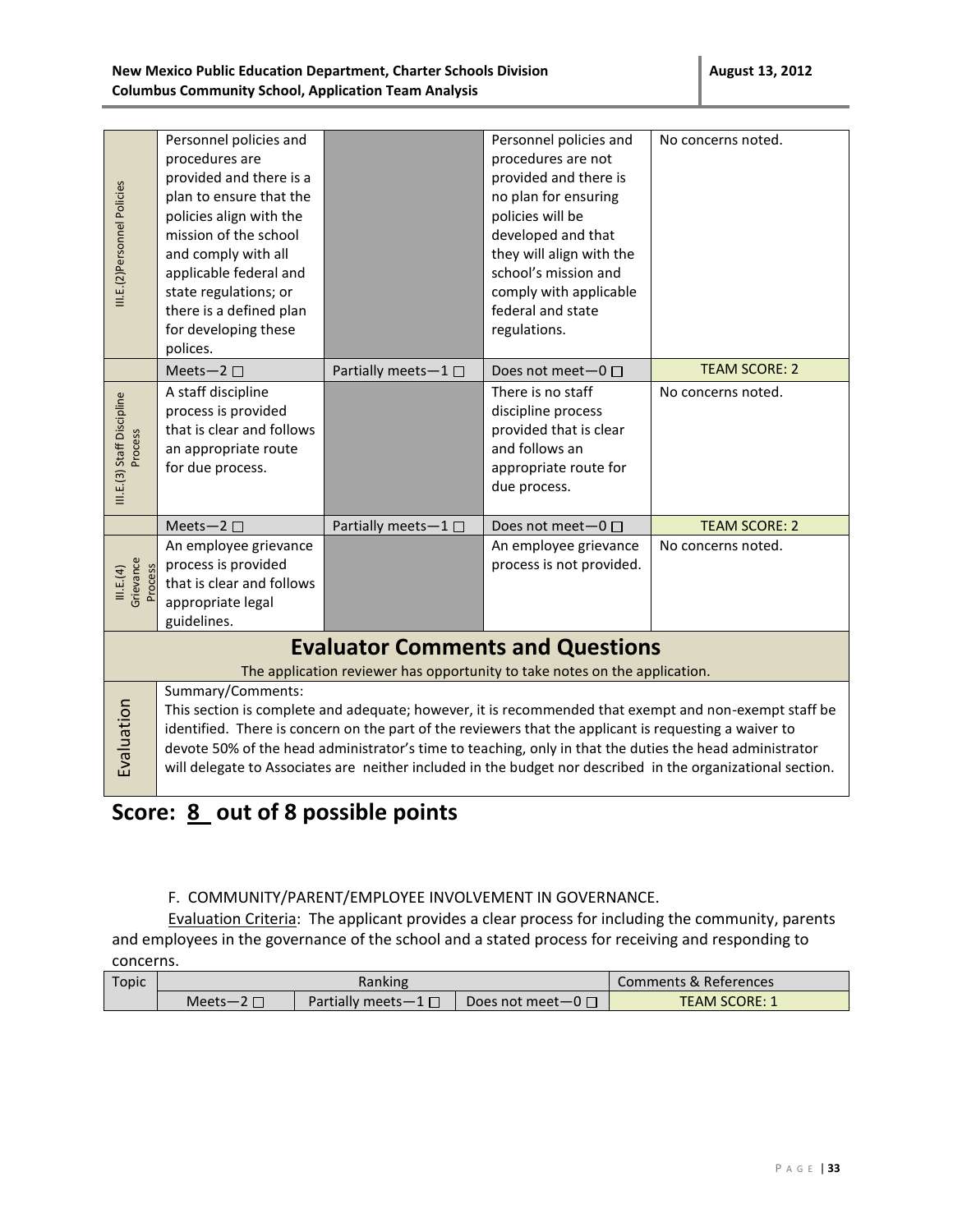|                                  | The plan clearly<br>describes<br>meaningful | There is a partial plan<br>to involve parental,<br>professional educator,                                             | There is no<br>description of<br>parental, | A partial plan is evident, but how<br>the GC will meaningfully involve<br>the Advisory Council is not clear. |
|----------------------------------|---------------------------------------------|-----------------------------------------------------------------------------------------------------------------------|--------------------------------------------|--------------------------------------------------------------------------------------------------------------|
|                                  | parental,<br>professional                   | and community in the<br>governance and                                                                                | professional<br>educator, and              | The purpose and outcomes of the<br>Advisory Council is also not clear,                                       |
|                                  | educator, and                               | operation of the<br>school.                                                                                           | community<br>involvement in the            | and the Advisory Council is not                                                                              |
|                                  | community<br>involvement in the             |                                                                                                                       | governance and                             | mentioned in the Appendices<br>(Bylaws).                                                                     |
|                                  | governance and<br>operation of the          |                                                                                                                       | operation of the<br>school.                |                                                                                                              |
|                                  | school and<br>includes how their            |                                                                                                                       |                                            | p. 36                                                                                                        |
|                                  | involvement will                            |                                                                                                                       |                                            |                                                                                                              |
|                                  | help to advance<br>the school's             |                                                                                                                       |                                            |                                                                                                              |
| III.F.(1) Community involvement. | mission and vision.                         |                                                                                                                       |                                            |                                                                                                              |
|                                  |                                             |                                                                                                                       |                                            |                                                                                                              |
|                                  |                                             |                                                                                                                       |                                            |                                                                                                              |
|                                  |                                             |                                                                                                                       |                                            |                                                                                                              |
|                                  |                                             |                                                                                                                       |                                            |                                                                                                              |
|                                  |                                             |                                                                                                                       |                                            |                                                                                                              |
|                                  | Meets-2 $\square$                           | Partially meets-1                                                                                                     | Does not meet-0 □                          | <b>TEAM SCORE: 1</b>                                                                                         |
|                                  | The applicant<br>provides a plan to         | A plan to receive and<br>process concerns is                                                                          | No plan to address<br>community and/or     | The outlined process has the<br>strong potential to involve the GC                                           |
|                                  | receive and<br>process concerns             | provided, but it does<br>not address how the                                                                          | parent complaints is<br>provided.          | in the day-to-day operations of the<br>school. The applicant also fails to                                   |
|                                  | and complaints                              | concerns will be                                                                                                      |                                            | outline how more serious                                                                                     |
|                                  | from the<br>community and                   | resolved by the school<br>administration and/or                                                                       |                                            | complaints will be resolved, for<br>example, special education or                                            |
| laint Resolution                 | parents that                                | the GB.                                                                                                               |                                            | other compliance issues. It is also<br>is unclear how the council will                                       |
|                                  |                                             |                                                                                                                       |                                            |                                                                                                              |
|                                  | assures a timely<br>and meaningful          |                                                                                                                       |                                            | handle the severity of complaints.                                                                           |
|                                  | response from the<br>school                 |                                                                                                                       |                                            | p. 37                                                                                                        |
| III.F(.2) Comp                   | administration<br>and/or the GB.            |                                                                                                                       |                                            |                                                                                                              |
|                                  |                                             |                                                                                                                       |                                            |                                                                                                              |
|                                  |                                             |                                                                                                                       |                                            |                                                                                                              |
|                                  |                                             | <b>Evaluator Comments and Questions</b><br>The application reviewer has opportunity to take notes on the application. |                                            |                                                                                                              |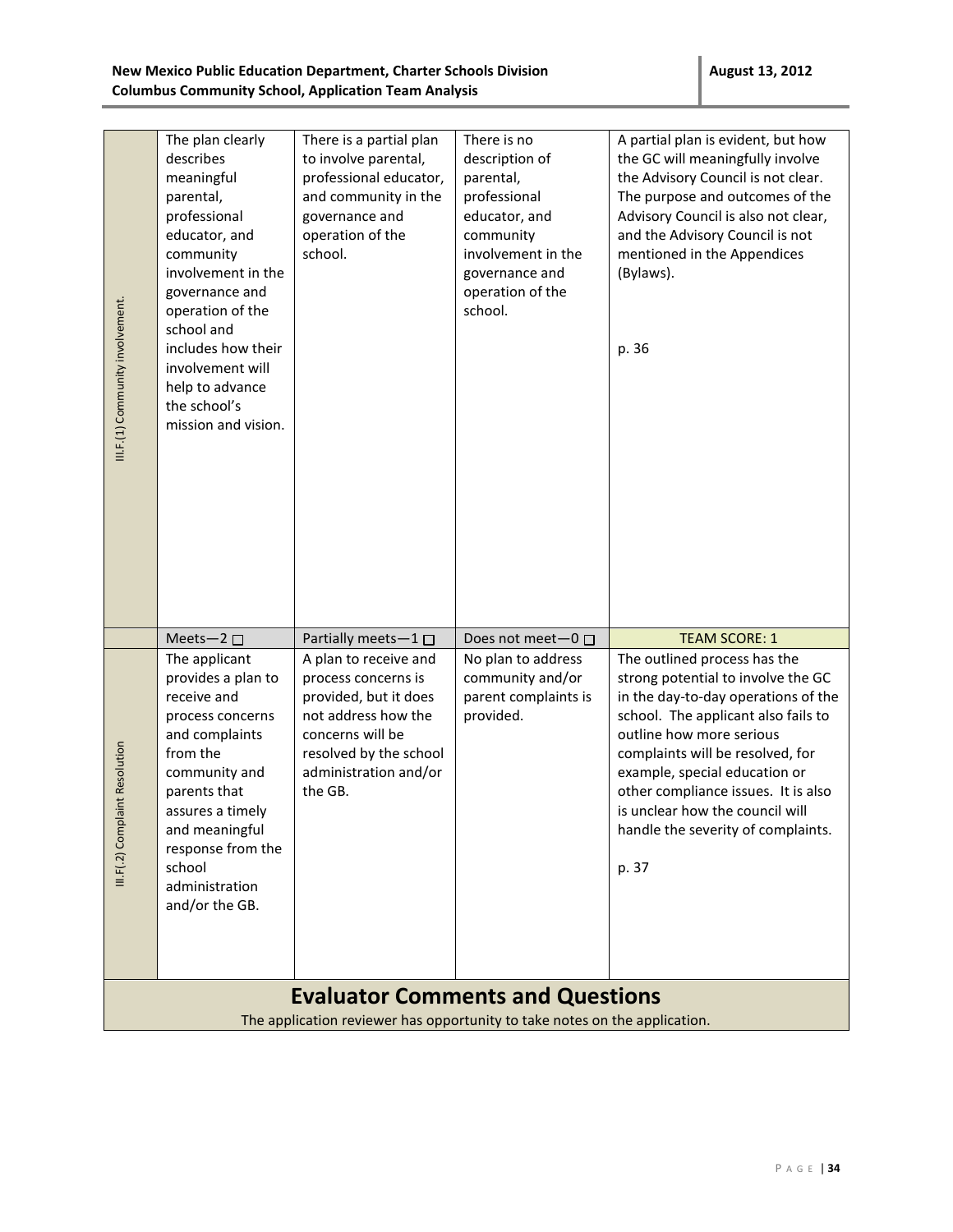| nation<br>$\Rightarrow$<br>le^∃ | Summary/Comments:<br>This section is incomplete. The Advisory Council needs to be defined. |
|---------------------------------|--------------------------------------------------------------------------------------------|
|                                 |                                                                                            |

**Score: 2 out of 4 possible points**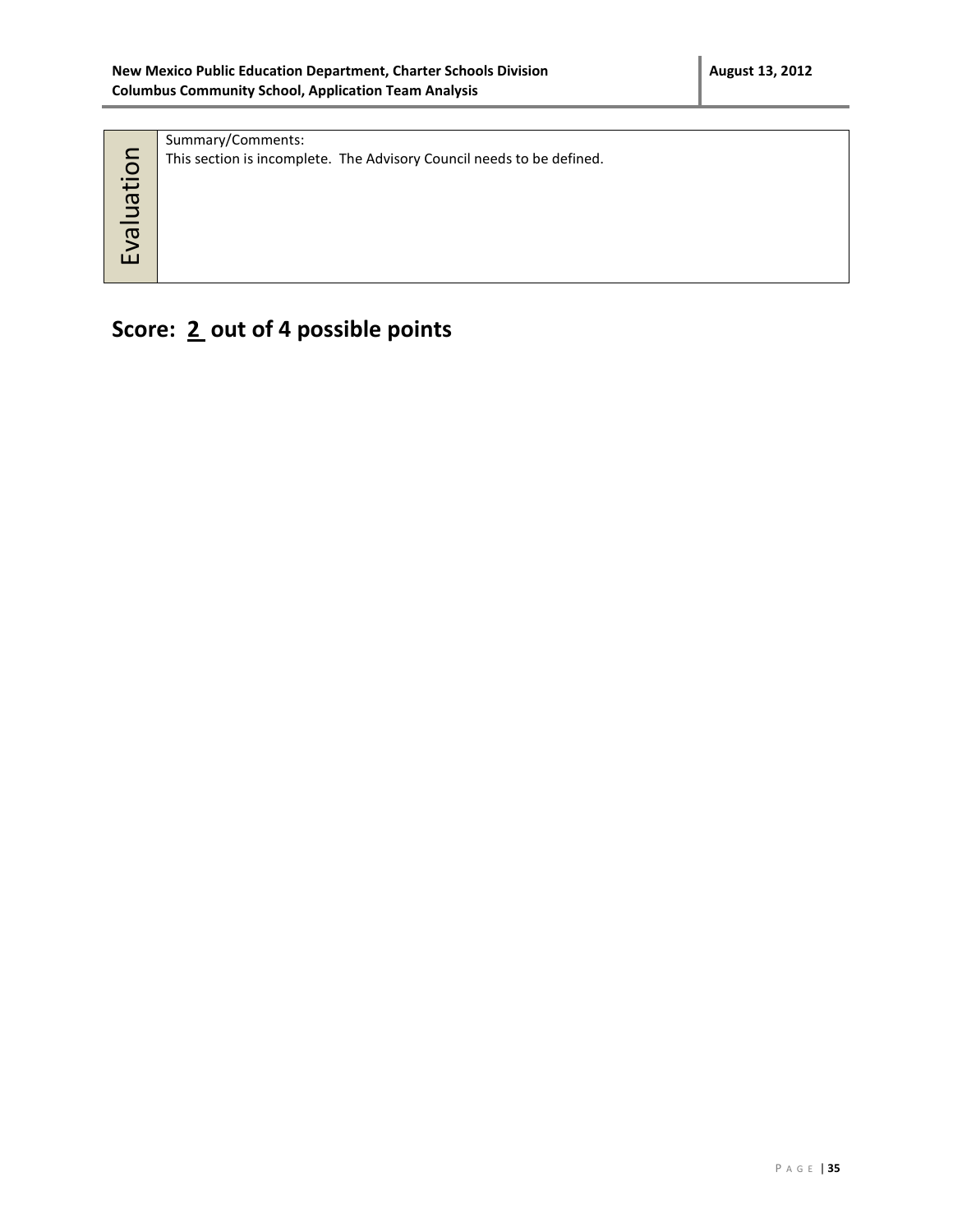#### G. STUDENT POLICIES

Evaluation Criteria: The applicant understands the legal requirements for student discipline which is demonstrated by providing a student discipline policy that is in accordance with the Student Rights and Responsibilities rule of the NMPED.

| <b>Topic</b>                        | Ranking                     |                                                                                    |                           | <b>Comments &amp; References</b> |
|-------------------------------------|-----------------------------|------------------------------------------------------------------------------------|---------------------------|----------------------------------|
|                                     | Meets-2 $\square$           | Partially meets-1 $\square$                                                        | Does not meet $-0$ $\Box$ | <b>TEAM SCORE: 2</b>             |
|                                     | There is a description      | There is a partial                                                                 | There is no               | The policies are well            |
|                                     | of the Student              | description of Student                                                             | description of the        | developed and present an         |
|                                     | Discipline Policies that    | Discipline Polices that                                                            | Student Policies or       | understanding of the school's    |
|                                     | complies with the           | complies with the                                                                  | the policies provided;    | responsibilities to its          |
|                                     | Student Rights and          | Student Rights and                                                                 | or the description        | students.                        |
| III.G.(1) Student Discipline Policy | Responsibilities set        | Responsibilities set                                                               | does not comply with      |                                  |
|                                     | forth in the Public         | forth in the Public                                                                | the Public Education      | Appendix F                       |
|                                     | <b>Education Department</b> | <b>Education Department</b>                                                        | rules and regulations.    |                                  |
|                                     | rules and regulations.      | rules and regulations.                                                             |                           |                                  |
|                                     | An explanation is           | A partial explanation is                                                           |                           |                                  |
|                                     | provided of how the         | provided of how the                                                                |                           |                                  |
|                                     | school will take into       | school will take into                                                              |                           |                                  |
|                                     | account the rights of       | account the rights of                                                              |                           |                                  |
|                                     | students with               | students with                                                                      |                           |                                  |
|                                     | disabilities.               | disabilities.                                                                      |                           |                                  |
|                                     | Meets-2 $\square$           | Partially meets-1 $\square$                                                        | Does not meet-0 □         | <b>TEAM SCORE: 2</b>             |
|                                     | The application and/or      | The application and/or                                                             | The application does      | No concerns noted.               |
|                                     | student discipline          | student discipline                                                                 | not address               |                                  |
| III.G.(2)Alternative Placements     | policy describes how        | policy describes how                                                               | alternative               | p. 38                            |
|                                     | the school will address     | the school will address                                                            | educational settings      |                                  |
|                                     | alternative educational     | alternative educational                                                            | for eligible students.    |                                  |
|                                     | settings for eligible       | settings for eligible                                                              |                           |                                  |
|                                     | students who are long       | students, but fails to                                                             |                           |                                  |
|                                     | term suspended or           | demonstrate an                                                                     |                           |                                  |
|                                     | expelled that is            | understanding of the                                                               |                           |                                  |
|                                     | consistent with the         | school's legal                                                                     |                           |                                  |
|                                     | Students' Rights and        | obligations.                                                                       |                           |                                  |
|                                     | Responsibilities.           |                                                                                    |                           |                                  |
|                                     |                             | <b>Evaluator Comments and Questions</b>                                            |                           |                                  |
|                                     |                             | The application reviewer has opportunity to take notes on the application.         |                           |                                  |
|                                     | Summary/Comments:           |                                                                                    |                           |                                  |
|                                     |                             | The section is complete and contains the required statutory references and duties. |                           |                                  |
|                                     |                             |                                                                                    |                           |                                  |
|                                     |                             |                                                                                    |                           |                                  |
|                                     |                             |                                                                                    |                           |                                  |
|                                     |                             |                                                                                    |                           |                                  |
| Evaluation                          |                             |                                                                                    |                           |                                  |
|                                     |                             |                                                                                    |                           |                                  |

# Score:  $\underline{4}$  out of 4 possible points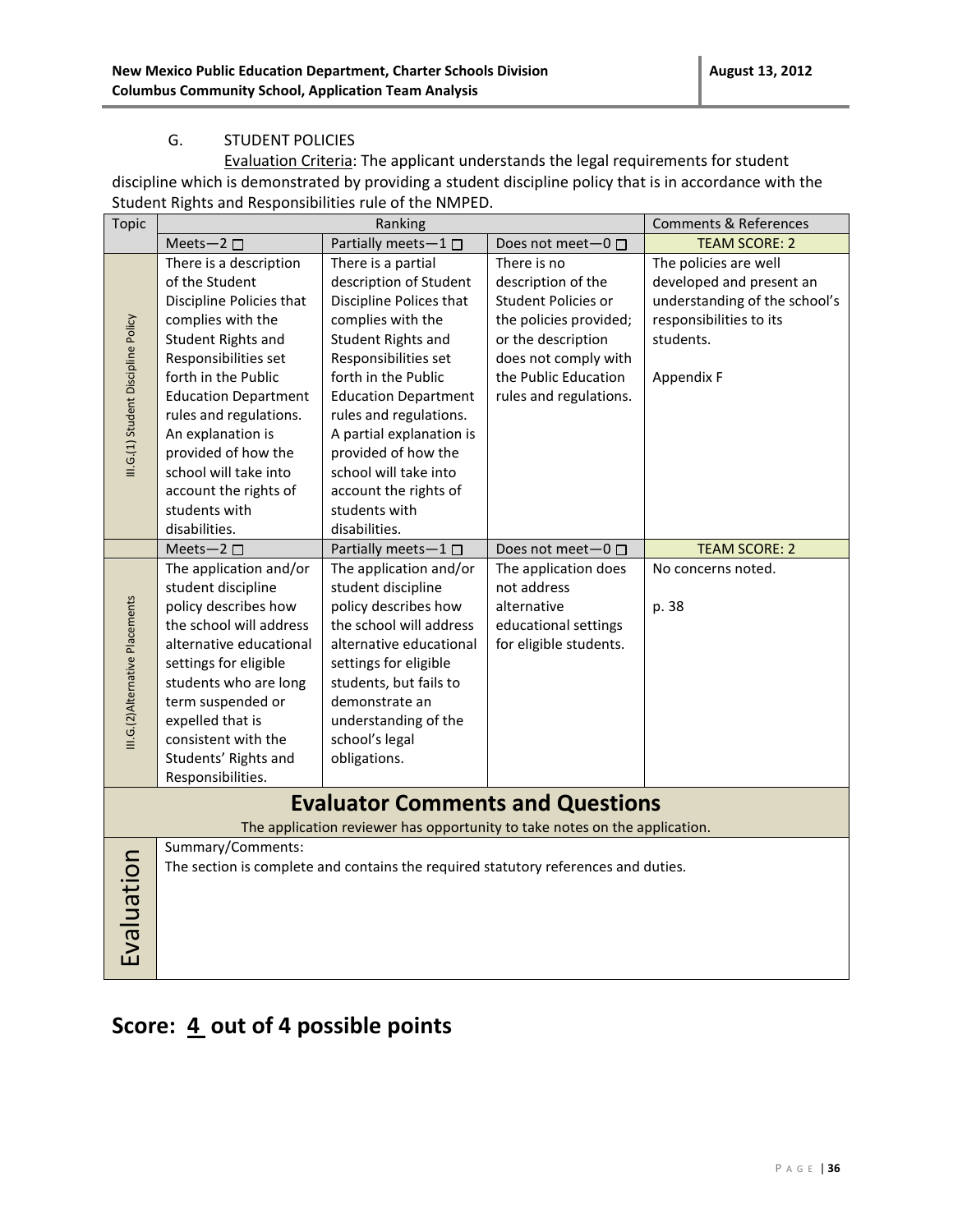#### H. STUDENT RECRUITMENT AND ENROLLMENT

Evaluation Criteria: Outreach activities to increase awareness of the school to families are in place. Lottery and Enrollment policies reflect compliance with state statutes, and are fair and equitable.

| <b>Topic</b>                  |                                                                                                                                                                                                                                                   | Ranking                                                                                                                                                                                                                                   |                                                                                                                                           | <b>Comments &amp; References</b>                                                                                                                                                              |
|-------------------------------|---------------------------------------------------------------------------------------------------------------------------------------------------------------------------------------------------------------------------------------------------|-------------------------------------------------------------------------------------------------------------------------------------------------------------------------------------------------------------------------------------------|-------------------------------------------------------------------------------------------------------------------------------------------|-----------------------------------------------------------------------------------------------------------------------------------------------------------------------------------------------|
|                               | Meets-2 $\square$                                                                                                                                                                                                                                 | Partially meets-1 $\square$                                                                                                                                                                                                               | Does not meet $-0$ $\Box$                                                                                                                 | <b>TEAM SCORE: 2</b>                                                                                                                                                                          |
| III.H.(1) Student Recruitment | The school has a<br>comprehensive<br>outreach and<br>recruitment plan that<br>is likely to be effective<br>in attracting students<br>from the targeted<br>population. The<br>recruitment<br>/enrollment timelines<br>presented are<br>reasonable. | The school has an<br>outreach and<br>recruitment plan, but it<br>may not be effective in<br>attracting students from<br>the targeted population;<br>or the timelines for<br>recruiting/enrolling<br>students do not appear<br>reasonable. | The school does not<br>provide an outreach<br>and recruitment plan<br>that markets to the<br>targeted population.                         | No concerns noted.<br>p. 38                                                                                                                                                                   |
|                               | Meets-2 $\square$                                                                                                                                                                                                                                 | Partially meets-1□                                                                                                                                                                                                                        | Does not meet-0 □                                                                                                                         | <b>TEAM SCORE: 2</b>                                                                                                                                                                          |
| III.H.(2) Lottery Process     | The lottery<br>procedures are clearly<br>explained and comply<br>with state statutes.<br>Tentative dates are<br>provided.                                                                                                                         | The lottery procedures<br>are partially explained.<br>Tentative dates may or<br>may not be provided.                                                                                                                                      | The lottery<br>procedures are not<br>explained or do not<br>comply with state<br>statutes. Tentative<br>dates are not<br>provided.        | No concerns noted.<br>p. 39                                                                                                                                                                   |
|                               | Meets-2 $\square$                                                                                                                                                                                                                                 | Partially meets-1□                                                                                                                                                                                                                        | Does not meet-0 □                                                                                                                         | <b>TEAM SCORE: 1</b>                                                                                                                                                                          |
|                               | The school has a clear<br>description of the<br>enrollment process<br>that is in full<br>compliance with state<br>statutes.                                                                                                                       | The school has an<br>enrollment process that<br>is in partial compliance<br>with statutes.                                                                                                                                                | No description of the<br>enrollment process is<br>provided; or the<br>enrollment process is<br>not in compliance<br>with statutes.        | An enrollment process is<br>generally described,<br>however, specific<br>procedures regarding<br>enrollment information are<br>not stated, such as<br>registration information, etc.<br>p. 39 |
|                               | Meets-2 $\square$                                                                                                                                                                                                                                 | Partially meets-1 □                                                                                                                                                                                                                       | Does not meet-0 □                                                                                                                         | <b>TEAM SCORE: 0</b>                                                                                                                                                                          |
| III.H.(3) Enrollment Process  | The school has<br>described conditions<br>for dis-enrollment of<br>students that comply<br>with legal and state<br>requirements.                                                                                                                  |                                                                                                                                                                                                                                           | Conditions identified<br>for dis-enrollment of<br>students are not<br>stated or do not<br>comply with legal<br>and state<br>requirements. | This prompt is not<br>addressed.                                                                                                                                                              |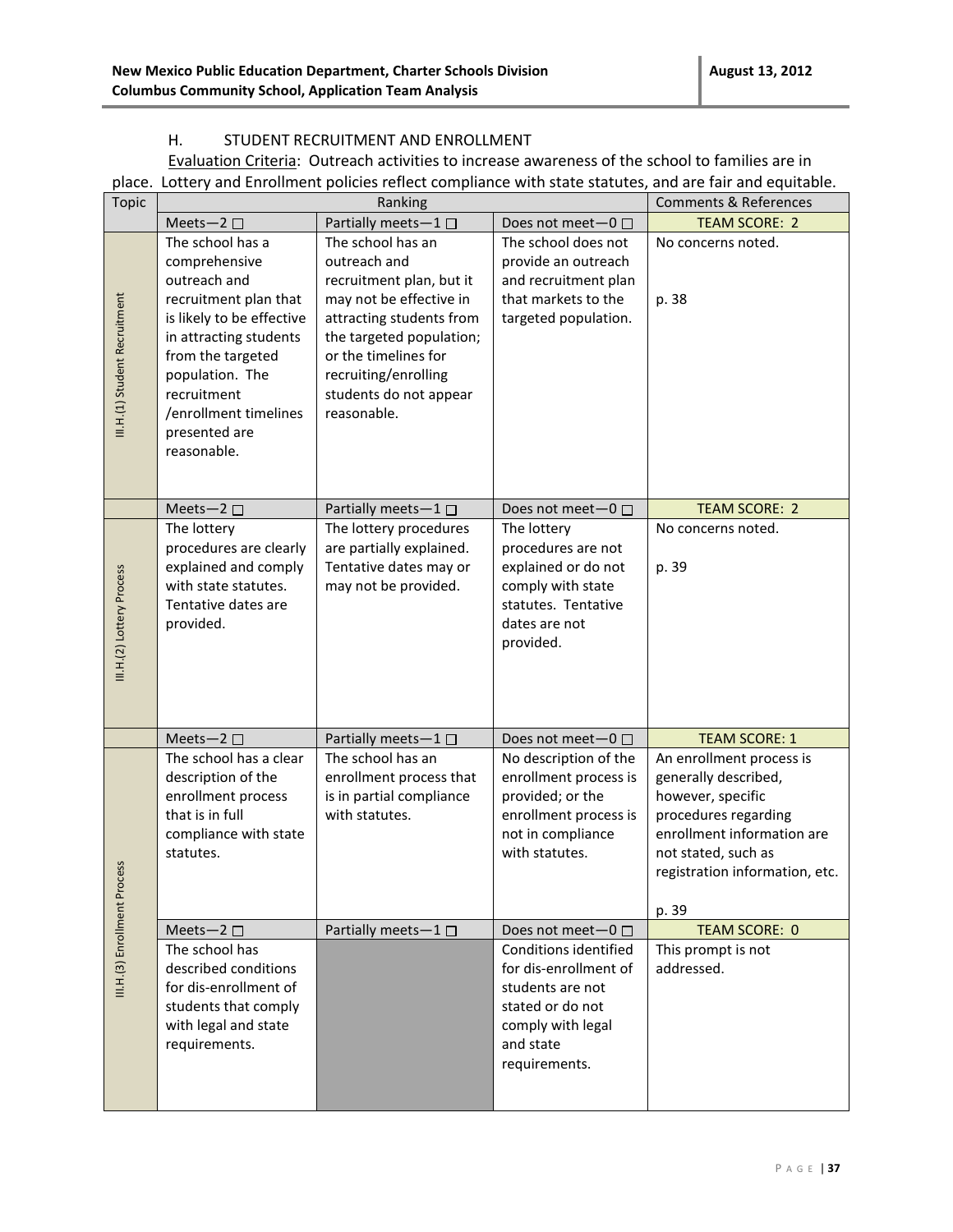|            | <b>Evaluator Comments and Questions</b>                                                                                                                                                                                             |  |  |  |  |
|------------|-------------------------------------------------------------------------------------------------------------------------------------------------------------------------------------------------------------------------------------|--|--|--|--|
|            | The application reviewer has opportunity to take notes on the application.                                                                                                                                                          |  |  |  |  |
| Evaluation | Summary/Comments:<br>This section is only partially complete and does not fully reflect the applicant understands of the statutory<br>and legal responsibilities the school has in assuring full access to enrolling in the school. |  |  |  |  |

## **Score: 5 out of 8 possible points**

#### **I.** LEGAL COMPLIANCE.

Evaluation Criteria. Legal compliance with the Open Meetings Act and Inspection of Public Records Act and conflicts of interest law are explained.

| Topic                         | Ranking                                                                                                                                      |                           |                                                                                                   | <b>Comments &amp; References</b> |
|-------------------------------|----------------------------------------------------------------------------------------------------------------------------------------------|---------------------------|---------------------------------------------------------------------------------------------------|----------------------------------|
|                               | Meets-2 $\Box$                                                                                                                               | Partially meets $-1 \Box$ | Does not meet $-0$ $\Box$                                                                         | <b>TEAM SCORE: 2</b>             |
| III.I(1) Conflict of Interest | The Conflict of<br>Interest Policy is<br>provided and<br>demonstrates an<br>understanding of<br>the issue and<br>requirements of<br>the law. |                           | The Conflict of<br>Interest Policy is not<br>provided or does not<br>comply with<br>requirements. | No concerns noted.<br>p. 40      |
|                               | Meets-2 $\Box$                                                                                                                               | Partially meets $-1 \Box$ | Does not meet $-0$ $\Box$                                                                         | <b>TEAM SCORE: 1</b>             |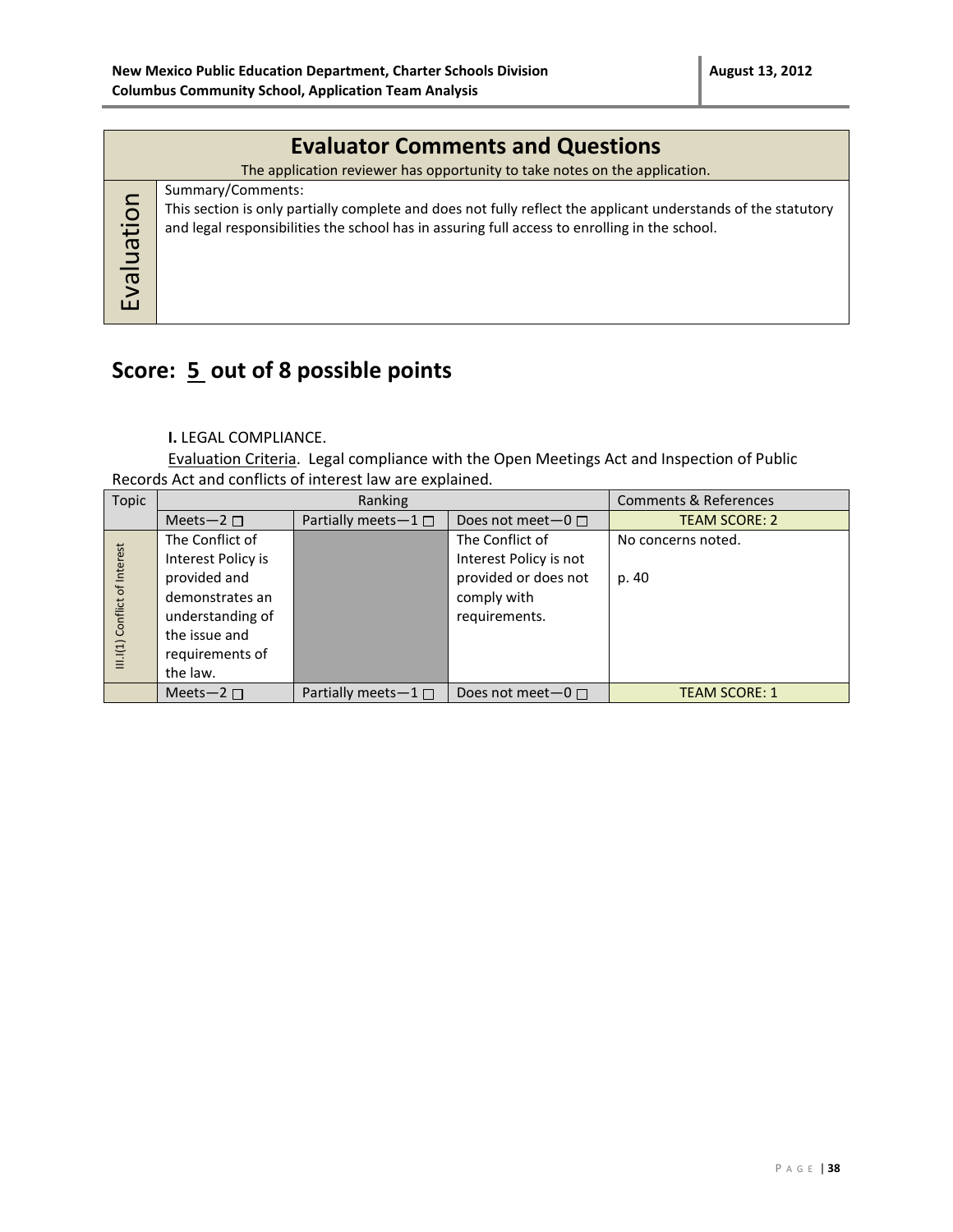|                      | There is an<br>explanation of<br>how the school<br>will comply with<br>the Open                                                                                                                                                                                                                                                                                                         | There is a partial<br>explanation of how<br>the school plans to<br>comply with the<br>Open Meetings Act | There is no<br>explanation of how<br>the school plans to<br>comply with the Open<br>Meetings Act and | Inspection of Records is not<br>included in the application or<br>Bylaws Draft. |  |
|----------------------|-----------------------------------------------------------------------------------------------------------------------------------------------------------------------------------------------------------------------------------------------------------------------------------------------------------------------------------------------------------------------------------------|---------------------------------------------------------------------------------------------------------|------------------------------------------------------------------------------------------------------|---------------------------------------------------------------------------------|--|
| II.I(2) Transparency | <b>Meetings Act</b><br>(agendas posted<br>24 hours in<br>advance,<br>quorums,<br>executive or<br>closed session<br>procedures, etc.)<br>and Inspection of<br><b>Public Records Act</b><br>(meeting minutes,<br>accessibility to<br>public records,<br>etc.)                                                                                                                             | and Inspection of<br>Public Records Act.                                                                | Inspection of Public<br>Records Act.                                                                 |                                                                                 |  |
|                      |                                                                                                                                                                                                                                                                                                                                                                                         |                                                                                                         | <b>Evaluator Comments and Questions</b>                                                              |                                                                                 |  |
| Evaluation           | The application reviewer has opportunity to take notes on the application.<br>Summary/Comments:<br>The application demonstrates an understanding of statutory transparency in conducting public business,<br>evident in both this section and the attached draft bylaws. However, an explanation of how the school<br>will handle the Inspection of Public Records Act is not provided. |                                                                                                         |                                                                                                      |                                                                                 |  |

## **Score: 3 out of 4 possible points**

#### J. EVIDENCE OF PARTNERSHIP/CONTRACTOR RELATIONSHIP (If Applicable).

Evaluation Criteria. The application describes any third party relationships that will have a legal impact on the school if entered after approval. A copy of any and all proposed agreements is attached.

| Topic | Ranking          |                             |                           | Comments & References |                 |  |
|-------|------------------|-----------------------------|---------------------------|-----------------------|-----------------|--|
|       | Meets-2 $\Gamma$ | Partially meets $-1 \sqcap$ | Does not meet $-0$ $\Box$ |                       | TEAM SCORE: N/A |  |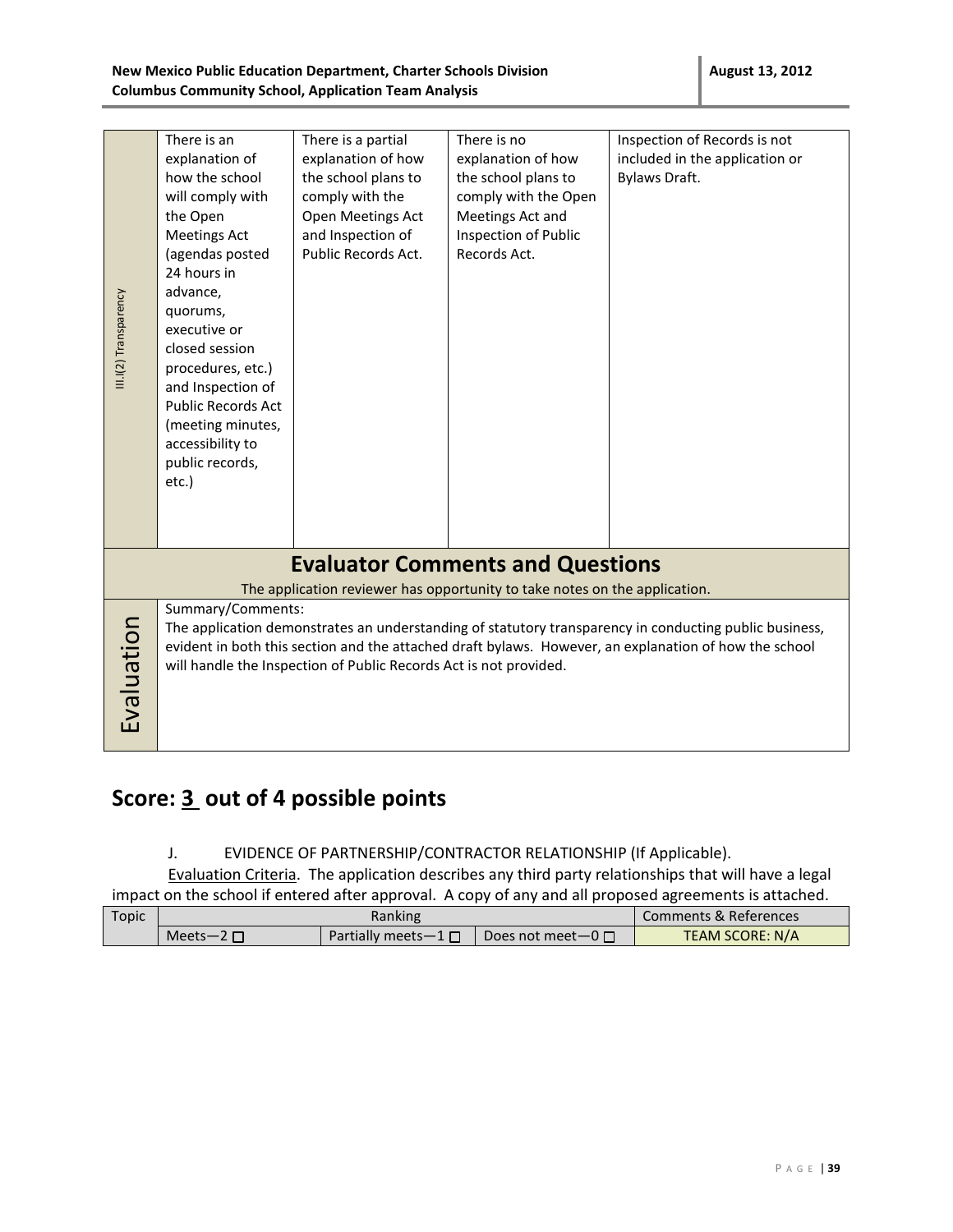| <b>August 13, 2012</b> |  |
|------------------------|--|
|                        |  |

| III.1.(1). Third Party Relationships                                                                                  | The application<br>describes in sufficient<br>detail all third-party<br>relationships that are<br>considered integral to<br>accomplishing the<br>mission and vision of<br>the school and<br>demonstrates an<br>understanding of the<br>legal implication of the<br>relationship to the<br>school. | The application<br>partially describes<br>third-party<br>relationships, but<br>does not tie the<br>relationship to the<br>school's mission and<br>vision. The applicant<br>does not does not<br>sufficiently<br>demonstrate the<br>legal implications of<br>the proposed<br>relationship. | The application<br>mentions important<br>third-party<br>relationships but does<br>not describe how the<br>relationship is tied to<br>the mission and vision<br>of the school or<br>provide an<br>explanation of the<br>legal relationship of<br>that third-party to the<br>school. |                 |
|-----------------------------------------------------------------------------------------------------------------------|---------------------------------------------------------------------------------------------------------------------------------------------------------------------------------------------------------------------------------------------------------------------------------------------------|-------------------------------------------------------------------------------------------------------------------------------------------------------------------------------------------------------------------------------------------------------------------------------------------|------------------------------------------------------------------------------------------------------------------------------------------------------------------------------------------------------------------------------------------------------------------------------------|-----------------|
|                                                                                                                       | Meets-2 $\square$                                                                                                                                                                                                                                                                                 | Partially meets-1                                                                                                                                                                                                                                                                         | Does not meet-0 □                                                                                                                                                                                                                                                                  | TEAM SCORE: N/A |
| III.J.(2) Proposed Agreement                                                                                          | A proposed formal<br>agreement or<br>memorandum of<br>understanding<br>between the school<br>and the prospective<br>third-party is provided.                                                                                                                                                      |                                                                                                                                                                                                                                                                                           | No proposed<br>agreement or<br>memorandum of<br>understanding<br>between the school<br>and the prospective<br>third-party is<br>provided.                                                                                                                                          |                 |
| <b>Evaluator Comments and Questions</b><br>The application reviewer has opportunity to take notes on the application. |                                                                                                                                                                                                                                                                                                   |                                                                                                                                                                                                                                                                                           |                                                                                                                                                                                                                                                                                    |                 |
| Evaluation                                                                                                            | Summary/Comments:<br>N/A                                                                                                                                                                                                                                                                          |                                                                                                                                                                                                                                                                                           |                                                                                                                                                                                                                                                                                    |                 |

## **Score: 0 out of 0 possible points**

#### K. WAIVERS.

Evaluation Criteria.Waiver requests are presented clearly and demonstrate alignment with the school's mission and educational plan.

| Topic |                  | Comments & References       |                                    |                               |
|-------|------------------|-----------------------------|------------------------------------|-------------------------------|
|       | Meets-2 $\Gamma$ | Partially meets $-1 \sqcap$ | $\Box$ Does not meet $\Box$ $\Box$ | <b>TEAM SCORE:</b> $\epsilon$ |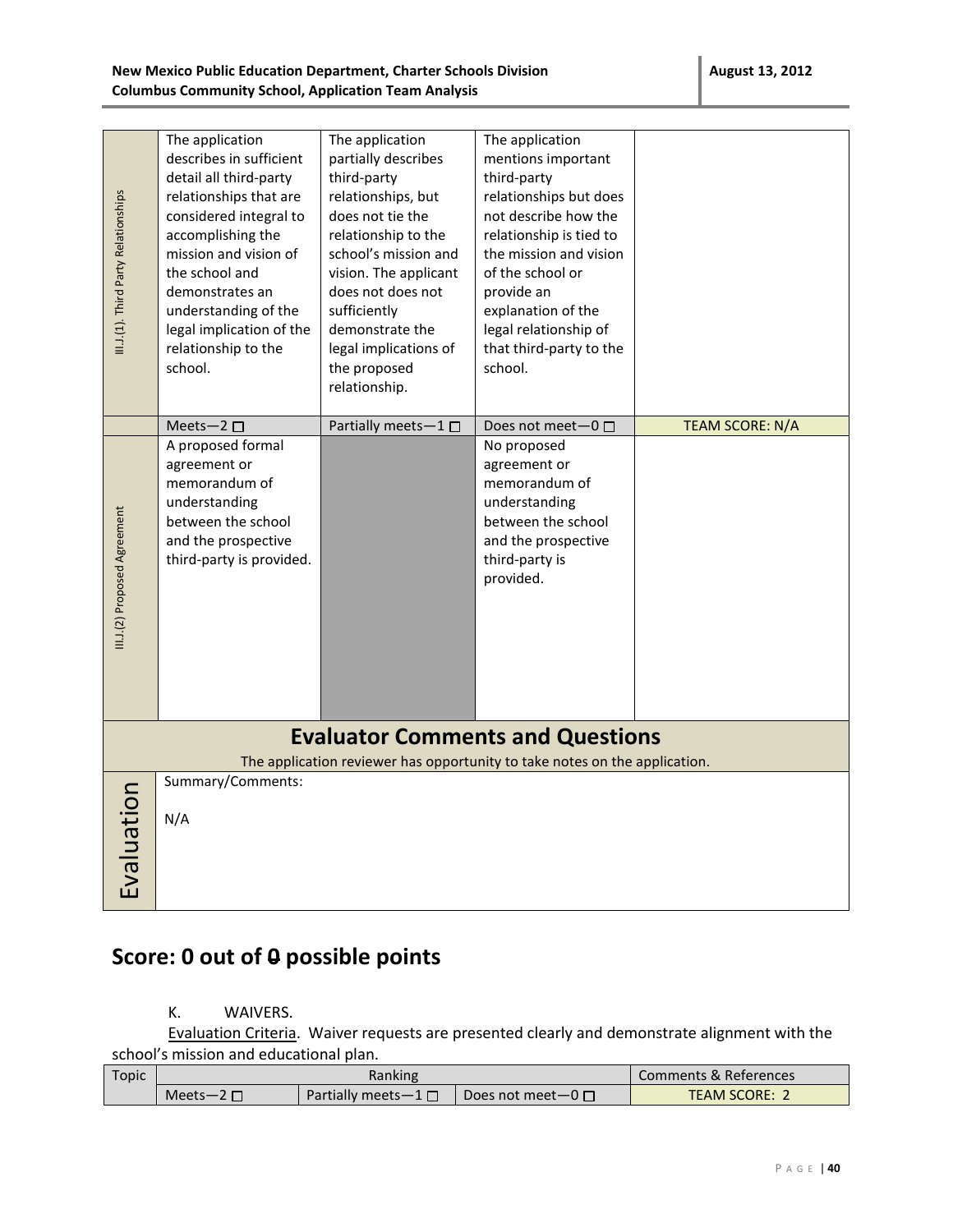| III.K.(1)(2) (3) Waivers | The school has<br>provided a list of<br>state laws or<br>policies for which a<br>waiver is<br>requested,<br>including a<br>rationale for why<br>the wavier is being<br>requested.<br>Meets-2 $\square$<br>(This is to be<br>completed only by<br>schools seeking<br>local district<br>authorization.)<br>The school has<br>provided a list of<br>authorizer policies<br>for which a waiver<br>is requested<br>including a<br>rationale for why<br>the wavier is being<br>requested. | Partially meets-1□                                                                                                                                                                     | The school has<br>provided a list of state<br>laws or rules for which<br>a waiver is requested;<br>however, the rationale<br>for the waiver is not<br>included.<br>Does not meet- $0 \Box$<br>(This is to be<br>completed only by<br>schools seeking local<br>district authorization.)<br>The school has<br>provided a list of<br>authorizer policies for<br>which a waiver is<br>requested; however,<br>the rationale for the<br>waiver not included. | Waivers are being sought for<br>the following:<br>Length of School Day<br><b>Staffing Pattern</b><br>Subject Area<br>Purchase of Instructional<br><b>Materials</b><br><b>School Principal Duties</b><br><b>Drivers Eduction</b><br>p. 43<br><b>TEAM SCORE: N/A</b> |
|--------------------------|-------------------------------------------------------------------------------------------------------------------------------------------------------------------------------------------------------------------------------------------------------------------------------------------------------------------------------------------------------------------------------------------------------------------------------------------------------------------------------------|----------------------------------------------------------------------------------------------------------------------------------------------------------------------------------------|--------------------------------------------------------------------------------------------------------------------------------------------------------------------------------------------------------------------------------------------------------------------------------------------------------------------------------------------------------------------------------------------------------------------------------------------------------|--------------------------------------------------------------------------------------------------------------------------------------------------------------------------------------------------------------------------------------------------------------------|
|                          | Meets-2 $\square$<br>The requested<br>waivers align with<br>the school's<br>proposed<br>autonomy and its<br>mission, and that<br>alignment is clearly                                                                                                                                                                                                                                                                                                                               | Partially meets-1□<br>The waivers align with<br>the school's proposed<br>autonomy, but no<br>clear alignment of the<br>requested waivers<br>with the school's<br>mission is described. | Does not meet-0 □<br>The requested waivers<br>do not align with the<br>school's mission.                                                                                                                                                                                                                                                                                                                                                               | TEAM SCORE: .5<br>There was a partial alignment<br>of some of the waivers with the<br>school's mission. Most of the<br>waivers requested and the<br>rationale for requesting them<br>were confusing and may reflect<br>a misunderstanding of what                  |
|                          | described.                                                                                                                                                                                                                                                                                                                                                                                                                                                                          |                                                                                                                                                                                        | <b>Evaluator Comments and Questions</b>                                                                                                                                                                                                                                                                                                                                                                                                                | waivers to seek and why.<br>p. $42 - 43$                                                                                                                                                                                                                           |

The application reviewer has opportunity to take notes on the application.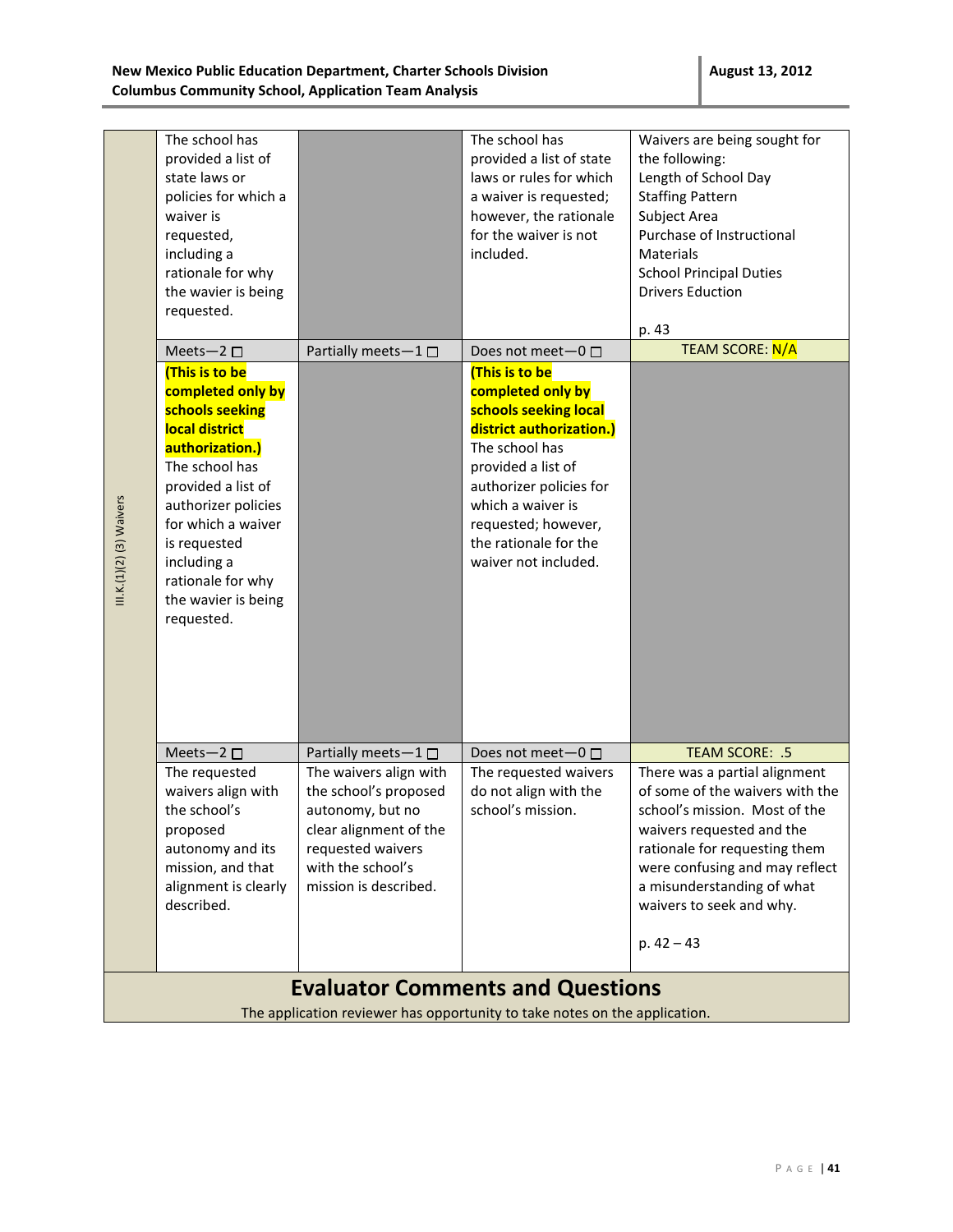#### Summary/Comments:

Evaluation

Some of the waivers selected along with the rationale given were difficult to comprehend. In addition, given the intent to incorporate different curricular approaches and achieve higher student outcomes, a question emerges on the lack of a waiver for evaluation of school personnel. While this missing piece does not downgrade the application in any way, using the state evaluation model may make it more difficult to fully achieve the charter goals.

## **Score: 2.5 out of 4 possible points**

#### L. TRANSPORTATION AND FOOD

Evaluation Criteria: The school considers the transportation and food services for the students and develops adequate plans to address those needs.

| <b>Topic</b>            |                                                                                                                                                                 | Ranking                                                                                                                                                                  |                                                                                                                                                                              | <b>Comments &amp; References</b> |
|-------------------------|-----------------------------------------------------------------------------------------------------------------------------------------------------------------|--------------------------------------------------------------------------------------------------------------------------------------------------------------------------|------------------------------------------------------------------------------------------------------------------------------------------------------------------------------|----------------------------------|
|                         | Meets-2 $\square$                                                                                                                                               | Partially meets-1 □                                                                                                                                                      | Does not meet $-0$ $\Box$                                                                                                                                                    | <b>TEAM SCORE: 2</b>             |
|                         | The school states<br>whether or not it plans<br>to offer transportation<br>to its students.<br>If yes, the school has<br>provided a clear<br>description of how | The school has stated<br>whether or not it<br>plans to offer<br>transportation to its<br>students.<br>If yes, the school has<br>provided only a                          | The school has not<br>stated whether or not<br>it plans to offer<br>transportation to its<br>students.<br>Or, if stated, the                                                 | No concerns noted.<br>p. 44      |
| III.L.(1)Transportation | transportation will be<br>provided that is<br>supported by the<br>proposed budget.                                                                              | partial description of<br>how student<br>transportation will be<br>provided. The plan is<br>supported by the<br>budget.                                                  | school does not<br>provide a description<br>of how student<br>transportation needs<br>will be met; or the<br>plan is not supported<br>by the budget.                         |                                  |
|                         | Meets-2 $\square$                                                                                                                                               | Partially meets-1 $\square$                                                                                                                                              | Does not meet $-0$ $\Box$                                                                                                                                                    | <b>TEAM SCORE: 2</b>             |
|                         | The school states<br>whether or not it plans<br>to offer food services<br>to its students.                                                                      | The school states<br>whether or not it<br>plans to offer food<br>services to its                                                                                         | The school has not<br>stated whether or not<br>it plans to offer food<br>services to its                                                                                     | No concerns noted.<br>p. 44      |
| III.L.(2)Food Services  | If yes, the school has<br>provided a clear<br>description of how<br>food services will be<br>provided that is<br>supported by the<br>budget.                    | students.<br>If yes, The school has<br>provided a partial<br>description of how<br>student food services<br>will be provided. The<br>plan is supported by<br>the budget. | students.<br>Or, if stated, the<br>school does not<br>provide a description<br>of how the food<br>services will be met;<br>or the plan is not<br>supported by the<br>budget. |                                  |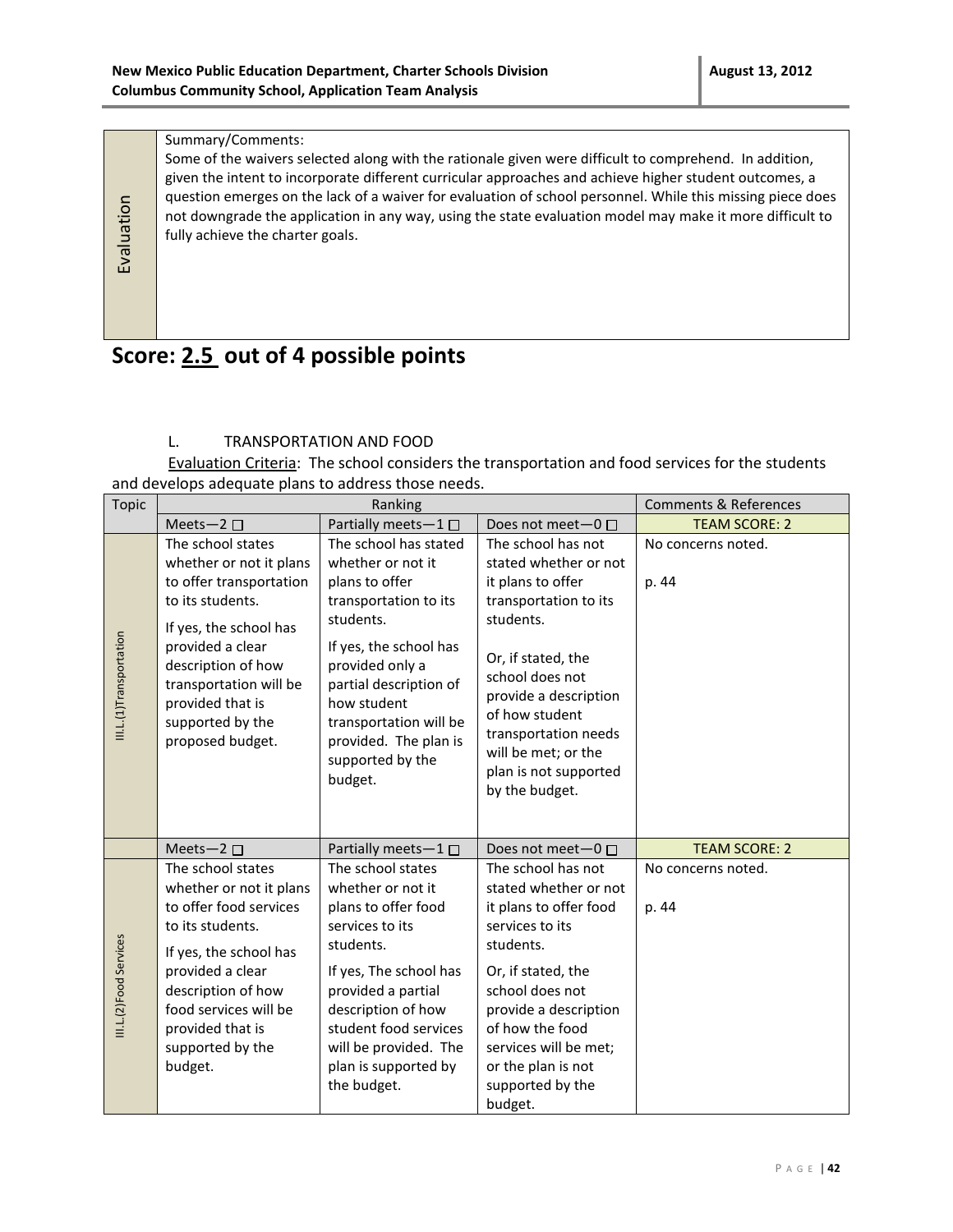| <b>Evaluator Comments and Questions</b>                                    |
|----------------------------------------------------------------------------|
| The application reviewer has opportunity to take notes on the application. |
| Summary/Comments:                                                          |
| This section was adequate and complete.                                    |
|                                                                            |
|                                                                            |
|                                                                            |
|                                                                            |
|                                                                            |

### **Score: 4 out of 4 possible points**

#### M. FACILITIES

Evaluation Criteria: The proposed description of the facility and plan for proposed capital outlay needs provides sufficient detail to demonstrate capacity for implementation and support of the school program.

| <b>Topic</b>                       | Ranking                                                                                                                                                                                                                                                                                           |                                                                                                                                                                                                               |                                                                                                                                                                                                                                                   | <b>Comments &amp; References</b>           |
|------------------------------------|---------------------------------------------------------------------------------------------------------------------------------------------------------------------------------------------------------------------------------------------------------------------------------------------------|---------------------------------------------------------------------------------------------------------------------------------------------------------------------------------------------------------------|---------------------------------------------------------------------------------------------------------------------------------------------------------------------------------------------------------------------------------------------------|--------------------------------------------|
|                                    | Meets-2 $\square$                                                                                                                                                                                                                                                                                 | Partially meets-1□                                                                                                                                                                                            | Does not meet- $0 \Box$                                                                                                                                                                                                                           | <b>TEAM SCORE: 2</b>                       |
| III.M.(1) Projected Facility Needs | The applicant has<br>attached appropriate<br>documentation from<br>the Public School<br><b>Facilities Authority</b><br>(PSFA) director that<br>demonstrates the<br>applicant's proposed<br>capital outlay needs<br>are in alignment with<br>New Mexico public<br>school facility<br>requirements. |                                                                                                                                                                                                               | The applicant did not<br>attach appropriate<br>documentation from<br>the PSFA director that<br>demonstrates the<br>applicant's proposed<br>capital outlay needs<br>are in alignment with<br>New Mexico public<br>school facility<br>requirements. | No concerns noted.<br>p. 44 and Appendix I |
|                                    | Meets-2 $\square$                                                                                                                                                                                                                                                                                 | Partially meets-1□                                                                                                                                                                                            | Does not meet-0 □                                                                                                                                                                                                                                 | <b>TEAM SCORE: 2</b>                       |
| III.M.(2) Facility Plan            | The application<br>provides evidence that<br>efforts have been<br>made to begin a search<br>for an appropriate<br>facility in the desired<br>geographic location.                                                                                                                                 | The application<br>provides some<br>evidence that school<br>facility requirements<br>must be met, but no<br>efforts have begun to<br>locate an appropriate<br>facility in the desired<br>geographic location. | The application does<br>not provide evidence<br>that the school has<br>begun to consider it<br>facility needs.                                                                                                                                    | No concerns noted.<br>p. 44                |
|                                    | Meets-2 $\square$                                                                                                                                                                                                                                                                                 | Partially meets $-1$ $\Box$                                                                                                                                                                                   | Does not meet $-0$ $\Box$                                                                                                                                                                                                                         | <b>TEAM SCORE: 2</b>                       |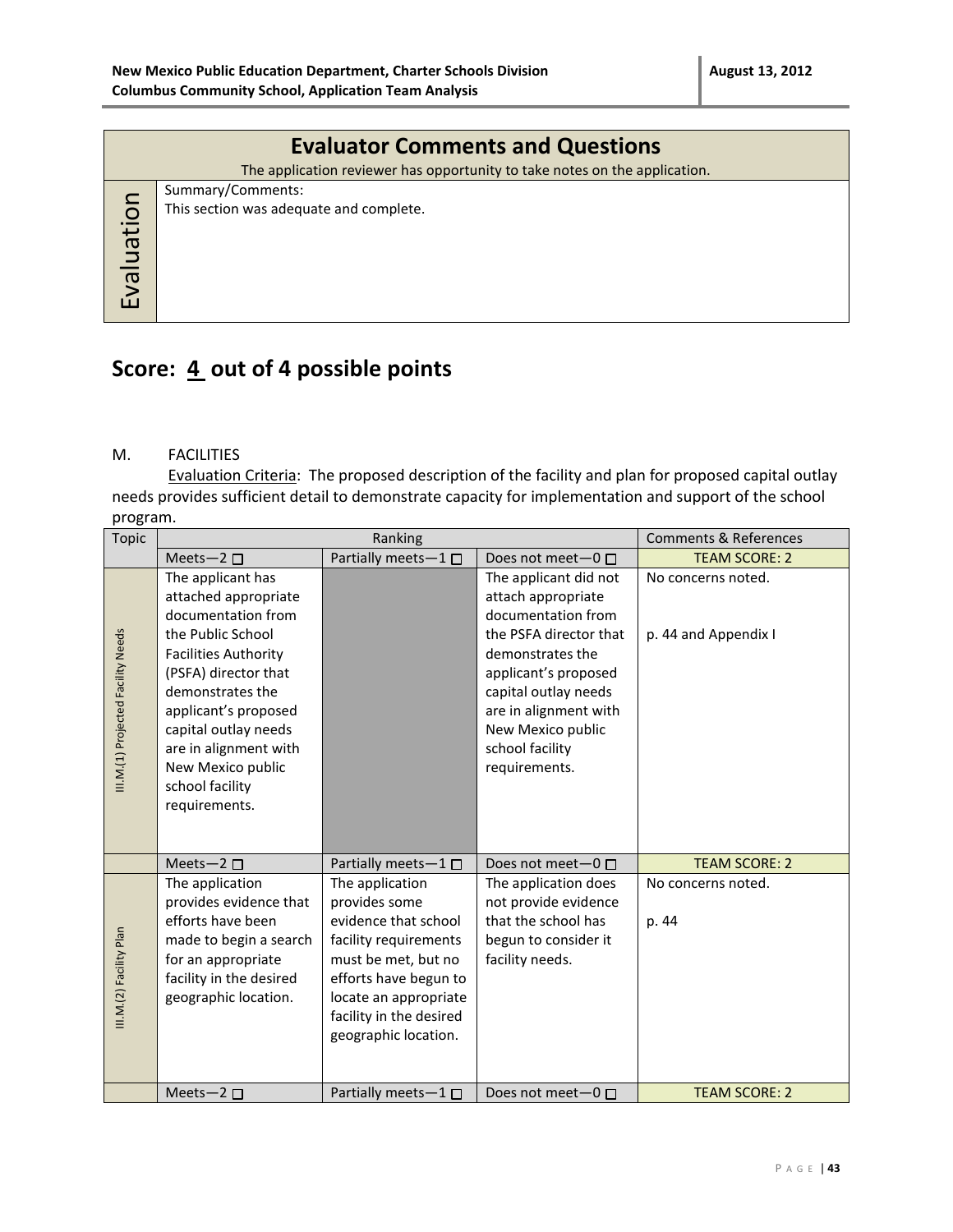| III.M.(3) Projected Facility Costs | A detailed description<br>of the school's<br>proposed capital<br>outlay needs, including<br>projected requests for<br>capital outlay<br>assistance, is provided,<br>and is sufficient to<br>support the school<br>program. The school<br>provides a realistic<br>projection for facility<br>maintenance, repair<br>and equipment needs. | A detailed<br>description of the<br>school's proposed<br>capital outlay needs,<br>including projected<br>requests for capital<br>outlay assistance, is<br>provided but may not<br>be sufficient to<br>support the school<br>program. The school<br>identifies facility<br>maintenance, repair<br>and equipment<br>needs, but does not<br>provide for these<br>costs in the projected<br>budget. | A description of the<br>school's proposed<br>capital outlay needs,<br>including projected<br>requests for capital<br>outlay assistance, is<br>not provided or is not<br>sufficient to support<br>the school program. | No concerns noted. |
|------------------------------------|-----------------------------------------------------------------------------------------------------------------------------------------------------------------------------------------------------------------------------------------------------------------------------------------------------------------------------------------|-------------------------------------------------------------------------------------------------------------------------------------------------------------------------------------------------------------------------------------------------------------------------------------------------------------------------------------------------------------------------------------------------|----------------------------------------------------------------------------------------------------------------------------------------------------------------------------------------------------------------------|--------------------|
|                                    |                                                                                                                                                                                                                                                                                                                                         |                                                                                                                                                                                                                                                                                                                                                                                                 |                                                                                                                                                                                                                      |                    |
|                                    |                                                                                                                                                                                                                                                                                                                                         |                                                                                                                                                                                                                                                                                                                                                                                                 | <b>Evaluator Comments and Questions</b>                                                                                                                                                                              |                    |
|                                    |                                                                                                                                                                                                                                                                                                                                         |                                                                                                                                                                                                                                                                                                                                                                                                 | The application reviewer has opportunity to take notes on the application.                                                                                                                                           |                    |
| Evaluation                         | Summary/Comments:<br>This section is adequate and complete.                                                                                                                                                                                                                                                                             |                                                                                                                                                                                                                                                                                                                                                                                                 |                                                                                                                                                                                                                      |                    |

**Score: 6 out of 6 possible points**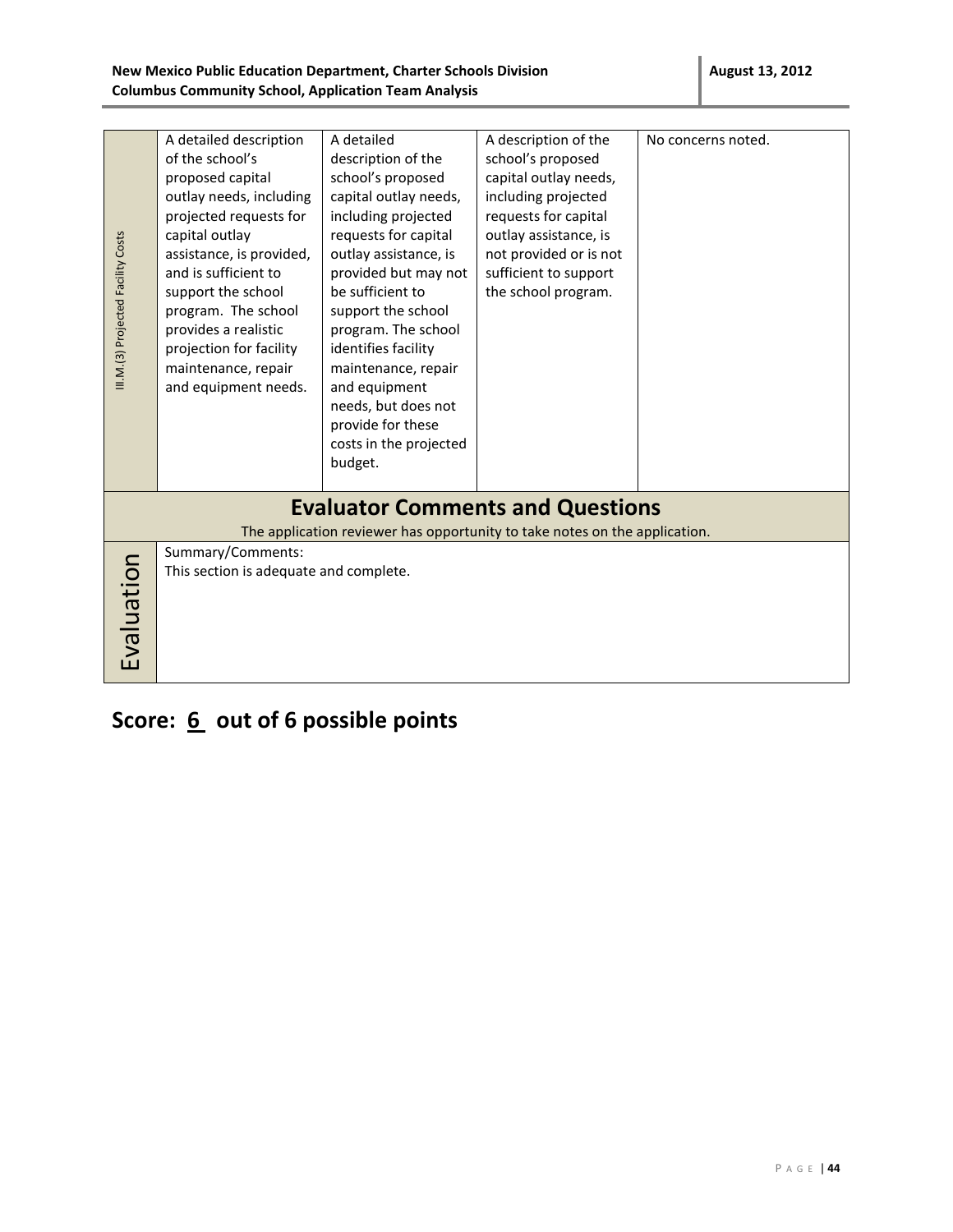### **IV. BUSINESS PLAN**

#### A. BUDGET

Evaluation Criteria: The school budget is based on realistic revenue and expenditure projections, valid assumptions, and supports the mission and educational program of the school.

| <b>Topic</b>                   |                                                                                                                                                                                                                                                                                                  | Ranking                                                                                                                                                                                                                                                           |                                                                                                                                                                                                                                                                                                                                                              | <b>Comments &amp; References</b>                                                                                                                                                                                                                                                                                                                                                                                                                                                                                                                                   |
|--------------------------------|--------------------------------------------------------------------------------------------------------------------------------------------------------------------------------------------------------------------------------------------------------------------------------------------------|-------------------------------------------------------------------------------------------------------------------------------------------------------------------------------------------------------------------------------------------------------------------|--------------------------------------------------------------------------------------------------------------------------------------------------------------------------------------------------------------------------------------------------------------------------------------------------------------------------------------------------------------|--------------------------------------------------------------------------------------------------------------------------------------------------------------------------------------------------------------------------------------------------------------------------------------------------------------------------------------------------------------------------------------------------------------------------------------------------------------------------------------------------------------------------------------------------------------------|
|                                | Meets-2 □                                                                                                                                                                                                                                                                                        | Partially meets-1                                                                                                                                                                                                                                                 | Does not meet-0 □                                                                                                                                                                                                                                                                                                                                            | <b>TEAM SCORE: 2</b>                                                                                                                                                                                                                                                                                                                                                                                                                                                                                                                                               |
| <b>NA(1)910B5</b><br>Worksheet | The applicant has<br>provided a completed<br>910B5 State<br>Equalization<br>Guarantee (SEG)<br>Computation<br>Revenue Estimate<br>Worksheet using<br>appropriate values<br>and computations for<br>each year of the 5-<br>year budget plan.                                                      | The applicant has<br>provided a completed<br>910B5 State<br>Equalization<br>Guarantee (SEG)<br>Computation<br><b>Revenue Estimate</b><br>Worksheet for each<br>year of the 5-year<br>budget plan;<br>however, there are<br>minor mistakes in the<br>computations. | The applicant did not<br>provide a completed<br>910B5 State<br>Equalization<br>Guarantee (SEG)<br><b>Computation Revenue</b><br>Estimate Worksheet<br>for each year of the 5-<br>year budget plan, or<br>the worksheet<br>provided contains<br>substantial errors,<br>demonstrating a lack<br>of understanding<br>about New Mexico<br>public school funding. | No concerns noted.<br>p. 45                                                                                                                                                                                                                                                                                                                                                                                                                                                                                                                                        |
| IVA(2) 5-Year Budget Plan      | Meets-2 $\square$<br>A five-year budget<br>that aligns with the<br>school's 5- year<br>growth plan,<br>including staffing,<br>facilities, educational<br>program and mission<br>of the school is<br>provided, and<br>demonstrates the<br>financial capacity to<br>support the school<br>program. | Partially meets-1□<br>A five-year budget is<br>provided; however, it<br>only partially aligns<br>with the staffing,<br>facilities, educational<br>program or mission of<br>the school.                                                                            | Does not meet-0 □<br>The budget provided<br>does not adequately<br>address staffing,<br>facilities, educational<br>program or the school<br>mission; or a budget<br>is not provided.                                                                                                                                                                         | TEAM SCORE: .5<br>The following staff were not<br>budgeted for all five years and<br>appear necessary to<br>adequately serve the target<br>population:<br>Registrar<br><b>School Counselor</b><br><b>Special Education Teacher(s)</b><br>The Office Manager is<br>responsible for the audits,<br>financial reporting to the GC,<br>and for responding to audit<br>findings. There is not mention<br>of qualifications of that staff<br>member. In addition, the<br>budget includes an amount of<br>\$25,000 in function 2400 but<br>does not clearly identify this |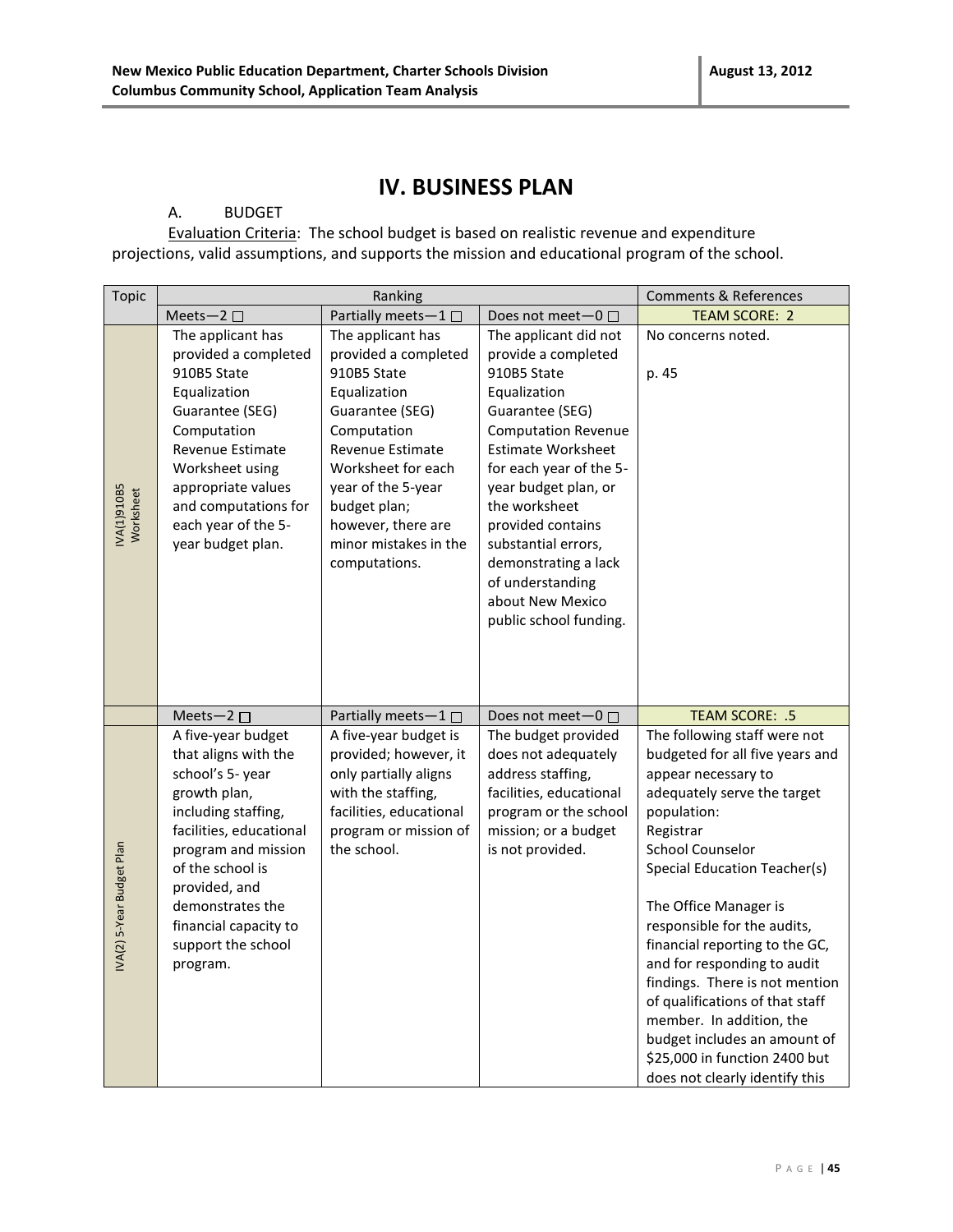|                               | Meets-2 $\square$                            | Partially meets-1 $\square$                                               | Does not meet-0 □                                                                                 | <b>TEAM SCORE: 1</b>                                                                                                                                                                                           |
|-------------------------------|----------------------------------------------|---------------------------------------------------------------------------|---------------------------------------------------------------------------------------------------|----------------------------------------------------------------------------------------------------------------------------------------------------------------------------------------------------------------|
|                               | The budget narrative is                      | A limited budget                                                          | Little or no detail is                                                                            | Budget does not fully align                                                                                                                                                                                    |
|                               | provided that explains                       | narrative explanation                                                     | provided in the                                                                                   | with schools mission or grade                                                                                                                                                                                  |
|                               | basic assumptions,                           | is provided.                                                              | budget narrative, OR<br>there is no connection                                                    | levels. Positions are                                                                                                                                                                                          |
|                               | how those were                               | Budgetary                                                                 |                                                                                                   | mentioned throughout the                                                                                                                                                                                       |
|                               | determined based on<br>reliable sources, and | assumptions are<br>flawed, or there is                                    | to the school's<br>mission, educational                                                           | charter application, but are<br>not shown in the budget.                                                                                                                                                       |
| <b>NA(3) Budget Narrative</b> | identifies priorities                        | minimal connection                                                        | program, staffing or                                                                              |                                                                                                                                                                                                                |
|                               | that are consistent                          | to the school's                                                           | facility.                                                                                         | p. 46                                                                                                                                                                                                          |
|                               | with the school's                            | mission, educational                                                      |                                                                                                   |                                                                                                                                                                                                                |
|                               | mission, educational                         | program, staffing or                                                      |                                                                                                   |                                                                                                                                                                                                                |
|                               | program, staffing and                        | facility.                                                                 |                                                                                                   |                                                                                                                                                                                                                |
|                               | facility.                                    |                                                                           |                                                                                                   |                                                                                                                                                                                                                |
|                               |                                              |                                                                           |                                                                                                   |                                                                                                                                                                                                                |
|                               | Meets-2 $\square$                            | Partially meets-1 $\square$                                               | Does not meet $-0$ $\Box$                                                                         | <b>TEAM SCORE: 2</b>                                                                                                                                                                                           |
|                               | The school provides a                        | The school provides a                                                     | The school does not                                                                               | No concerns noted.                                                                                                                                                                                             |
| IVA(4) Strategies for Budget  | description of what                          | description of what                                                       | provide a description                                                                             |                                                                                                                                                                                                                |
|                               | budget adjustments<br>will be made to meet   | budget adjustments<br>will be made to meet                                | of what budget<br>adjustments will be                                                             |                                                                                                                                                                                                                |
|                               | financial budget and                         | financial budget and                                                      | made to meet                                                                                      |                                                                                                                                                                                                                |
| Control                       | cash-flow challenges.                        | cash-flow challenges;                                                     | financial budget and                                                                              |                                                                                                                                                                                                                |
|                               | The adjustments are                          | however, the                                                              | cash-flow challenges,                                                                             |                                                                                                                                                                                                                |
|                               | viable and realistic.                        | adjustments may not                                                       | or the description of                                                                             |                                                                                                                                                                                                                |
|                               |                                              | be viable or realistic.                                                   | the adjustments is not                                                                            |                                                                                                                                                                                                                |
|                               |                                              |                                                                           | viable or realistic.                                                                              |                                                                                                                                                                                                                |
|                               | Meets-2 $\square$                            | Partially meets-1 □                                                       | Does not meet $-0$ $\Box$                                                                         | <b>TEAM SCORE: 2</b>                                                                                                                                                                                           |
|                               |                                              |                                                                           |                                                                                                   |                                                                                                                                                                                                                |
|                               | A proposed salary                            |                                                                           | A proposed salary                                                                                 | No concerns noted.                                                                                                                                                                                             |
|                               | schedule is provided                         |                                                                           | schedule for key staff                                                                            |                                                                                                                                                                                                                |
|                               | for key staff, including                     |                                                                           | is provided; however,                                                                             |                                                                                                                                                                                                                |
|                               | teachers and                                 |                                                                           | the salaries for                                                                                  | Appendix L                                                                                                                                                                                                     |
|                               | administrators that                          |                                                                           | teachers and                                                                                      |                                                                                                                                                                                                                |
| (Appendix)                    | complies with state                          |                                                                           | administrators do not                                                                             |                                                                                                                                                                                                                |
| IVA(5) Salary Schedule        | requirements.                                |                                                                           | comply with state                                                                                 |                                                                                                                                                                                                                |
|                               |                                              |                                                                           | requirements.                                                                                     |                                                                                                                                                                                                                |
|                               |                                              |                                                                           | <b>Evaluator Comments and Questions</b>                                                           |                                                                                                                                                                                                                |
|                               |                                              |                                                                           | The application reviewer has opportunity to take notes on the application.                        |                                                                                                                                                                                                                |
|                               | Summary/Comments:                            |                                                                           |                                                                                                   |                                                                                                                                                                                                                |
|                               |                                              |                                                                           |                                                                                                   | The budget includes a salary for \$30,000 for a business manager, however, the charter application calls for                                                                                                   |
|                               |                                              |                                                                           |                                                                                                   | the office manager to report to the finance committee and Governing Board on all financial and audit                                                                                                           |
|                               |                                              |                                                                           | reports. There is not a job description for the office manager nor does the charter reference the |                                                                                                                                                                                                                |
|                               |                                              | appropriate qualifications for the office manager to perform such duties. |                                                                                                   |                                                                                                                                                                                                                |
|                               |                                              |                                                                           |                                                                                                   |                                                                                                                                                                                                                |
|                               |                                              |                                                                           |                                                                                                   | All administrative and teaching costs are included in the budget where appropriate; however, there is<br>neither a budget nor mention of any support staff such as the registrar, counselor, or SPED Teachers. |
|                               |                                              |                                                                           |                                                                                                   |                                                                                                                                                                                                                |
| Evaluation                    |                                              |                                                                           | Budget and charter application do not completely align with the staffing plan on pages 33-34.     |                                                                                                                                                                                                                |
|                               |                                              |                                                                           |                                                                                                   |                                                                                                                                                                                                                |
|                               |                                              |                                                                           |                                                                                                   |                                                                                                                                                                                                                |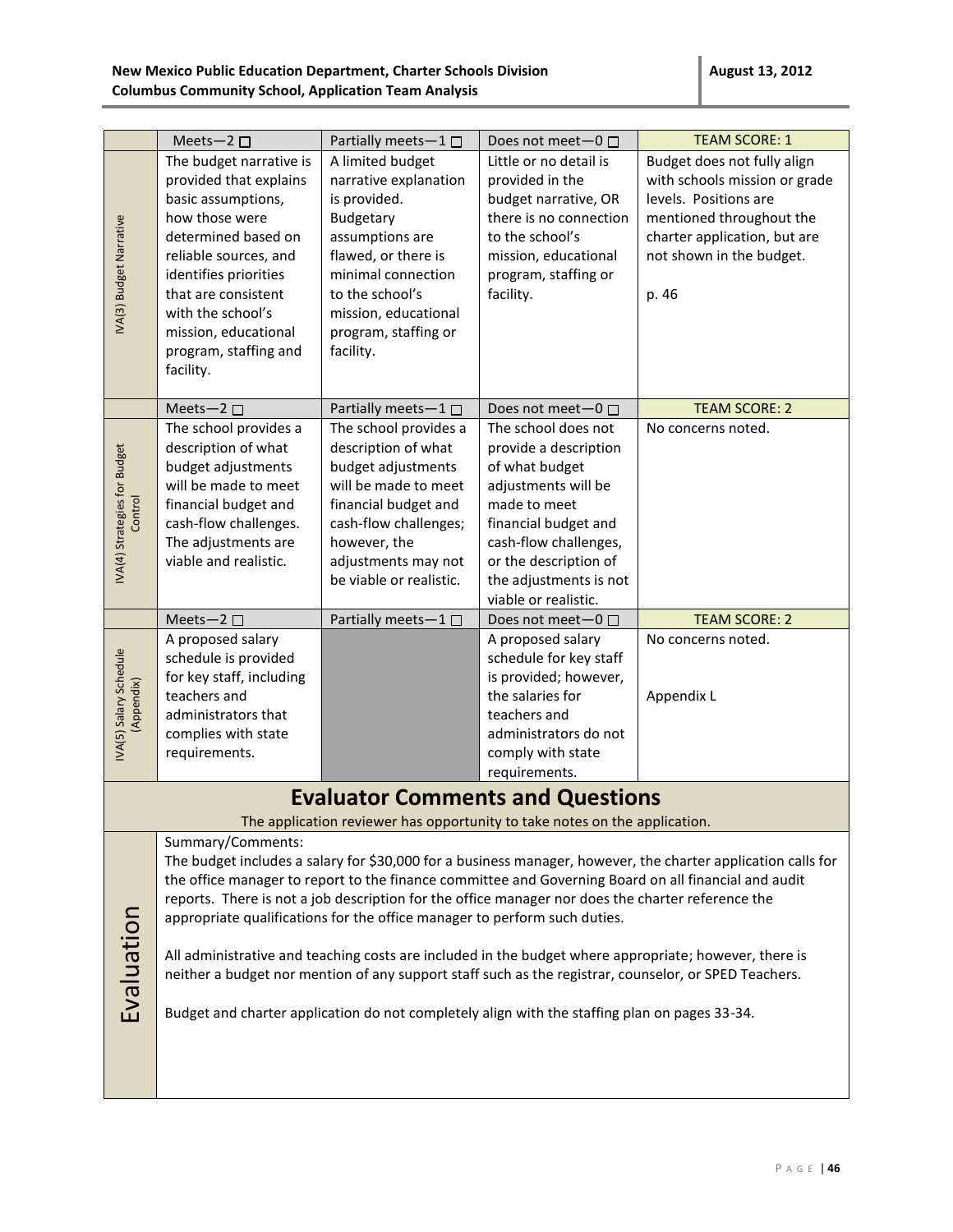## **Score: 7.5 out of 10 possible points**

### B. FINANCIAL POLICIES AND OVERSIGHT, COMPLIANCE AND SUSTAINABILITY

Evaluation Criteria: Financial policies are in place that reflect generally accepted accounting practices, including compliance, adequate oversight and reporting.

| Topic                                             | Ranking                                                                                                                                                                                                                                        |                                                                                                                                                                                                                                                                                                                                      |                                                                       | <b>Comments &amp; References</b>                                                                                                                                                                                                                                                                                                                                                                                                                                                                                                                                                                                                                                                                                                                                                                                                                 |
|---------------------------------------------------|------------------------------------------------------------------------------------------------------------------------------------------------------------------------------------------------------------------------------------------------|--------------------------------------------------------------------------------------------------------------------------------------------------------------------------------------------------------------------------------------------------------------------------------------------------------------------------------------|-----------------------------------------------------------------------|--------------------------------------------------------------------------------------------------------------------------------------------------------------------------------------------------------------------------------------------------------------------------------------------------------------------------------------------------------------------------------------------------------------------------------------------------------------------------------------------------------------------------------------------------------------------------------------------------------------------------------------------------------------------------------------------------------------------------------------------------------------------------------------------------------------------------------------------------|
|                                                   | Meets-2 $\square$                                                                                                                                                                                                                              | Partially meets-1                                                                                                                                                                                                                                                                                                                    | Does not meet-0 □                                                     | TEAM SCORE: .5                                                                                                                                                                                                                                                                                                                                                                                                                                                                                                                                                                                                                                                                                                                                                                                                                                   |
| VB(1)(2) Financial Policies and Internal Controls | Financial policies and<br>internal controls are<br>included, are sufficient,<br>and comply with<br>requirements and<br>financial best practices.<br>The policies<br>demonstrate the<br>financial capacity to<br>support the school<br>program. | The financial policies<br>and internal controls<br>are provided, but are<br>deficient or do not<br>comply with generally<br>accepted accounting<br>principles and financial<br>best practices. The<br>information provided<br>does not demonstrate<br>that the applicant<br>understands New<br>Mexico public school<br>finance laws. | The school does not<br>describe or address<br>the financial policies. | Weak cash receipts policy.<br>The schools allows for<br>miscellaneous receipts to be<br>issued (not sure what this<br>requirement includes). There<br>is not mention of pre-<br>numbered receipts. This<br>section indicates that the<br>sponsor is liable for funds lost<br>or stolen but does not<br>address how this will be<br>prevented.<br>Recap Guidelines indicate<br>that no money shall be left on<br>school premises over<br>weekends, holidays or<br>summer breaks, but there is<br>no mention of where that<br>money would be kept if funds<br>are collected at the end of a<br>business day before a<br>weekend or holiday (safe,<br>home, etc)<br>Deposit Procedures have<br>weak internal controls over<br>who will collect and receipt<br>the money, write up the<br>deposit slips, and actually<br>deposit the money.<br>p. 56 |
|                                                   |                                                                                                                                                                                                                                                |                                                                                                                                                                                                                                                                                                                                      |                                                                       |                                                                                                                                                                                                                                                                                                                                                                                                                                                                                                                                                                                                                                                                                                                                                                                                                                                  |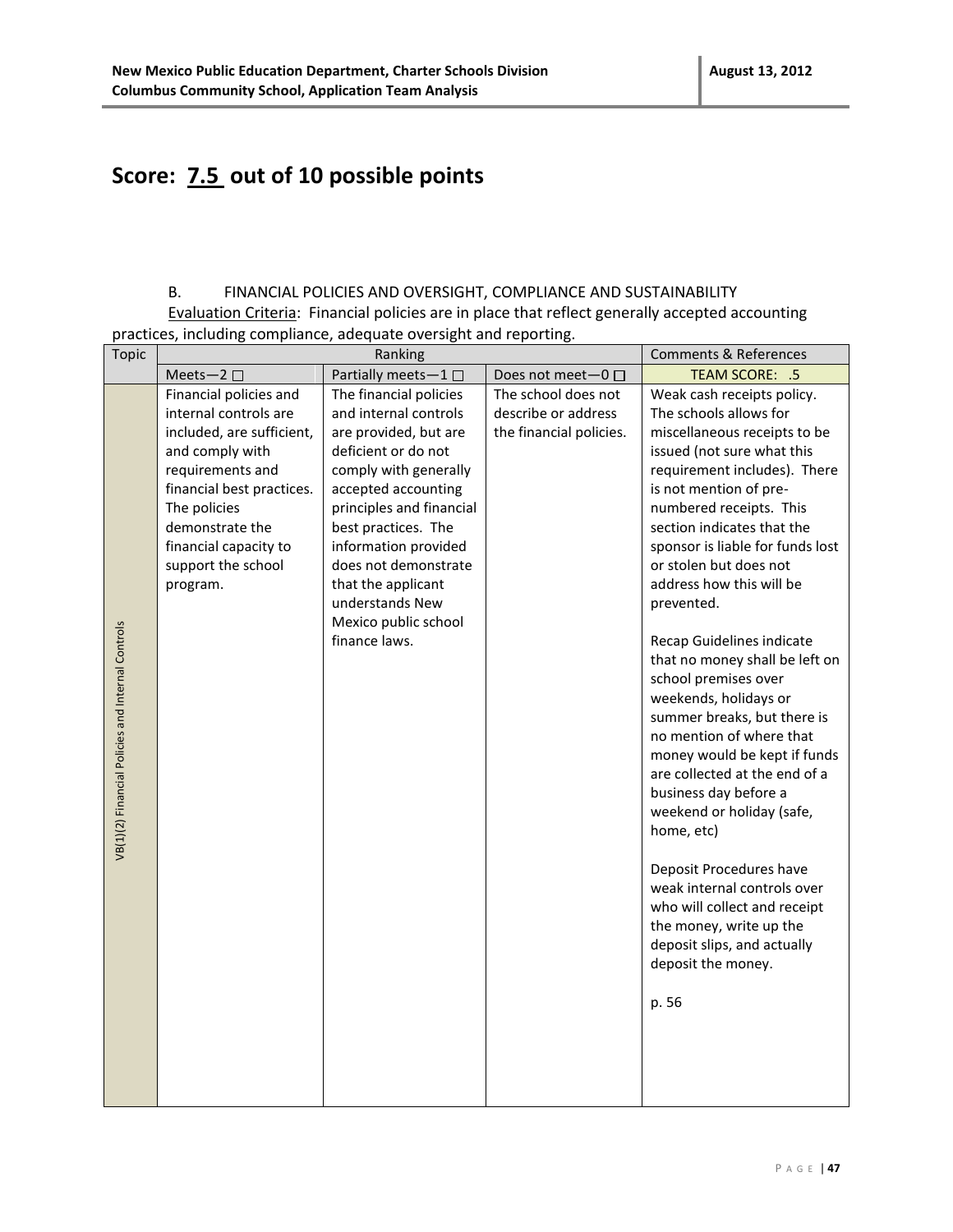|                              | Meets-2 $\square$                                                                                                                                                                                                                                                                                                  | Partially meets-1 $\square$                                                                                                                                                                                       | Does not meet-0 □                                                                                                                                                                       | <b>TEAM SCORE: 0</b>                                                                                                                                                                                                                                                        |
|------------------------------|--------------------------------------------------------------------------------------------------------------------------------------------------------------------------------------------------------------------------------------------------------------------------------------------------------------------|-------------------------------------------------------------------------------------------------------------------------------------------------------------------------------------------------------------------|-----------------------------------------------------------------------------------------------------------------------------------------------------------------------------------------|-----------------------------------------------------------------------------------------------------------------------------------------------------------------------------------------------------------------------------------------------------------------------------|
| V.B.(3) Financial Personnel  | The school has<br>identified the<br>appropriate staff to<br>perform financial tasks,<br>and the staff positions<br>are supported in the<br>organizational<br>structure and in the<br>budget. Qualifications<br>and responsibilities for<br>those positions are<br>provided.                                        | The school has<br>identified staff to<br>perform financial task<br>that is supported by<br>the organizational<br>structure and budget;<br>however,<br>qualifications and<br>responsibilities are not<br>provided. | The school's<br>organizational<br>structure or budget<br>does not provide<br>enough staff support<br>to conduct business<br>services.                                                   | In addition, a secretary and<br>office manager will be trained<br>to provide reports and<br>financial information. The<br>job descriptions for these<br>positions did not state these<br>responsibilities nor the<br>qualifications to perform<br>these functions.<br>p. 57 |
|                              | Meets-2 $\square$                                                                                                                                                                                                                                                                                                  | Partially meets-1                                                                                                                                                                                                 | Does not meet- $0 \Box$                                                                                                                                                                 | <b>TEAM SCORE: 1</b>                                                                                                                                                                                                                                                        |
| IV.B.(4) Financial Oversight | A description of how<br>the GB will provide<br>proper legal and fiscal<br>oversight is provided,<br>including a description<br>of required audit and<br>finance committees.<br>Clearly stated financial<br>controls demonstrate<br>an understanding of<br>the required GB<br>oversight and financial<br>reporting. | A description of GB<br>oversight is provided,<br>however, the plan<br>lacks important<br>specifics and/or a<br>clear recognition of<br>the legal and financial<br>obligations of a<br>charter school.             | There is no clear plan<br>for financial oversight<br>and/or the applicant<br>demonstrates<br>substantial weakness<br>in understanding the<br>fiscal oversight<br>obligations of the GB. | The office manager should<br>not be reporting to the GC.<br>This would be the<br>responsibility of the Finance<br>Committee Chair and/or<br><b>Business Manager.</b><br>p. 58 and Bylaws (Appendix<br>E)                                                                    |
|                              | Meets-2 $\square$                                                                                                                                                                                                                                                                                                  | Partially meets-1 □                                                                                                                                                                                               | Does not meet-0 □                                                                                                                                                                       | <b>TEAM SCORE: 2</b>                                                                                                                                                                                                                                                        |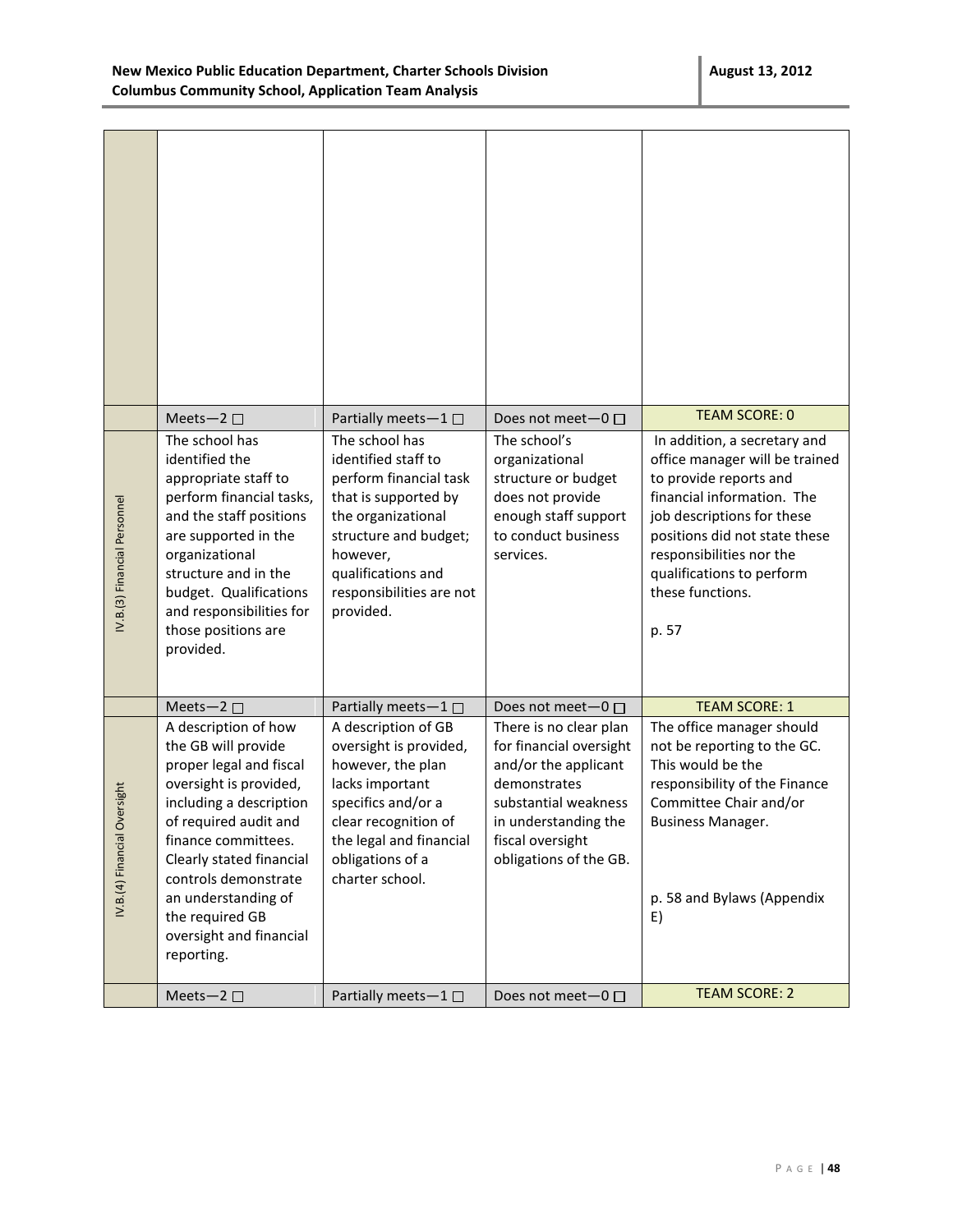|                                | The school has            | The school has                                                                                     | The school has         | No concerns noted.                                                                                            |
|--------------------------------|---------------------------|----------------------------------------------------------------------------------------------------|------------------------|---------------------------------------------------------------------------------------------------------------|
|                                | provided clear            | provided some                                                                                      | provided no evidence   |                                                                                                               |
|                                | evidence that it has      | evidence that it has                                                                               | that it has considered |                                                                                                               |
|                                | considered the            | considered the                                                                                     | the sustainability of  |                                                                                                               |
|                                | sustainability of the     | sustainability of the                                                                              | the school by          |                                                                                                               |
|                                | school by describing      | school by describing                                                                               | describing long-range  |                                                                                                               |
|                                | long-range goals and      | long-range goals and                                                                               | goals and strategies   |                                                                                                               |
|                                | strategies that will help | strategies that will                                                                               | that will help build   |                                                                                                               |
| IV.B.(5) School Sustainability | build the school's        | help build the school's                                                                            | the school's capacity; |                                                                                                               |
|                                | capacity in areas such    | capacity in areas such                                                                             | or the evidence        |                                                                                                               |
|                                | as governance,            | as governance,                                                                                     | provided calls into    |                                                                                                               |
|                                | finance/budget,           | finance/budget,                                                                                    | question the long-     |                                                                                                               |
|                                | facilities, community     | facilities, community                                                                              | term sustainability of |                                                                                                               |
|                                | relationships, student    | relationships, student                                                                             | the school.            |                                                                                                               |
|                                | enrollment, charter       | enrollment, charter                                                                                |                        |                                                                                                               |
|                                | compliance, 501(c)3,      | compliance, 501(c)3,                                                                               |                        |                                                                                                               |
|                                | mission and vision, and   | mission and vision,                                                                                |                        |                                                                                                               |
|                                | performance               | and performance                                                                                    |                        |                                                                                                               |
|                                | objectives.               | objectives.                                                                                        |                        |                                                                                                               |
|                                |                           |                                                                                                    |                        |                                                                                                               |
|                                |                           | <b>Evaluator Comments and Questions</b>                                                            |                        |                                                                                                               |
|                                |                           | The application reviewer has opportunity to take notes on the application.                         |                        |                                                                                                               |
|                                | Summary/Comments:         |                                                                                                    |                        |                                                                                                               |
|                                |                           |                                                                                                    |                        | The charter application lacks strong internal control procedures. Also, the budget and the staffing plan do   |
|                                |                           |                                                                                                    |                        | not align and do not support all positions, nor all positions described in terms of qualifications. It may be |
|                                |                           | that the school will require more support for financial monitoring and oversight than school based |                        |                                                                                                               |
|                                |                           |                                                                                                    |                        | personnel that have other roles and responsibilities. The charter application lacks strong internal control   |
|                                |                           | procedures. Also, the budget and the staffing plan do not align and do not support all positions   |                        |                                                                                                               |
| Evaluation                     |                           |                                                                                                    |                        |                                                                                                               |
|                                |                           |                                                                                                    |                        |                                                                                                               |
|                                |                           |                                                                                                    |                        |                                                                                                               |

# **Score: 3.5 out of 8 possible points**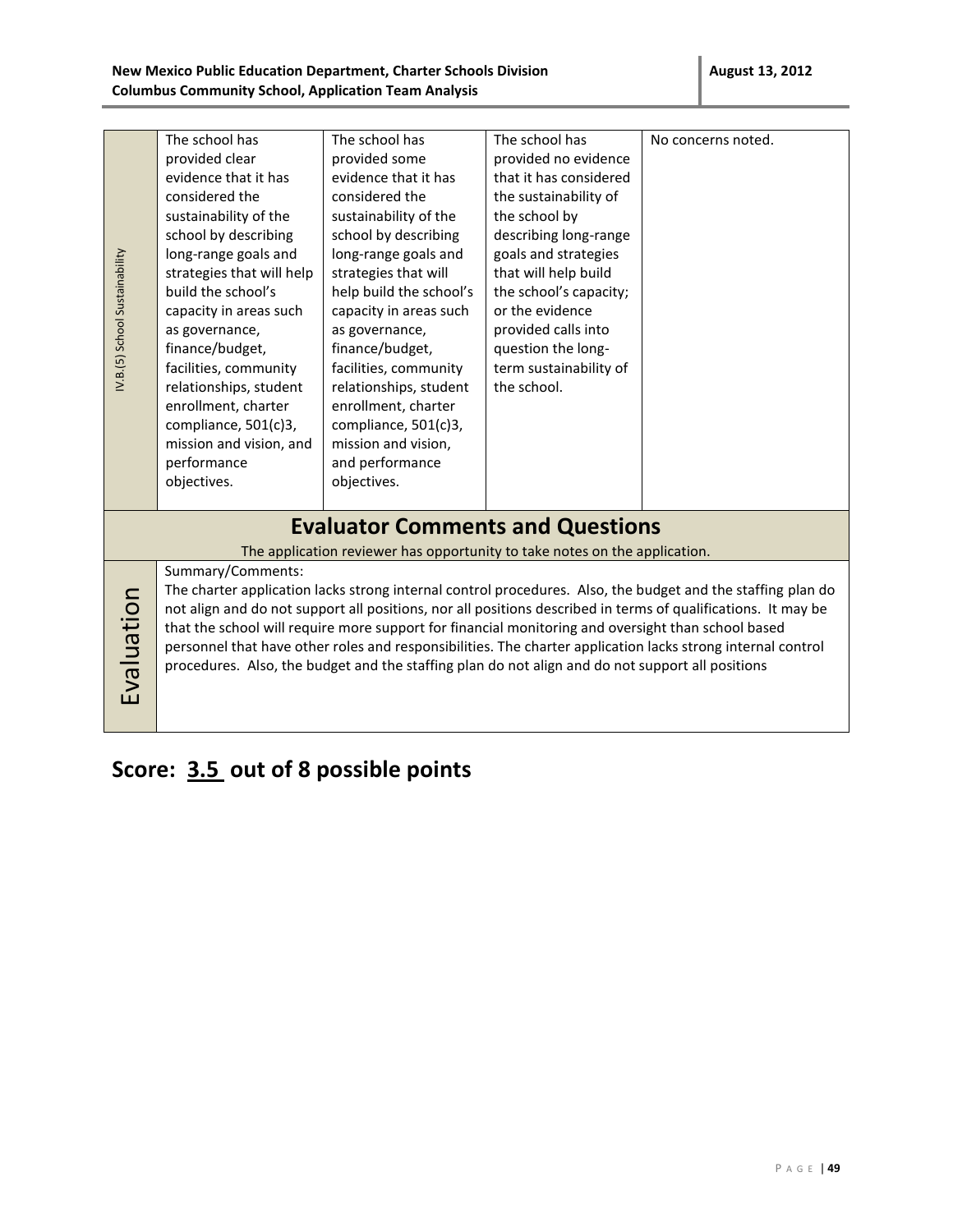### **V. EVIDENCE OF SUPPORT**

Evaluation Criteria. The applicant demonstrates community support for the proposed school through community partnerships, business relationships, and resource agreements. The school clearly describes all community outreach activities designed to reach a broad audience. The application demonstrates not only a sufficient community interest in the school, but also a sufficient demand for the school's proposed program or model. Aggregate data for prospective students are provided.

| <b>Topic</b>             | Ranking                                                                                                                                                                                                                                                                          |                                                                                                                                                                                                                                                       |                                                                                                                                                                                                        | <b>Comments &amp; References</b>                                                                            |
|--------------------------|----------------------------------------------------------------------------------------------------------------------------------------------------------------------------------------------------------------------------------------------------------------------------------|-------------------------------------------------------------------------------------------------------------------------------------------------------------------------------------------------------------------------------------------------------|--------------------------------------------------------------------------------------------------------------------------------------------------------------------------------------------------------|-------------------------------------------------------------------------------------------------------------|
|                          | Meets-2 $\square$                                                                                                                                                                                                                                                                | Partially meets-1                                                                                                                                                                                                                                     | Does not meet- $0 \Box$                                                                                                                                                                                | <b>TEAM SCORE: 2</b>                                                                                        |
| V.A Outreach Activities  | The application<br>describes all<br>outreach activities<br>and future<br>outreach plans.<br>Described outreach<br>activities are<br>designed to reach a<br>broad audience<br>and are sufficient<br>to ensure that all<br>students have an<br>equal opportunity<br>for to enroll. | The application<br>provides a<br>description of<br>outreach activities;<br>however, the<br>described outreach<br>activities may not<br>reach a broad<br>audience and, thus,<br>not provide all<br>students with an<br>equal opportunity to<br>enroll. | The application provides<br>no description of<br>outreach activities, nor<br>does it provide any<br>evidence that the school<br>developers have<br>conducted any<br>exploratory community<br>outreach. | No concerns noted. Surveys<br>were given which indicated a<br>total of 106 interested<br>students.<br>p. 59 |
|                          |                                                                                                                                                                                                                                                                                  |                                                                                                                                                                                                                                                       |                                                                                                                                                                                                        |                                                                                                             |
|                          | Meets-2 $\Box$                                                                                                                                                                                                                                                                   | Partially meets- $1 \Box$                                                                                                                                                                                                                             | Does not meet- $0 \Box$                                                                                                                                                                                | <b>TEAM SCORE: 2</b>                                                                                        |
| V.B. Evidence of Support | The applicant has<br>provided sufficient<br>evidence of<br>community<br>support for the<br>school by providing<br>data regarding<br>interest<br>demonstrated by<br>the targeted<br>population or<br>other evidence of<br>support (not just<br>anecdotal).<br>Meets-2 $\square$   | The applicant has<br>provided limited<br>evidence of<br>community support<br>for the school or that<br>there are, in fact,<br>students and/or<br>families interested in<br>enrolling.<br>Partially meets-1 $\square$                                  | The school has not<br>provided evidence that<br>there is actual<br>community and student<br>support for the<br>proposed school.<br>Does not meet $-0$ $\Box$                                           | The community is small, and<br>homogenous in terms of their<br>demographics.<br><b>TEAM SCORE: 2</b>        |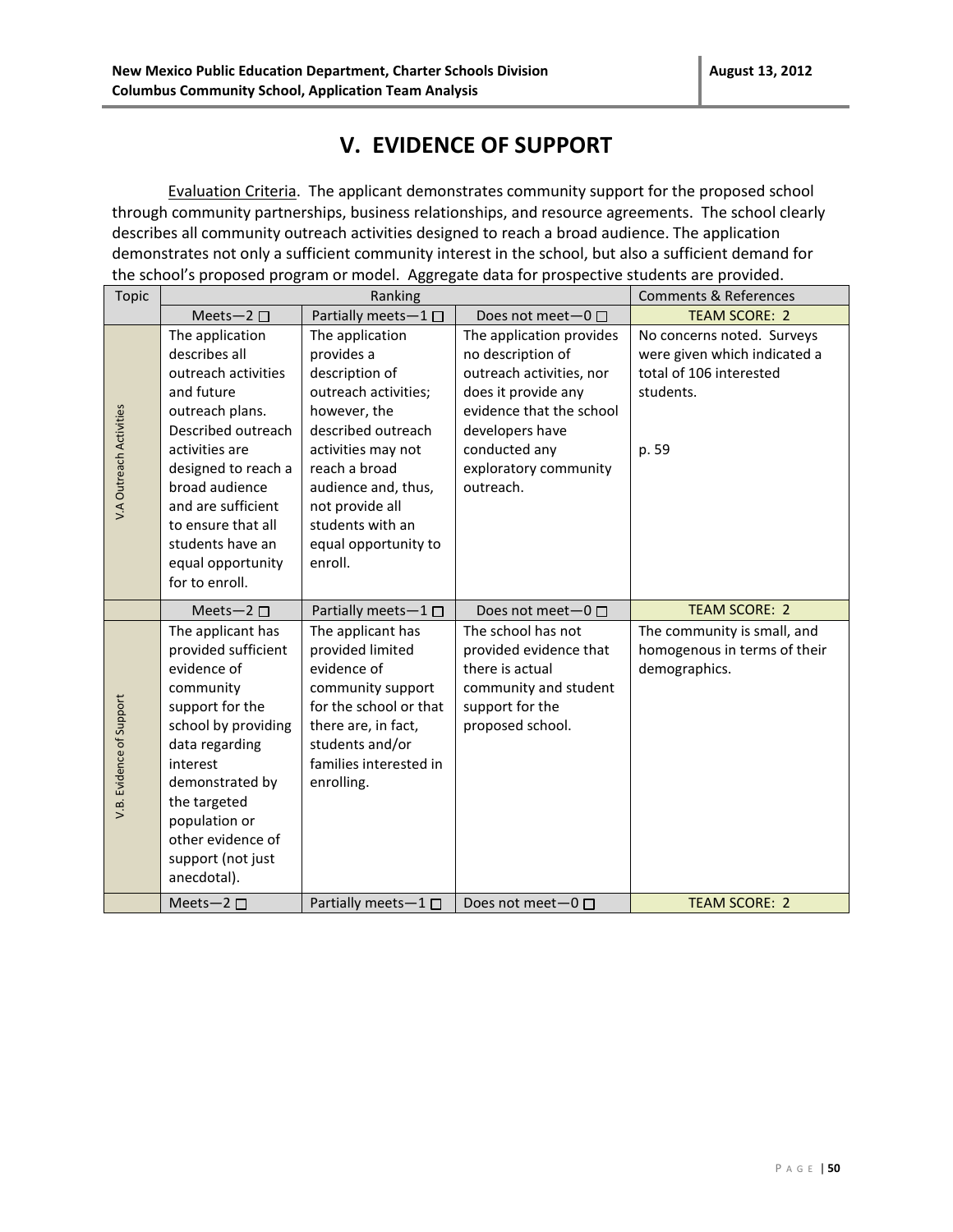| V.C. Community Ties                                                  | The application<br>provides a<br>description of ties<br>to the community<br>and evidence of an<br>understanding of<br>the community and<br>student needs that<br>the school intends<br>to serve.                                                                                                                                                                                                                                          |                             | The application does not<br>demonstrate ties to the<br>local community and/or<br>any evidence that it is<br>familiar with the<br>community and student<br>needs that the school<br>intends to serve. | Ties to community<br>organizations and business<br>were cited.<br>p. 60 |
|----------------------------------------------------------------------|-------------------------------------------------------------------------------------------------------------------------------------------------------------------------------------------------------------------------------------------------------------------------------------------------------------------------------------------------------------------------------------------------------------------------------------------|-----------------------------|------------------------------------------------------------------------------------------------------------------------------------------------------------------------------------------------------|-------------------------------------------------------------------------|
|                                                                      | Meets-2 $\square$                                                                                                                                                                                                                                                                                                                                                                                                                         | Partially meets-1 □         | Does not meet-0 □                                                                                                                                                                                    | <b>TEAM SCORE: 2</b>                                                    |
| V.D. and F. Community Relationships<br>Optional evidence of support. | The applicant<br>demonstrates that<br>it has developed<br>networking<br>relationships<br>and/or other<br>resources or<br>agreements with<br>community<br>persons or entities.<br>(This differs from<br>the formal<br>partnership<br>agreements that<br>are integral to the<br>school's<br>operations, as<br>described in<br>Section III.J(1) of<br>this application.)<br>Letters or other<br>documentation of<br>support are<br>provided. |                             |                                                                                                                                                                                                      | No concerns noted as stated<br>above.                                   |
|                                                                      | Meets-2 $\square$                                                                                                                                                                                                                                                                                                                                                                                                                         | Partially meets $-1$ $\Box$ | Does not meet $-0$ $\Box$                                                                                                                                                                            | <b>TEAM SCORE: 2</b>                                                    |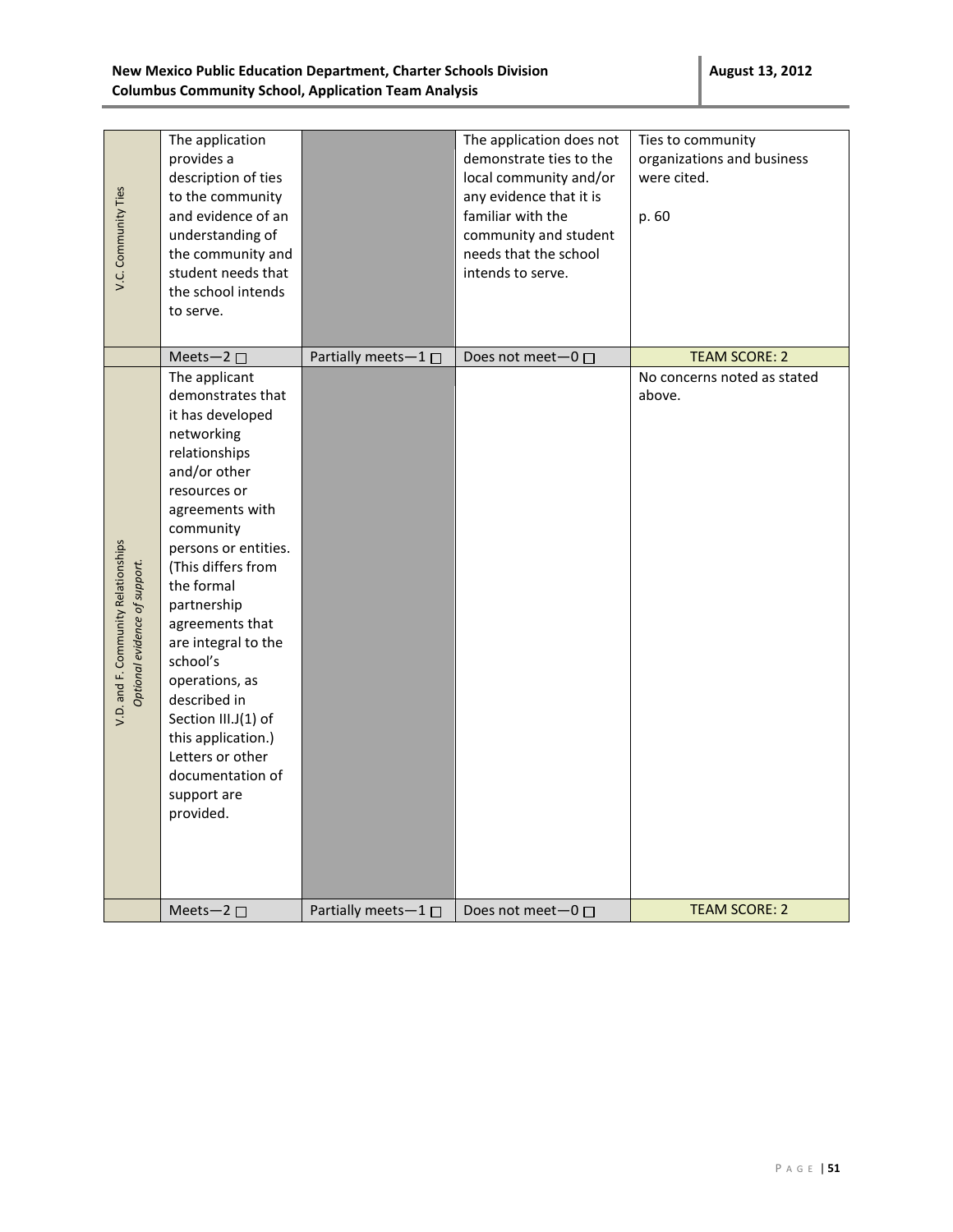|                                    | The applicant        |                                                                 | The applicant identifies                                                   | The use of different curricular                                                                           |  |  |
|------------------------------------|----------------------|-----------------------------------------------------------------|----------------------------------------------------------------------------|-----------------------------------------------------------------------------------------------------------|--|--|
|                                    | provides evidence    |                                                                 | at least one other public                                                  | approaches supports the                                                                                   |  |  |
|                                    | that if there are    |                                                                 | school serving the same                                                    | uniqueness of the proposed                                                                                |  |  |
|                                    | public schools that  |                                                                 | grade levels in the                                                        | school. The lack of a nearby                                                                              |  |  |
|                                    | serve the same       |                                                                 | geographic area in which                                                   | school in the community                                                                                   |  |  |
|                                    | grade levels in the  |                                                                 | the school plans to                                                        | further demonstrates need.                                                                                |  |  |
|                                    | geographic area in   |                                                                 | locate; but is unable to                                                   |                                                                                                           |  |  |
|                                    | which the school     |                                                                 | demonstrate the                                                            |                                                                                                           |  |  |
|                                    | plans to locate, the |                                                                 | uniqueness of its                                                          |                                                                                                           |  |  |
|                                    | school can           |                                                                 | education plan or                                                          |                                                                                                           |  |  |
|                                    | demonstrate that     |                                                                 | provide other evidence                                                     |                                                                                                           |  |  |
|                                    | its education plan   |                                                                 | of need in the targeted                                                    |                                                                                                           |  |  |
|                                    | is unique or         |                                                                 | community.                                                                 |                                                                                                           |  |  |
| V.E. Uniqueness of Proposed School | substantially        |                                                                 |                                                                            |                                                                                                           |  |  |
|                                    | different and thus   |                                                                 |                                                                            |                                                                                                           |  |  |
|                                    | is able to provide a |                                                                 |                                                                            |                                                                                                           |  |  |
|                                    | needed option for    |                                                                 |                                                                            |                                                                                                           |  |  |
|                                    | students and         |                                                                 |                                                                            |                                                                                                           |  |  |
|                                    | families.            |                                                                 |                                                                            |                                                                                                           |  |  |
|                                    |                      |                                                                 |                                                                            |                                                                                                           |  |  |
|                                    |                      |                                                                 |                                                                            |                                                                                                           |  |  |
|                                    |                      |                                                                 |                                                                            |                                                                                                           |  |  |
|                                    |                      |                                                                 | <b>Evaluator Comments and Questions</b>                                    |                                                                                                           |  |  |
|                                    |                      |                                                                 | The application reviewer has opportunity to take notes on the application. |                                                                                                           |  |  |
|                                    | Summary/Comments:    |                                                                 |                                                                            |                                                                                                           |  |  |
|                                    |                      |                                                                 |                                                                            | The responses in this section demonstrate that the school has engaged in a wide outreach effort, and that |  |  |
|                                    |                      | the community, at-large, supports the existence of this school. |                                                                            |                                                                                                           |  |  |
|                                    |                      |                                                                 |                                                                            |                                                                                                           |  |  |
|                                    |                      |                                                                 |                                                                            |                                                                                                           |  |  |
| Evaluation                         |                      |                                                                 |                                                                            |                                                                                                           |  |  |
|                                    |                      |                                                                 |                                                                            |                                                                                                           |  |  |
|                                    |                      |                                                                 |                                                                            |                                                                                                           |  |  |
|                                    |                      |                                                                 |                                                                            |                                                                                                           |  |  |
|                                    |                      |                                                                 |                                                                            |                                                                                                           |  |  |

## **Score: 10 out of 10 possible points**

### **VI. REQUIRED APPENDICES**

| Topic                                   | Ranking                                                           |                                                                                           |                                                                                                                       | <b>Comments &amp; References</b> |
|-----------------------------------------|-------------------------------------------------------------------|-------------------------------------------------------------------------------------------|-----------------------------------------------------------------------------------------------------------------------|----------------------------------|
|                                         | Meets-2 $\square$                                                 | Partially meets- $1 \Box$                                                                 | Does not meet $-0$ $\Box$                                                                                             | <b>TEAM SCORE: 2</b>             |
| Appendices<br>$\overline{5}$            | The application<br>contains all of the<br>required<br>appendices. | The application<br>contains the most<br>significant<br>appendices, but<br>omitted others. | The application omits<br>the appendices; or<br>the appendices it<br>includes are not the<br>most significant<br>ones. | No concerns noted.               |
| <b>Evaluator Comments and Questions</b> |                                                                   |                                                                                           |                                                                                                                       |                                  |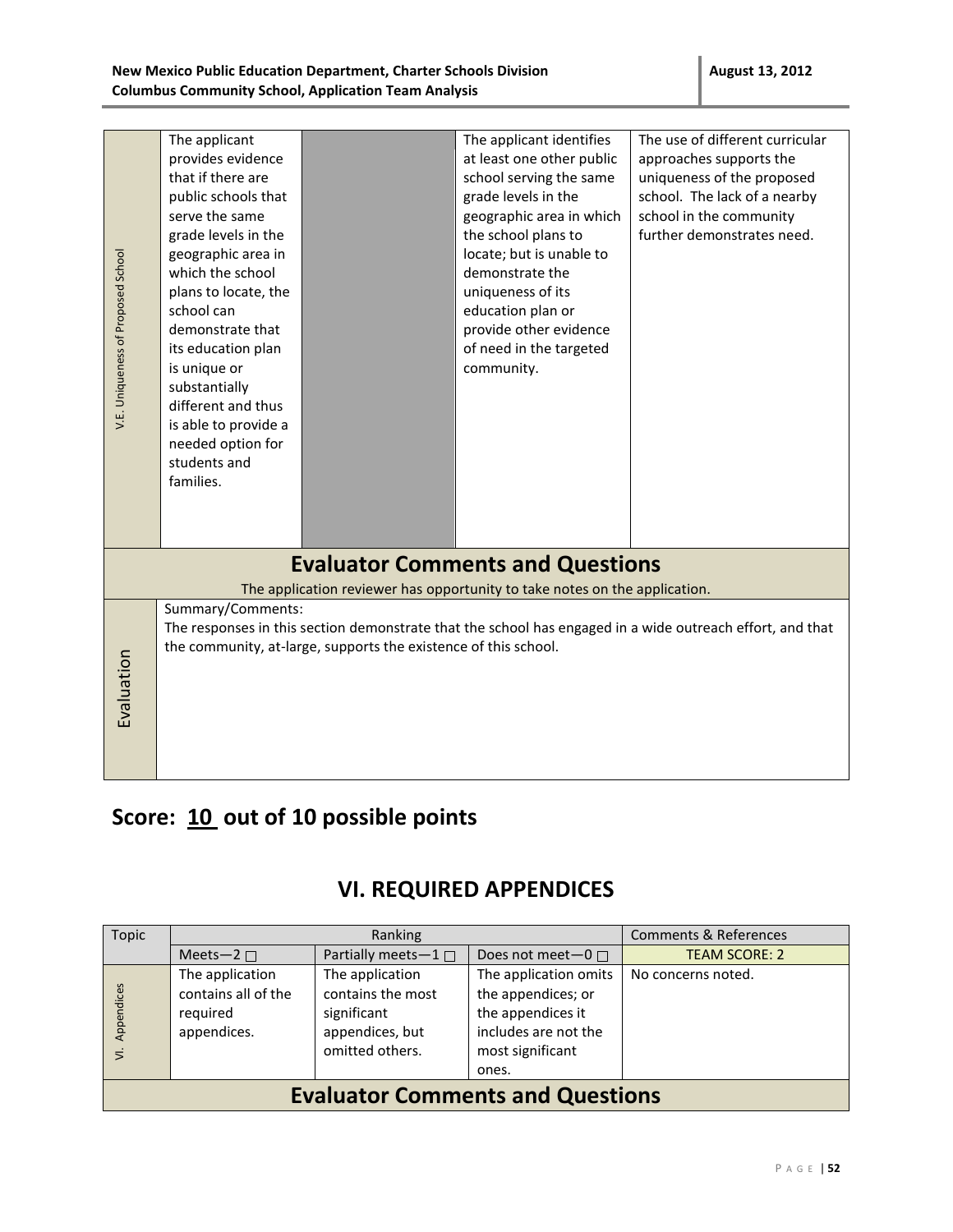| The application reviewer has opportunity to take notes on the application. |                                        |  |  |
|----------------------------------------------------------------------------|----------------------------------------|--|--|
|                                                                            | Summary/Comments:                      |  |  |
|                                                                            | This section is adequate and complete. |  |  |
|                                                                            |                                        |  |  |
|                                                                            |                                        |  |  |
|                                                                            |                                        |  |  |
|                                                                            |                                        |  |  |
| <b>Evaluatio</b>                                                           |                                        |  |  |
|                                                                            |                                        |  |  |
|                                                                            |                                        |  |  |

# **Score: 2 out of 2 possible points**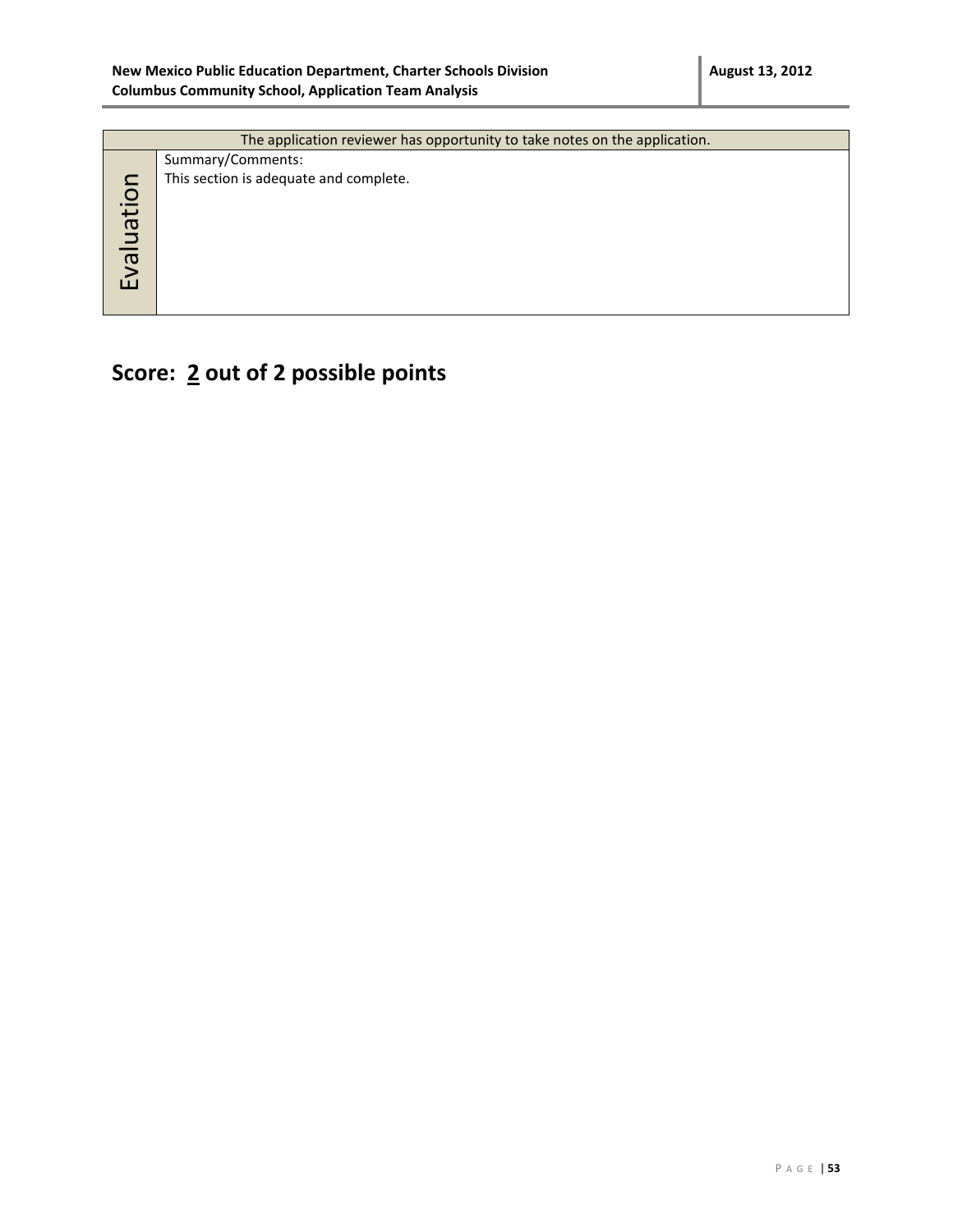# **Score Summary**

| Section | Description              | Elements                                               | Possible                | Score            |
|---------|--------------------------|--------------------------------------------------------|-------------------------|------------------|
| Number  |                          |                                                        |                         |                  |
|         | <b>EXECUTIVE SUMMARY</b> |                                                        |                         |                  |
|         |                          | Element 1                                              | $\overline{2}$          | $\overline{2}$   |
|         |                          | Element 2                                              | $\overline{2}$          | $\overline{2}$   |
|         |                          | <b>Section Total</b>                                   | $\overline{4}$          | $\overline{4}$   |
| $\Box$  | <b>EDUCATION PLAN</b>    |                                                        |                         |                  |
|         |                          | II.A. School Size                                      | 2                       | $\overline{2}$   |
|         |                          | II. C. Mission                                         | $\overline{2}$          | $\mathbf{0}$     |
|         |                          | II. B. Vision                                          | $\overline{2}$          | 2                |
|         |                          | <b>Section Total</b>                                   | 6                       | $\overline{a}$   |
|         |                          | II.D.(1) Student Academic Performance Goals, Element 1 | $\overline{2}$          | 1                |
|         |                          | II.D.(1) Student Academic Performance Goals, Element 2 | $\mathbf 2$             | $\pmb{0}$        |
|         |                          | II.D.(1) Student Academic Performance Goals, Element 3 | $\overline{2}$          | $\overline{2}$   |
|         |                          | II.D.(2) Student Academic Growth Goals, Element 1      | $\overline{2}$          | $\overline{2}$   |
|         |                          | II.D.(2) Student Academic Growth Goals, Element 2      | $\overline{2}$          | $\mathbf 0$      |
|         |                          | II.D.(2) Student Academic Growth Goals, Element 3      | $\overline{2}$          | $\overline{2}$   |
|         |                          | II.D.(3) Addressing Achievement Gap, Element 1         | $\overline{\mathbf{c}}$ | 1                |
|         |                          | II.D.(3) Addressing Achievement Gap, Element 2         | $\overline{2}$          | $\pmb{0}$        |
|         |                          | II.D.(3) Addressing Achievement Gap, Element 3         | $\overline{2}$          | $\overline{2}$   |
|         |                          | II.D.(4) Attendance, Element 1                         | $\overline{2}$          | $\mathbf{1}$     |
|         |                          | II.D.(4) Attendance, Element 2                         | 2                       | $\boldsymbol{0}$ |
|         |                          | II.D.(4) Attendance, Element 3                         | $\overline{2}$          | $\overline{2}$   |
|         |                          | II.D.(5) Recurrent Enrollment, Element 1               | $\overline{\mathbf{c}}$ | $\overline{2}$   |
|         |                          | II.D.(5) Recurrent Enrollment, Element 2               | $\overline{2}$          | $\pmb{0}$        |
|         |                          | II.D.(5) Recurrent Enrollment, Element 3               | $\overline{2}$          | $\overline{2}$   |
|         |                          | II.D.(6) College Readiness, Element 1 (If Applicable)  | $\overline{2}$          | $\overline{2}$   |
|         |                          | II.D.(6) College Readiness, Element 2 (If Applicable)  | 2                       | $\overline{2}$   |
|         |                          | II.D.(6) College Readiness, Element 3 (If Applicable)  | $\overline{2}$          | $\overline{2}$   |
|         |                          | II.D.(7) Graduation Rate, Element 1 (If Applicable)    | $\overline{2}$          | $\overline{2}$   |
|         |                          | II.D.(7) Graduation Rate, Element 2 (If Applicable)    | $\overline{2}$          | $\overline{2}$   |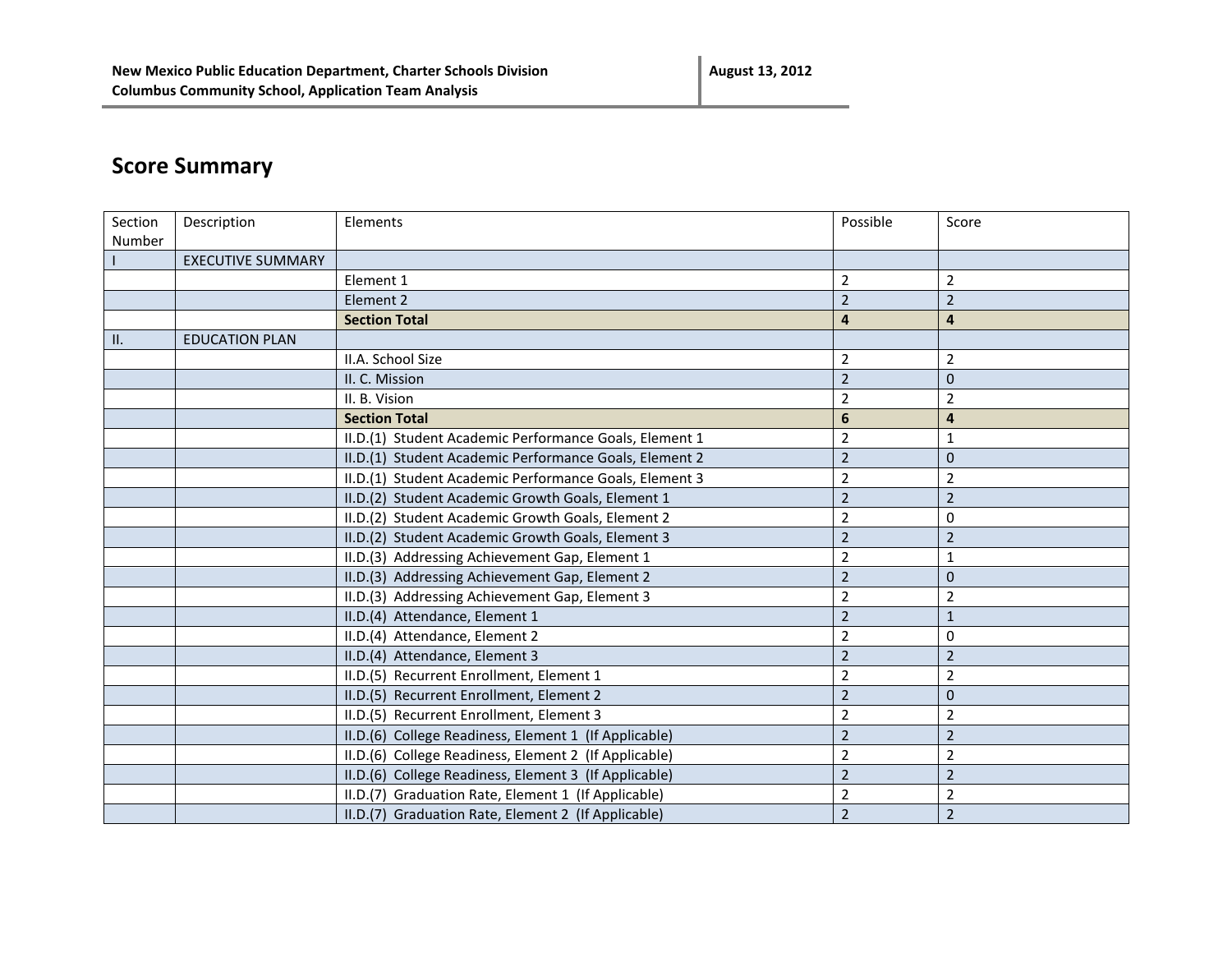|  | II.D.(7) Graduation Rate, Element 3 (If Applicable)                         | $\overline{2}$   | $\overline{2}$          |
|--|-----------------------------------------------------------------------------|------------------|-------------------------|
|  | II.D.(8) Growth for Lowest 25%, Element 1                                   | $\overline{2}$   | $\mathbf{1}$            |
|  | II.D.(8) Growth for Lowest 25%, Element 2                                   | $\overline{2}$   | 0                       |
|  | II.D.(8) Growth for Lowest 25%, Element 3                                   | $\overline{2}$   | $\overline{2}$          |
|  | <b>Section Total</b>                                                        | 48               | 32                      |
|  | II.E. Organizational Goals, Element 1 (Optional)                            | $\overline{2}$   | $\mathbf{1}$            |
|  | II.E. Organizational Goals, Element 2<br>(Optional)                         | $\overline{2}$   | $\mathbf{1}$            |
|  | II.E. Organizational Goals, Element 3<br>(Optional)                         | $\overline{2}$   | $\mathbf{1}$            |
|  | <b>Section Total</b>                                                        | $6\phantom{1}6$  | $\overline{\mathbf{3}}$ |
|  | II.F.(1) Curriculum Philosophy                                              | $\overline{2}$   | $\overline{2}$          |
|  | II.F.(2) Curriculum Philosophy/Approach Research/Data                       | $\overline{2}$   | $\overline{2}$          |
|  | II.F.(3) Curriculum Description                                             | $\overline{2}$   | $\mathbf{1}$            |
|  | II.F.(4) Curriculum Research                                                | $\overline{2}$   | $\overline{2}$          |
|  | II.F.(5) Curriculum Overview                                                | $\overline{2}$   | $1\,$                   |
|  | II.F.(6) & (7) Curriculum Development Timeline & Instructional Program      | $\mathbf 2$      | $\mathbf{1}$            |
|  | II.F.(8) Curriculum Alignment Timeline                                      | $\overline{2}$   | $\mathbf{0}$            |
|  | II.G.(1) & (2) Graduation Requirements / Graduation Waiver, Element 1       | $\overline{2}$   | $\overline{2}$          |
|  | II.G.(1) & (2) Graduation Requirements / Graduation Waiver, Element 2       | $\overline{2}$   | $\overline{2}$          |
|  |                                                                             |                  |                         |
|  | <b>Section Total</b>                                                        | 18               | 13                      |
|  | II.H.(1) Instructional Strategies                                           | $\overline{2}$   | $\mathbf{1}$            |
|  | II.H.(2) Instructional Effectiveness                                        | $\overline{2}$   | $\mathbf{1}$            |
|  | II.H.(3) Differentiated Instruction                                         | $\overline{2}$   | $\mathbf{1}$            |
|  | <b>Section Total</b>                                                        | $\boldsymbol{6}$ | $\overline{\mathbf{3}}$ |
|  | $II.I(1)(a) - (d)$ Special Populations: Special Education, Element 1        | $\overline{2}$   | $\mathbf{1}$            |
|  | II.I(1)(a) - (d) Special Populations: Special Education, Element 2          | $\overline{2}$   | 0                       |
|  | II.I(1)(a) - (d) Special Populations: Special Education, Element 3          | $\overline{2}$   | $\overline{2}$          |
|  | II.I(1)(a) - (d) Special Populations: Special Education, Element 4          | $\mathbf 2$      | $1\,$                   |
|  | II.I.(2) Students with 504 Plans                                            | $\overline{2}$   | $\overline{2}$          |
|  | II.I.(3)(a) - (e) Special Populations: English Language Learners, Element 1 | $\overline{2}$   | $\mathbf 1$             |
|  | II.I.(3)(a) - (e) Special Populations: English Language Learners, Element 2 | $\overline{2}$   | $\mathbf 0$             |
|  | II.I.(3)(a) - (e) Special Populations: English Language Learners, Element 3 | $\mathbf 2$      | $\mathbf{1}$            |
|  | II.I.(3)(a) - (e) Special Populations: English Language Learners, Element 4 | $\overline{2}$   | $\overline{2}$          |
|  | <b>Section Total</b>                                                        | 18               | 10                      |
|  | II.J.(1) Measuring Organizational Goals, If Applicable                      | $\overline{2}$   | $\mathbf 0$             |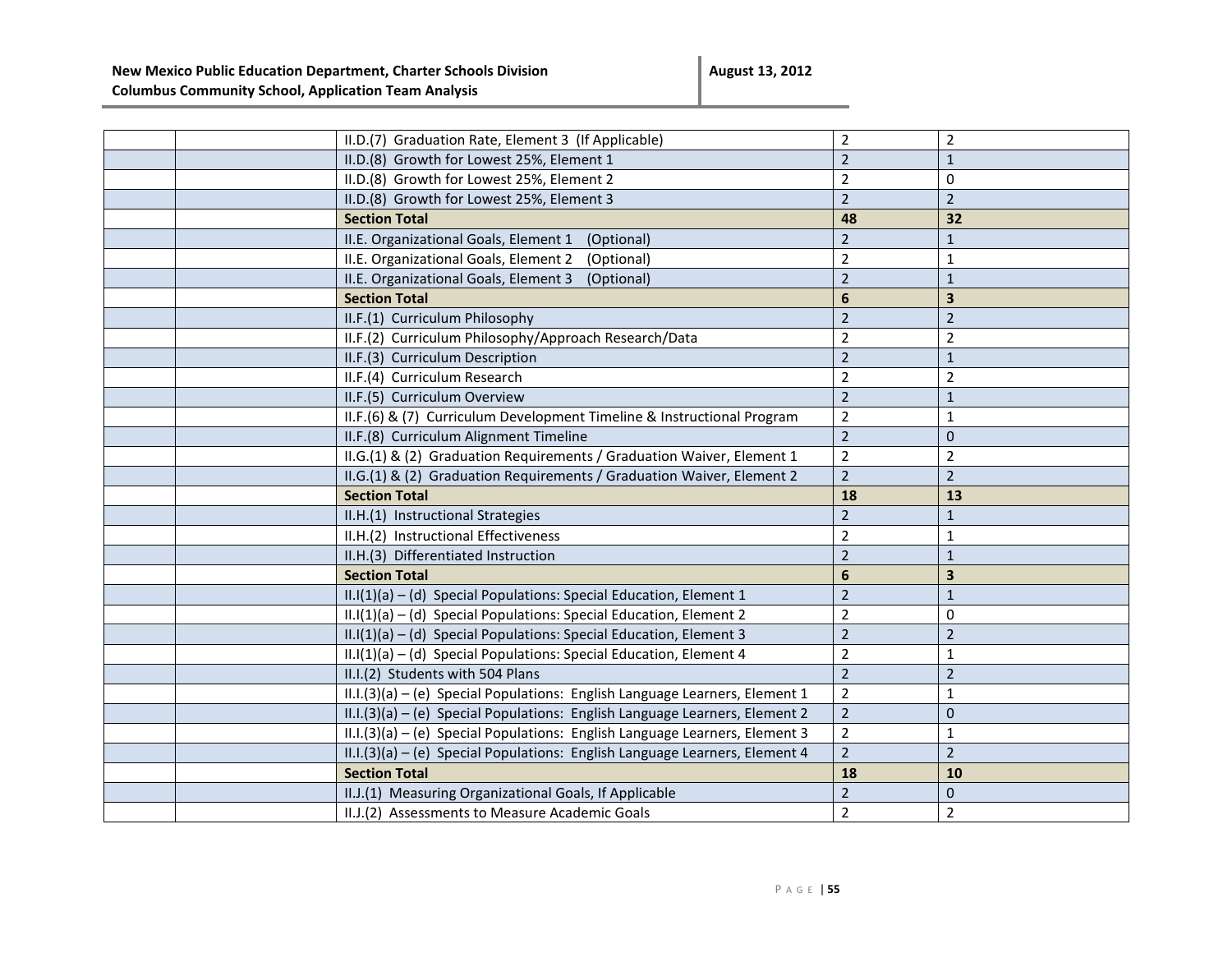|   |                   | II.J.(1)(3)(4) Use of Assessments / Self Monitoring                      | $\overline{2}$ | .5                      |
|---|-------------------|--------------------------------------------------------------------------|----------------|-------------------------|
|   |                   | II.J.(1)(3)(4) Use of Assessments / Remediation & At-Risk Students       | $\overline{2}$ | 0                       |
|   |                   | II.J.(1)(3)(4) Use of Assessments / School-Wide Practices                | $\overline{2}$ | $\mathbf{0}$            |
|   |                   | II.J.(5) Reporting on Progress                                           | $\overline{2}$ | $\overline{2}$          |
|   |                   | <b>Section Total</b>                                                     | 12             | 4.5                     |
| Ш | ORGANIZATIONAL    | III.A.(1) Governance Description                                         | $\overline{2}$ | $\mathbf{1}$            |
|   | PLAN & GOVERNANCE |                                                                          |                |                         |
|   |                   | III.A.(2) Description of Founders' Expertise                             | $\overline{2}$ | $\mathbf 1$             |
|   |                   | III.A.(3) Description of Prospective Governance Expertise                | $\overline{2}$ | $1\,$                   |
|   |                   | III.A.(4) GB Selection of Members                                        | $\overline{2}$ | $1\,$                   |
|   |                   | <b>Section Total</b>                                                     | 8              | 4                       |
|   |                   | III.B.(1) Governing Body Training & Evaluation: Training                 | $\overline{2}$ | $\overline{2}$          |
|   |                   | III.B.(1) Governing Body Training & Evaluation: Evaluation               | $\overline{2}$ | $\overline{2}$          |
|   |                   | <b>Section Total</b>                                                     | $\overline{a}$ | $\overline{4}$          |
|   |                   | III.C.(1) Leadership & Management: Monitoring                            | $\overline{2}$ | $\mathbf 0$             |
|   |                   | III.C.(2)(3) Leadership & Management: Administrator Selection/Evaluation | $\overline{2}$ | $\overline{2}$          |
|   |                   | <b>Section Total</b>                                                     | $\overline{4}$ | $\overline{2}$          |
|   |                   | III.D.(1) Organizational Structure                                       | $\overline{2}$ | $\mathbf{1}$            |
|   |                   | III.D.(2) Job Descriptions                                               | $\overline{2}$ | 1                       |
|   |                   | III.D.(3) Staff Evaluation                                               | $\overline{2}$ | $\mathbf{1}$            |
|   |                   | III.D.(4) Staffing Plan, Element 1                                       | $\overline{2}$ | $\mathbf{1}$            |
|   |                   | III.D.(4) Staffing Plan, Element 2                                       | $\overline{2}$ | $\mathbf 0$             |
|   |                   | III.D.(5) School Day / Year                                              | $\overline{2}$ | $\overline{2}$          |
|   |                   | III.D.(6) Professional Development Plan                                  | $\overline{2}$ | $\mathbf{1}$            |
|   |                   | <b>Section Total</b>                                                     | 14             | $\overline{\mathbf{z}}$ |
|   |                   | III.E.(1) Employer/Employee Relationship                                 | $\overline{2}$ | $\overline{2}$          |
|   |                   | III.E.(2) Personnel Policies                                             | $\overline{2}$ | $\overline{2}$          |
|   |                   | III.E.(3) Staff Discipline Process                                       | $\overline{2}$ | $\overline{2}$          |
|   |                   | III.E.(4) Grievance Process                                              | $\overline{2}$ | $\overline{2}$          |
|   |                   | <b>Section Total</b>                                                     | 8              | 8                       |
|   |                   | III.F.(1) Community Involvement                                          | $\overline{2}$ | $\mathbf{1}$            |
|   |                   | III.F.(2) Complaint Resolution                                           | $\overline{2}$ | $1\,$                   |
|   |                   | <b>Section Total</b>                                                     | $\overline{4}$ | $\overline{2}$          |
|   |                   | III.G.(1) Student Discipline Policy                                      | $\overline{2}$ | $\overline{2}$          |
|   |                   | III.G.(2) Alternative Placements                                         | $\overline{2}$ | $\overline{2}$          |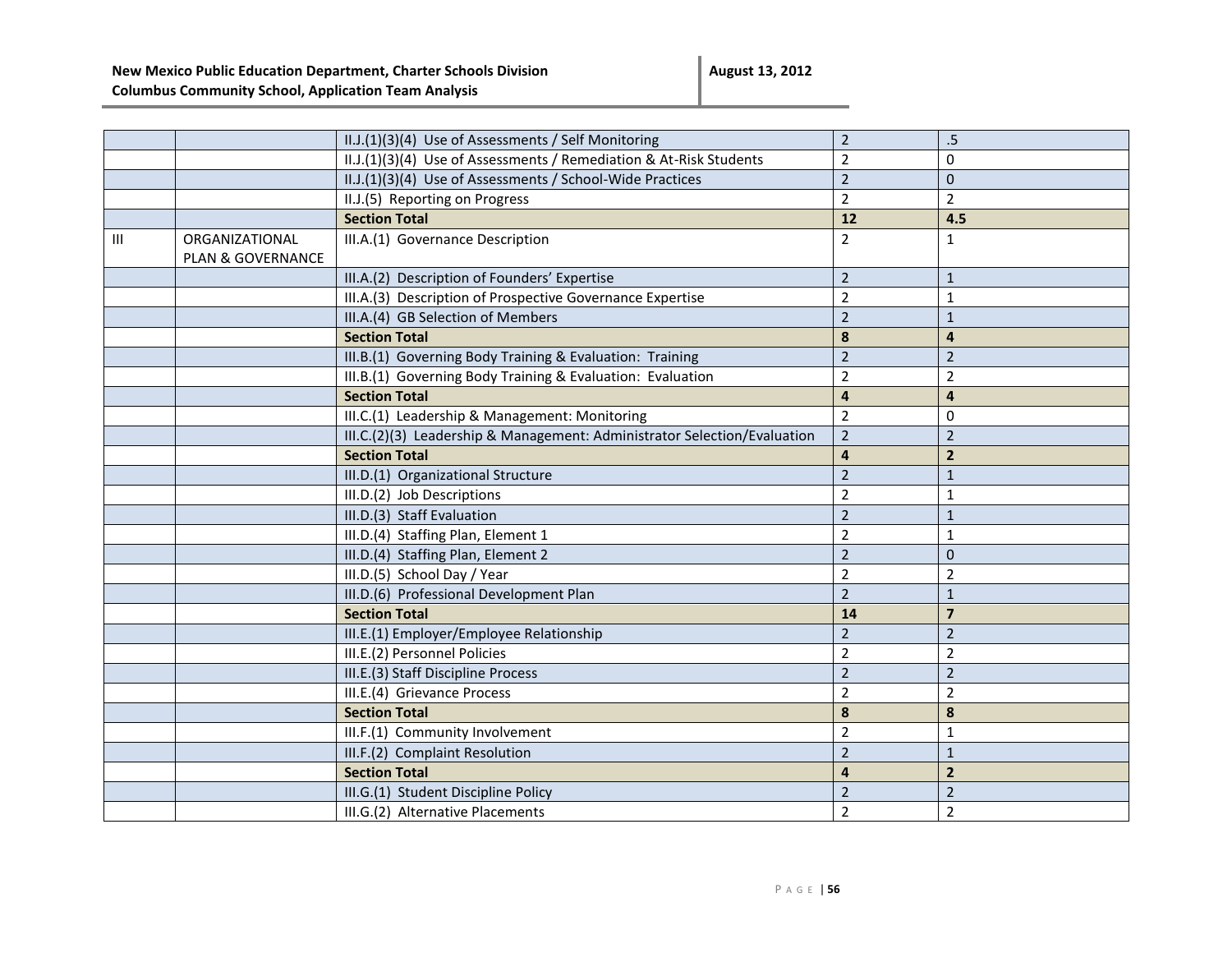**August 13, 2012**

|        |                            | <b>Section Total</b>                                                         | $\overline{\mathbf{4}}$ | $\overline{\mathbf{4}}$ |
|--------|----------------------------|------------------------------------------------------------------------------|-------------------------|-------------------------|
|        |                            | III.H.(1) Student Recruitment                                                | $\overline{2}$          | $\overline{2}$          |
|        |                            | III.H.(2) Lottery Process                                                    | $\overline{2}$          | $\overline{2}$          |
|        |                            | III.H.(3) Enrollment Process, Element 1                                      | $\overline{2}$          | $\mathbf{1}$            |
|        |                            | III.H.(3) Enrollment Process, Element 2                                      | $\overline{2}$          | $\mathbf 0$             |
|        |                            | <b>Section Total</b>                                                         | 8                       | 5                       |
|        |                            | III.I.(1) Legal Compliance: Conflict of Interest                             | $\overline{2}$          | $\overline{2}$          |
|        |                            | III.I.(2) Legal Compliance: Transparency                                     | $\overline{2}$          | $\mathbf{1}$            |
|        |                            | <b>Section Total</b>                                                         | $\overline{\mathbf{4}}$ | $\overline{\mathbf{3}}$ |
|        |                            | III.J.(1) Evidence of Partnership: Third Party Relationships (If Applicable) | 0                       | 0                       |
|        |                            | III.J.(2) Evidence of Partnership: Proposed Agreement (If Applicable)        | $\pmb{0}$               | $\mathbf 0$             |
|        |                            | <b>Section Total</b>                                                         | $\mathbf{0}$            | $\mathbf{0}$            |
|        |                            | III.K.(1)(2)(3) Waivers, Element 1                                           | $\overline{2}$          | $\overline{2}$          |
|        |                            | III.K.(1)(2)(3) Waivers, Element 2 -- DISTRICT AUTHORIZATION ONLY)           | N/A                     |                         |
|        |                            | III.K.(1)(2)(3) Waivers, Element 3                                           | $\overline{2}$          | $.5\phantom{0}$         |
|        |                            | <b>Section Total</b>                                                         | $\overline{\mathbf{4}}$ | 2.5                     |
|        |                            | III.L.(1) Transportation (If Applicable)                                     | $\overline{2}$          | $\overline{2}$          |
|        |                            | III.L.(1) Food Service (If Applicable)                                       | $\overline{2}$          | $\overline{2}$          |
|        |                            | <b>Section Total</b>                                                         | $\overline{\mathbf{4}}$ | $\overline{\mathbf{4}}$ |
|        |                            | III.M.(1) Projected Facility Needs                                           | $\overline{2}$          | $\overline{2}$          |
|        |                            | III.M.(2) Facility Plans                                                     | $\overline{2}$          | $\overline{2}$          |
|        |                            | III.M.(3) Projected Facility Costs                                           | $\overline{2}$          | $\overline{2}$          |
|        |                            | <b>Section Total</b>                                                         | $6\phantom{a}$          | $\boldsymbol{6}$        |
| IV     | <b>BUSINESS PLAN</b>       | IV.A.(1) 910B5 Worksheets                                                    | $\overline{2}$          | $\overline{2}$          |
|        |                            | IV.A.(2) 5-Year Budget Plan                                                  | $\overline{2}$          | .5                      |
|        |                            | IV.A.(3) Budget Narrative                                                    | $\overline{2}$          | $\mathbf{1}$            |
|        |                            | IV.A.(4) Strategies for Budget Control                                       | $\overline{2}$          | $\overline{2}$          |
|        |                            | IV.A.(5) Salary Schedule (Appendix)                                          | $\overline{2}$          | $\overline{2}$          |
|        |                            | <b>Section Total</b>                                                         | 10                      | 7.5                     |
|        |                            | IV.B.(1)(2) Financial Policies and Internal Controls                         | $\overline{2}$          | $.5\,$                  |
|        |                            | IV.B.(3) Financial Personnel                                                 | $\overline{2}$          | $\mathbf 0$             |
|        |                            | IV.B.(4) Financial Oversight                                                 | $\overline{2}$          | $\mathbf{1}$            |
|        |                            | IV.B.(3) School Sustainability                                               | $\overline{2}$          | $\overline{2}$          |
|        |                            | <b>Section Total</b>                                                         | 8                       | 3.5                     |
| $\vee$ | <b>EVIDENCE OF SUPPORT</b> |                                                                              |                         |                         |